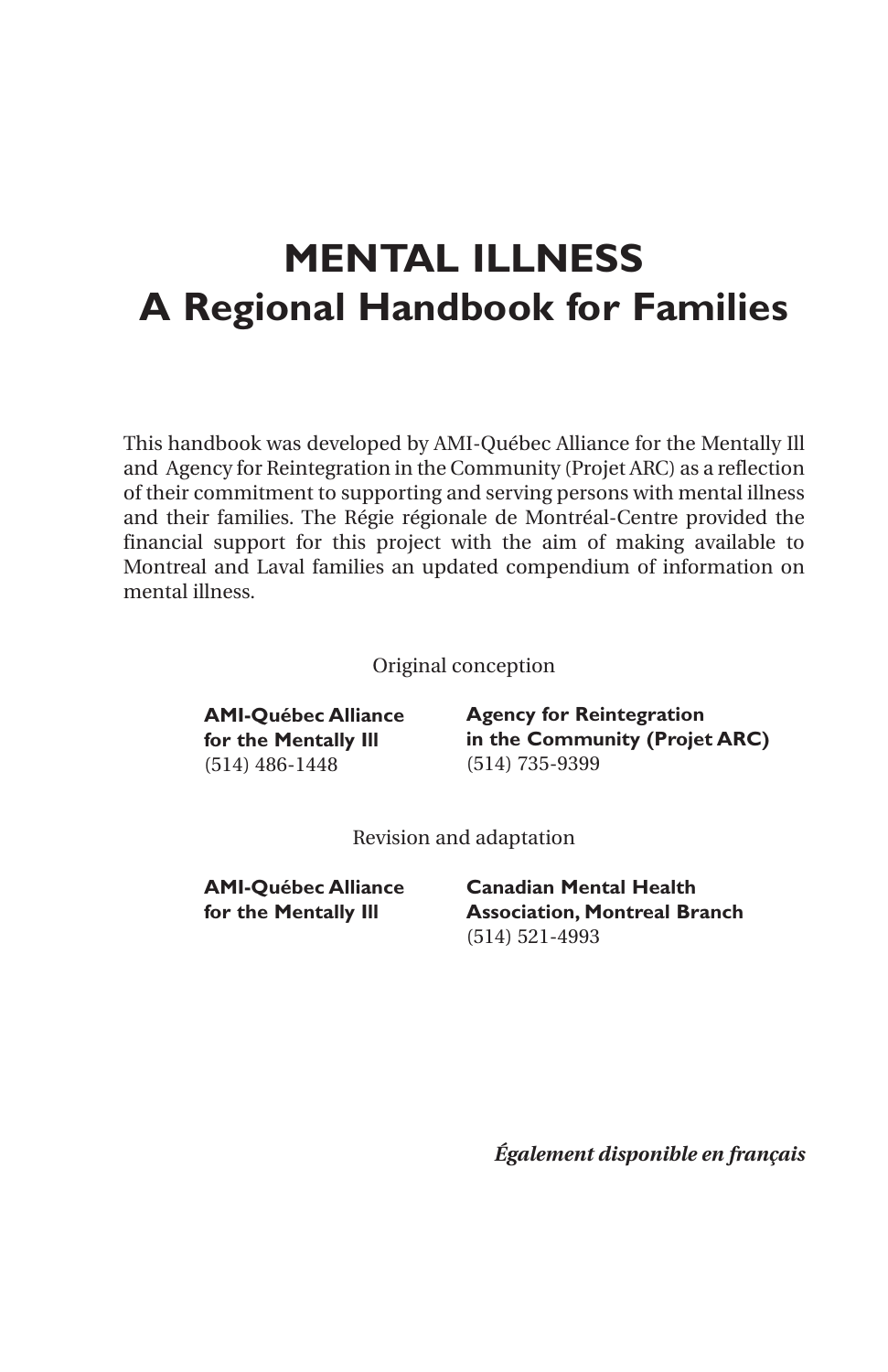This handbook is available free of charge to people with mental illness and their families in Montreal and Laval. See the back cover for the family association nearest you. Copies are available for purchase by the general population at

CMHA, Montreal Branch 847 Cherrier Street, Suite 201 Montreal, Quebec H2L 1H6 Tel. (514)521-4993 Fax (514)521-3270

The masculine gender is used without discrimination in the handbook.

The expression "affected person" used without any other qualifier in the text designates people suffering from mental illness.

Copyright 1992 AMI-Québec Alliance for the Mentally Ill Inc. and Agency for Reintegration in the Community (Project ARC Inc.)

2nd edition 1993 3rd edition 1997 4th edition 2003

Legal deposit: Bibliotheque nationale du Québec, 2003 National Library of Canada, 2003

ISBN 2-921948 18 4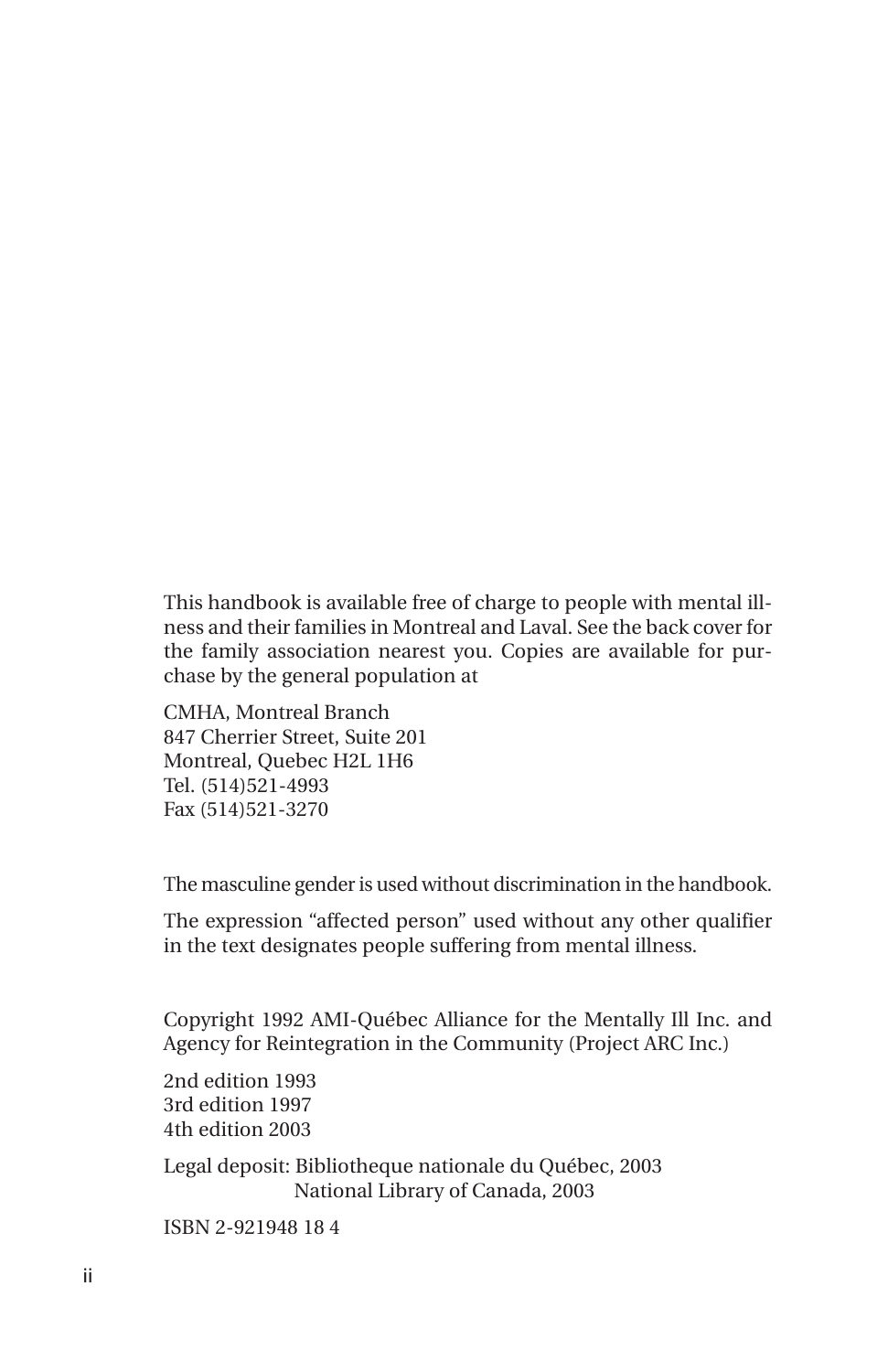## **Acknowledgements**

This revised edition has been made possible thanks to the financial support of the Régie régionale de la santé et des services sociaux de Montréal-Centre, Services de santé mentale. Special thanks to the individuals who contributed their time and expertise to this edition: Darlene Johnstone made corrections to the text; Bryna Feingold edited the text; Andy Brown designed the layout; Communication le dernier mot (Sylvie Dupuis) translated. Thank you to Dr. Allan Fielding who revised the chapter on mental illness and to Services de santé mentale at the Régie for making the updated information available. A special thank you to Ayala Conway for her help in the myriad tasks related to this edition.

Ella Amir Jacques Duval Executive Director Executive Director AMI-Québec CMHA Alliance for the Mentally Ill Montreal Branch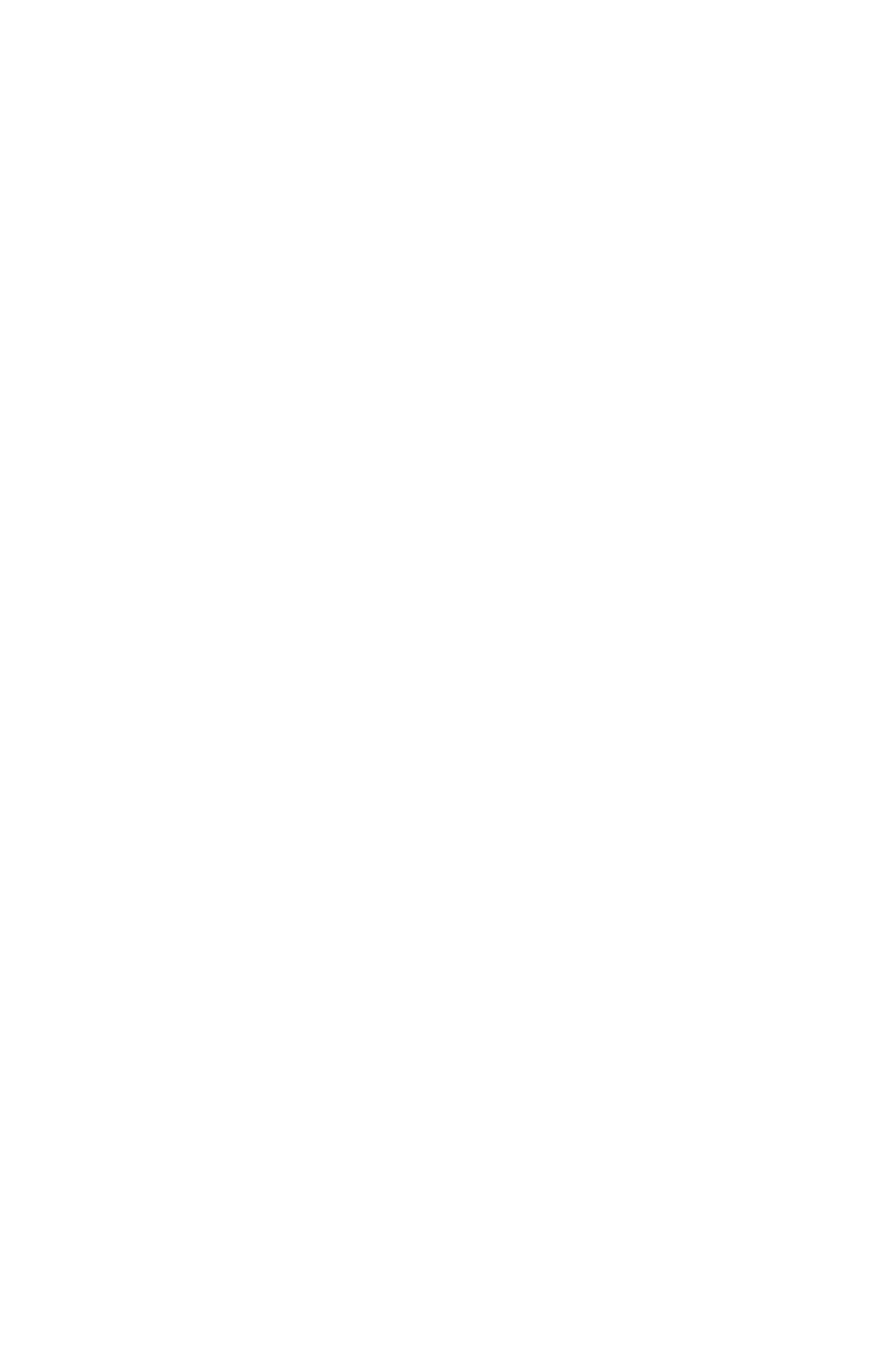# **To the Reader**

The production of this handbook is the result of a close collaboration of healthcare professionals and families of persons with mental illness. These families have learned to accept, with devastating sadness, that someone they love is a victim of schizophrenia, bipolar disorder or another serious mental illness.

Individuals who develop mental illnesses are disabled to varying degrees. Some need assistance from professional mental health workers for a relatively short period of time, while others will continue to need formal and informal support throughout their lives.

The handbook deals with the subject as it relates to both the hospital and the community, addressing the different aspects of concern to the affected person and his family. Please note, however, that this guide is not intended to replace professional advice. The information it contains is more suitable to adults than to children affected by mental illness.

In order to provide ongoing support and to also have a life of your own, you deserve to know as much as possible about mental illness: how to manage it and cope with it on a daily basis; what resources are available in the community; and the implications of the law regarding the rights of those with mental illness.

Spouses, parents, brothers, sisters, children, anyone affected by mental illness, this handbook is for you. It is our hope that the material inside will alleviate anxiety and pain in some small way. And remember...

**You are not alone!**

*Keep this handbook somewhere you can refer to it easily. You may find different parts useful at different times.*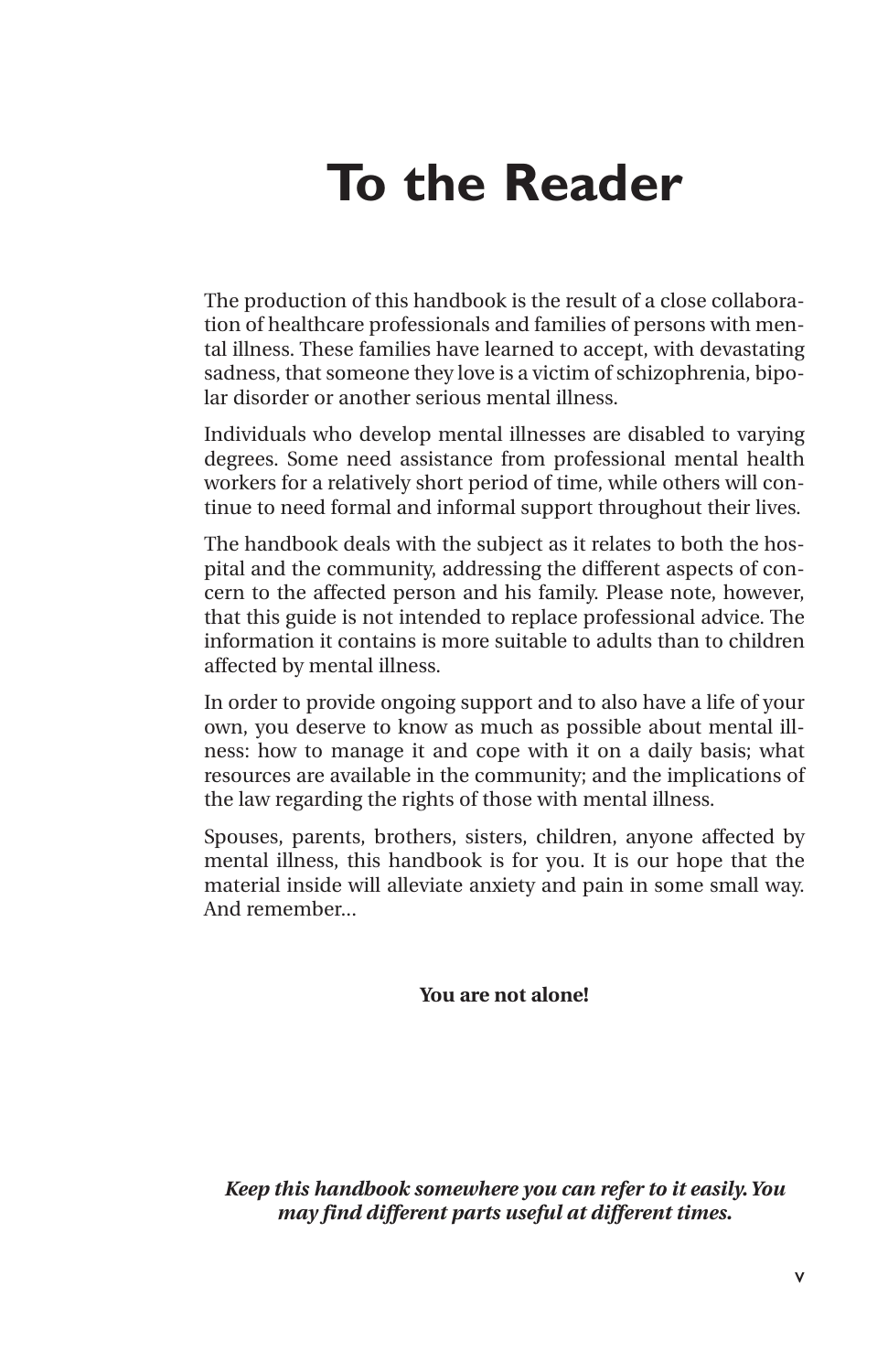**Some of the information in this handbook is subject to change. Please update your information regularly and record any changes below.**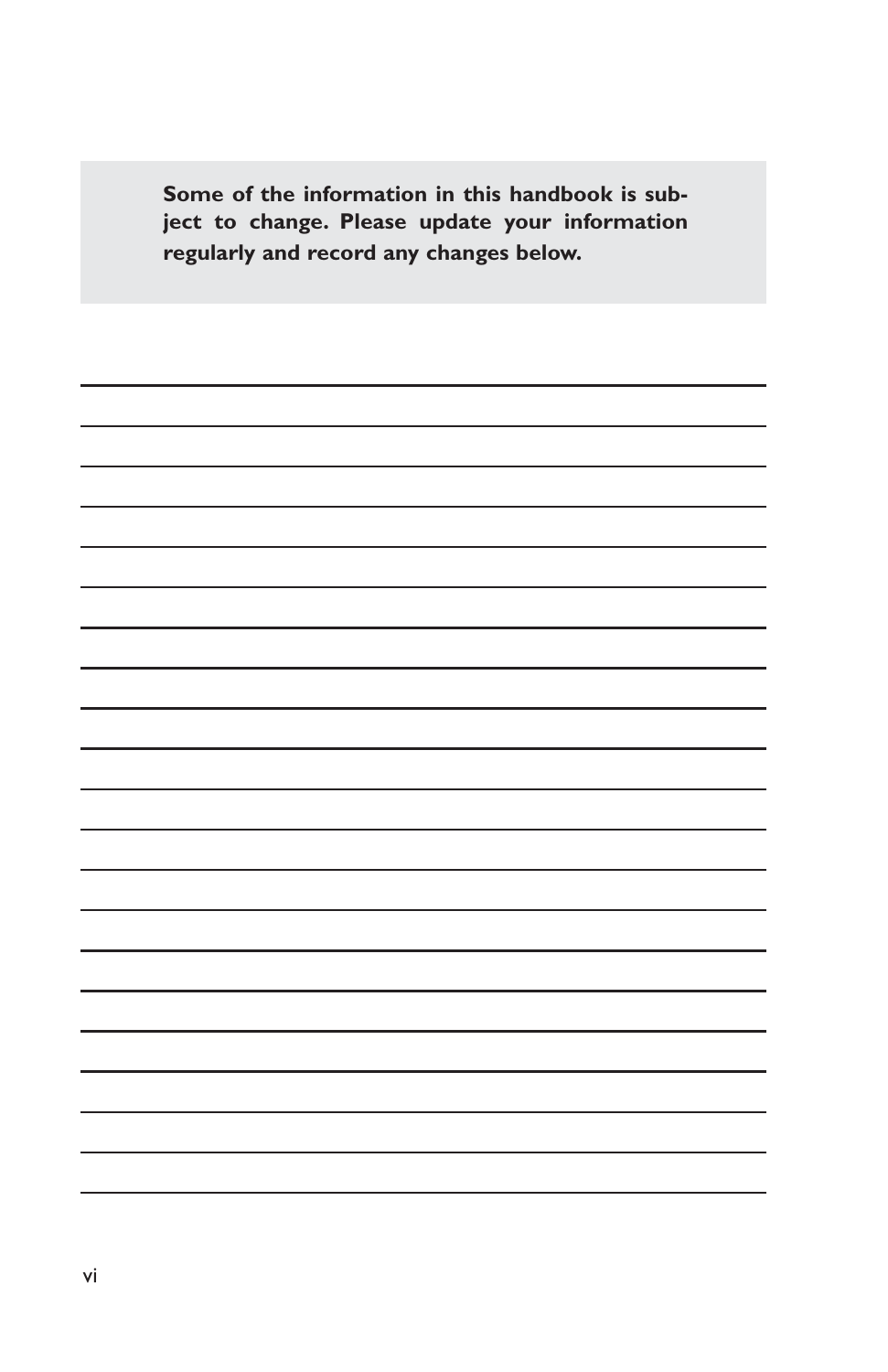# **Table of Contents**

| <b>L. Mental Health Services in</b>      |  |
|------------------------------------------|--|
|                                          |  |
|                                          |  |
|                                          |  |
|                                          |  |
|                                          |  |
|                                          |  |
|                                          |  |
|                                          |  |
|                                          |  |
|                                          |  |
|                                          |  |
| PSYCHIATRIC HOSPITALS AND DEPARTMENTS 12 |  |
|                                          |  |
|                                          |  |
|                                          |  |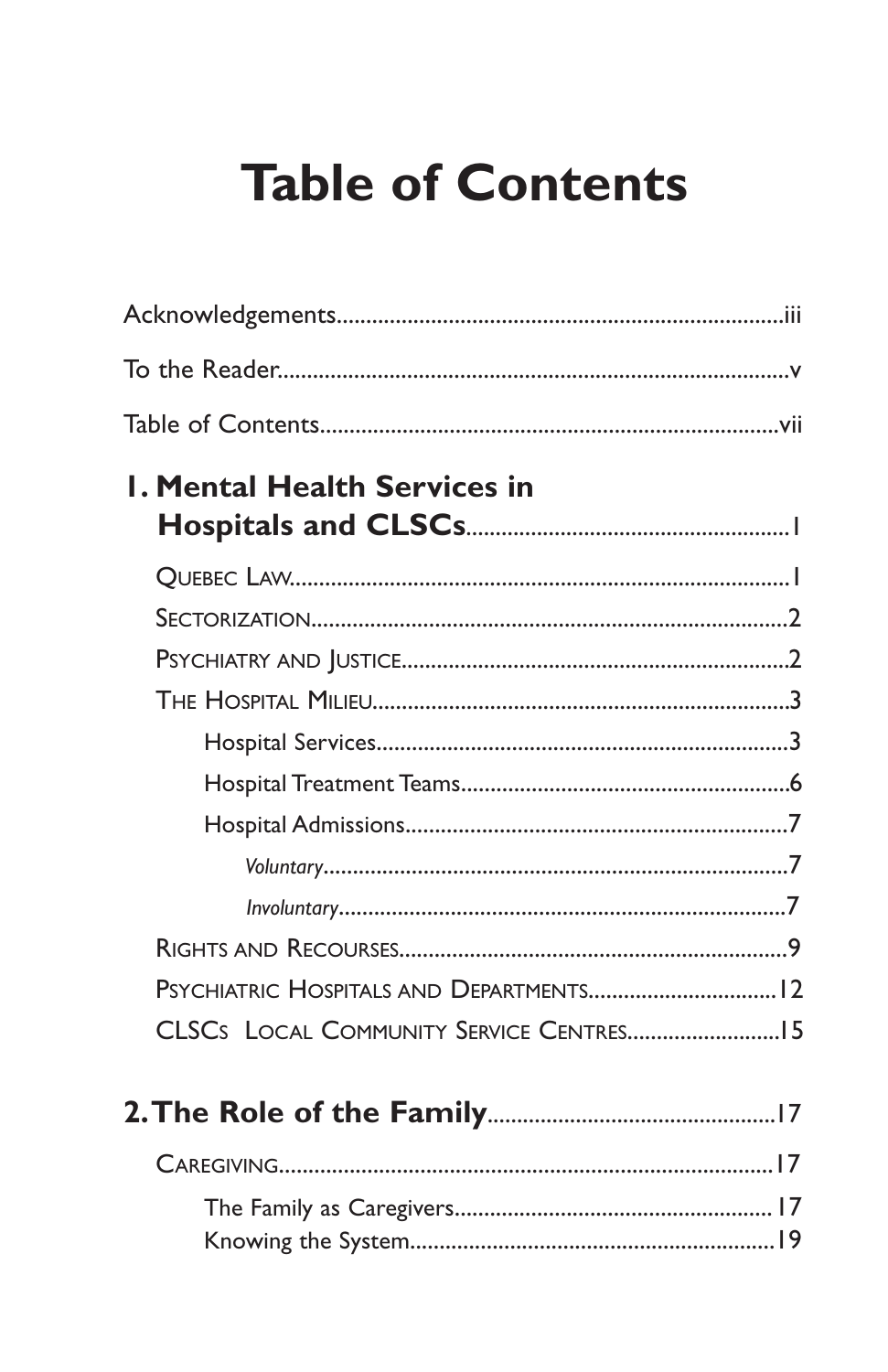# **T** *TABLE OF CONTENTS*

| COMMUNITY MENTAL HEALTH RESOURCES31                                                                    |  |
|--------------------------------------------------------------------------------------------------------|--|
|                                                                                                        |  |
|                                                                                                        |  |
| EDUCATIONAL, RECREATIONAL, CULTURAL AND THERAPEUTIC<br>ACTIVITIES; SELF-HELP GROUPS AND INFORMATION 34 |  |
|                                                                                                        |  |
|                                                                                                        |  |
|                                                                                                        |  |
|                                                                                                        |  |
|                                                                                                        |  |
| TRAINING AND ENTERING THE WORKFORCE 44                                                                 |  |
|                                                                                                        |  |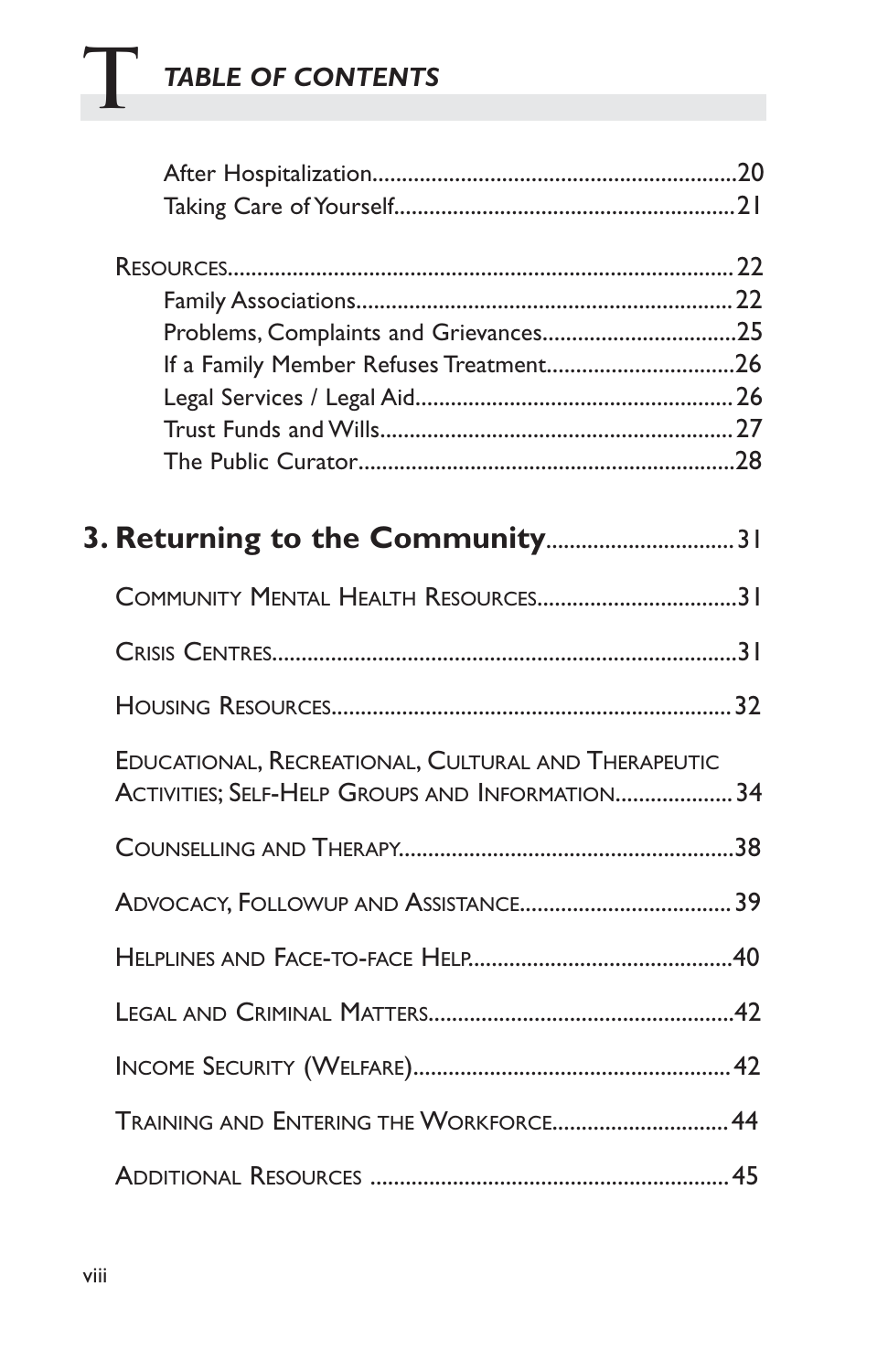# TABLE OF CONTENTS  $\mathbf T$

| Affective Disorders (Bipolar Disorder, Depression) 50 |  |
|-------------------------------------------------------|--|
|                                                       |  |
|                                                       |  |
|                                                       |  |
|                                                       |  |
|                                                       |  |
|                                                       |  |
|                                                       |  |
|                                                       |  |
|                                                       |  |
|                                                       |  |
|                                                       |  |
|                                                       |  |
|                                                       |  |
|                                                       |  |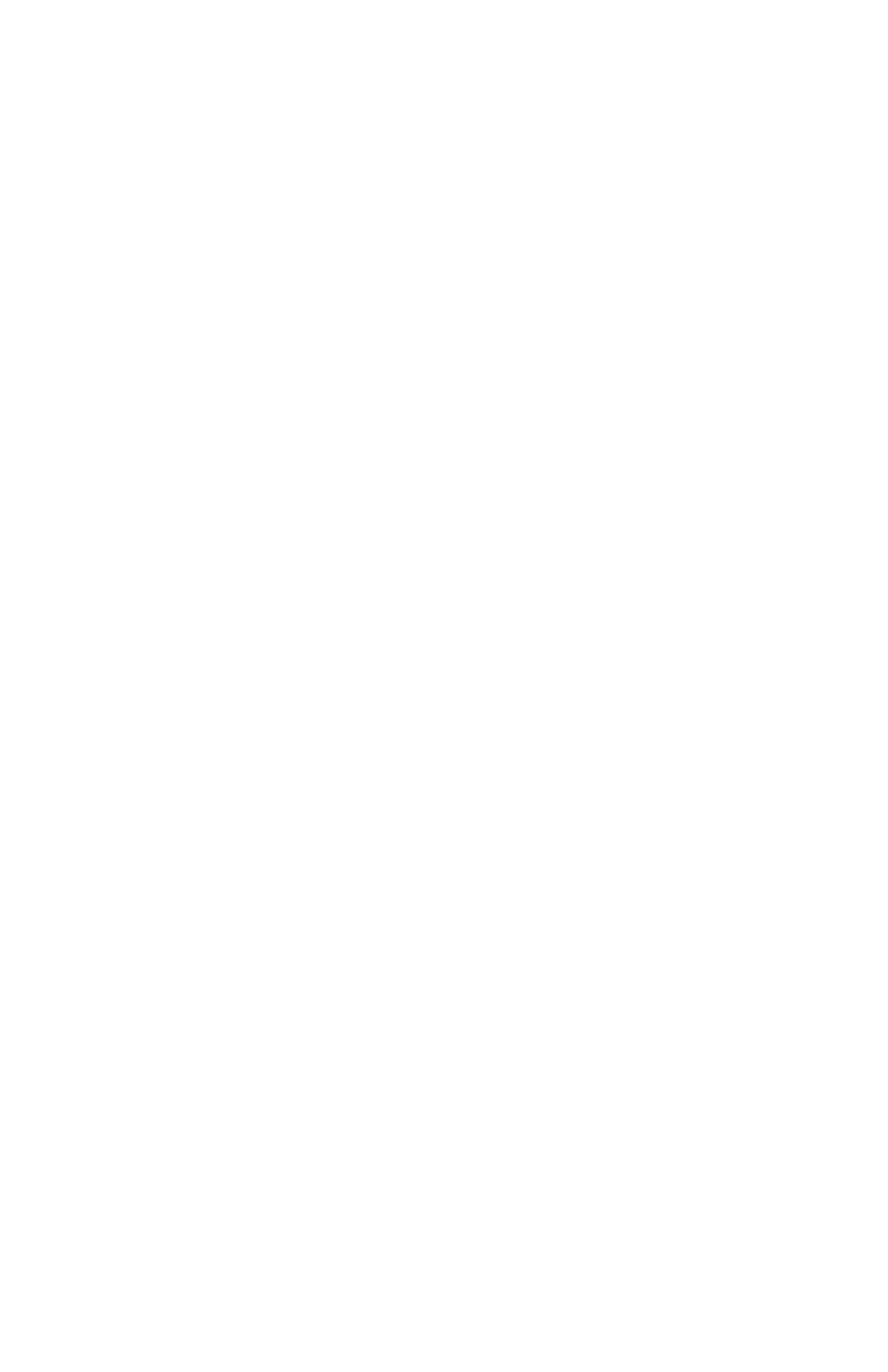# **1**

# **Mental Health Services in Hospitals and CLSCs**

#### *QUEBEC LAW*

These laws concern the person affected by mental illness, his family and his trustees:

- An Act Respecting the Protection of Persons Whose Mental State Presents a Danger to Themselves or Others — La Loi sur la protection des personnes dont l'état mental présente un danger pour elles-mêmes ou pour autrui (Loi P-38.001)
- Public Health Protection Act La Loi sur la protection de la santé publique (R.S.Q., c. P-35)
- An Act Respecting Health Services and Social Services La Loi sur les services de santé et les services sociaux (R.S.Q., c. S-42)
- Quebec Charter of Human Rights and Freedoms La Charte québécoise des droits et libertés de la personne (R.S.Q., c. C-12)
- Youth Protection Act La Loi sur la protection de la jeunesse (R.S.Q., c. P-34.1)
- An Act Respecting the Public Curator La Loi sur le curateur public (R.S.Q., c. C-81)
- An Act Respecting the Criminal Code La Loi concernant le Code criminel (S.C., c. 46)
- An Act Respecting Access to Documents Held by Public Bodies and the Protection of Personal Information — La Loi sur l'accès aux documents des organismes publics et sur la protection des renseignments personnels (R.S.Q., c. A-2.1)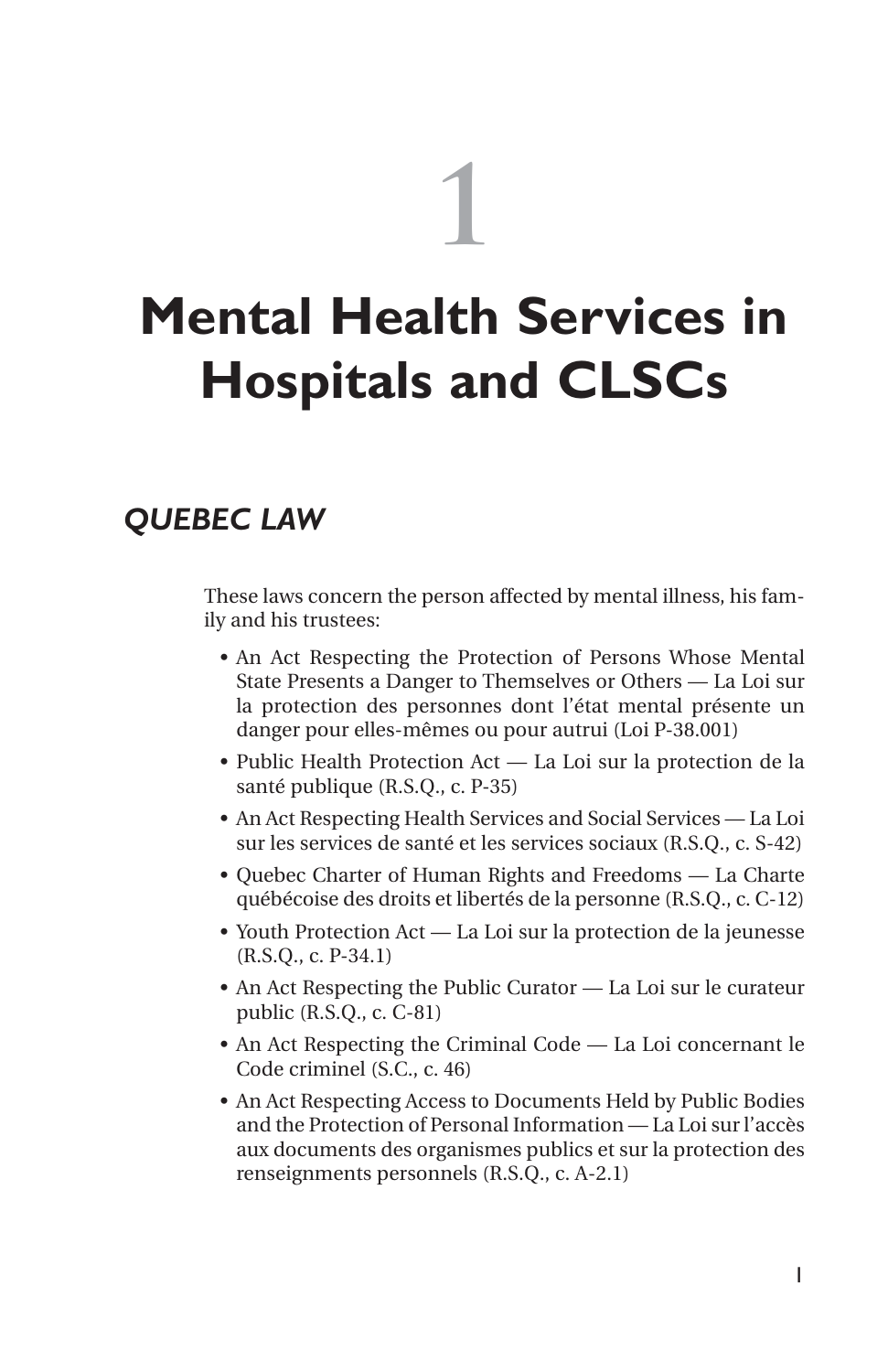Copies of the above official documents are available in French and usually in English at Les Publications du Québec, Tel. 1-800-463-2160

Copies of federal laws are available at Government Publications, 1185 University Street, Montreal, Tel. (514) 954-1633

#### *SECTORIZATION*

The Montreal and Laval regions organize psychiatric services by sector in order to offer better access. Each hospital with a psychiatric department offers inpatient and outpatient services to a determined section of the population. The person's postal code is the determining factor for admission.

Emergencies and certain specialized long-term programs do not come under the sectorization system. Note, however, that people can reserve the right to choose the hospital of their choice (R.S.Q., c. C-12, s.12 and R.S.Q., c. 42, s.6) on condition that the desired services are available.

The hospitals rotate responsibility for people without a fixed address in Montreal. If you are seeking treatment for a person in this situation, call an emergency ward and find out which hospital is responsible that week.

#### *PSYCHIATRY AND JUSTICE*

When a mentally ill person commits a minor offence, access to the appropriate mental health services is important. It is crucial that police officers be made aware that the individual is suffering from a mental illness, so that medical rather than criminal attention is received. Entering a detention centre and appearing before the courts must be avoided whenever possible.

Since September, 1996, an experienced group of psychosocial/ justice healthcare workers who assist the mentally ill (UPS Justice) has been operating out of CLSC des Faubourgs. The teams help the police or social workers in obtaining appropriate services for people in crisis. They intervene at the site where there is a risk of danger. This helps avoid unnecessary imprisonment and, in many cases, a court appearance. The mandate of the psychosocial/ justice intervention teams is recognized in Loi P-38.001. As of May,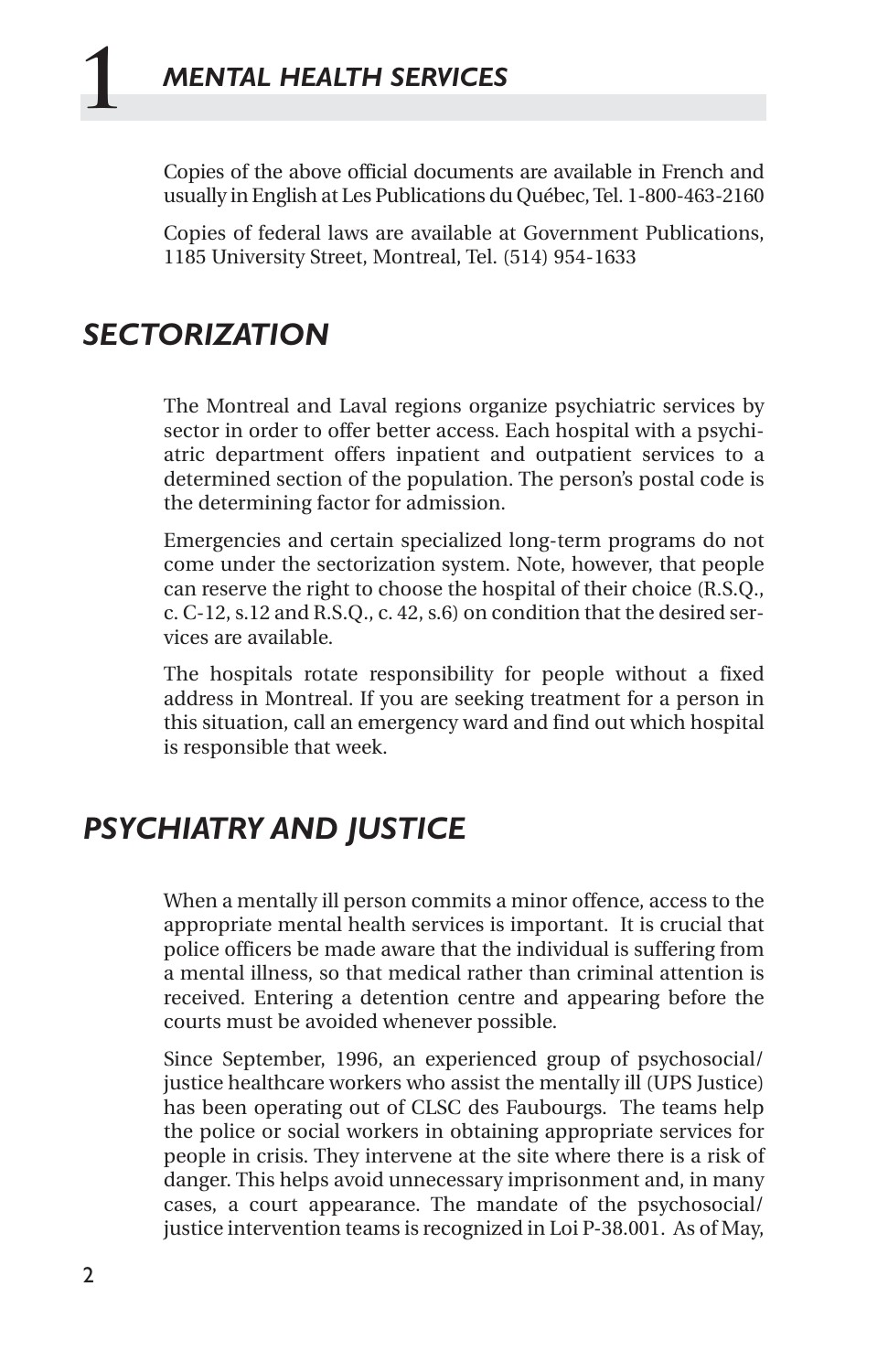2003, UPS Justice's services are expected to be available throughout the island of Montreal.

When someone with mental illness is brought before a court, a doctor must decide whether he is able to undergo trial. A judge can order a psychiatric evaluation of the person's mental state and keep him under observation for a period of 30 days. The individual can regain his freedom any time during this process if the judge so decides. As with psychiatric examinations, psychiatric treatment cannot be imposed without the person's consent. However, if he is declared incapable of undergoing trial, the courts can decide, on the basis of a doctor's testimony, to override the consent and submit the person to treatment which would allow him to be tried.

When a person is judged permanently inapt or found not responsible for a criminal act due to mental illness, he may be placed in detention in a hospital centre. Those hospital centres capable of receiving clients sent by the justice system are designated by ministerial decree. Patients are detained there for as long as the Administrative Tribunal of Quebec (TAQ) decides and released under conditions established by the Examination Commission (CE). A detained individual is said to be under OCE status (ordonnance de la commission d'examen). This status does not permit the detaining hospital to treat someone against his will unless the TAQ has specifically granted that right in the supervision order.

If incarceration cannot be avoided and the person finds himself in a detention centre such as Bordeaux or Tanguay, he could have access to psychiatric care. The Philippe-Pinel Institute and its affiliated Legal Psychiatric Centre of Montreal both offer specialized psychiatric services for agitated and violent clients. The referrals may come from the judicial or health network.

#### *THE HOSPITAL MILIEU*

#### Hospital Services

For many years hospitals were the major source of professional help for psychiatric patients. However, it is now recognized that individuals who remain in hospital for long periods of time become "institutionalized;" they lose their social skills and their quality of life deteriorates. The government has, for the past 40 years, been gradually shifting some treatment from hospitals to community-based care.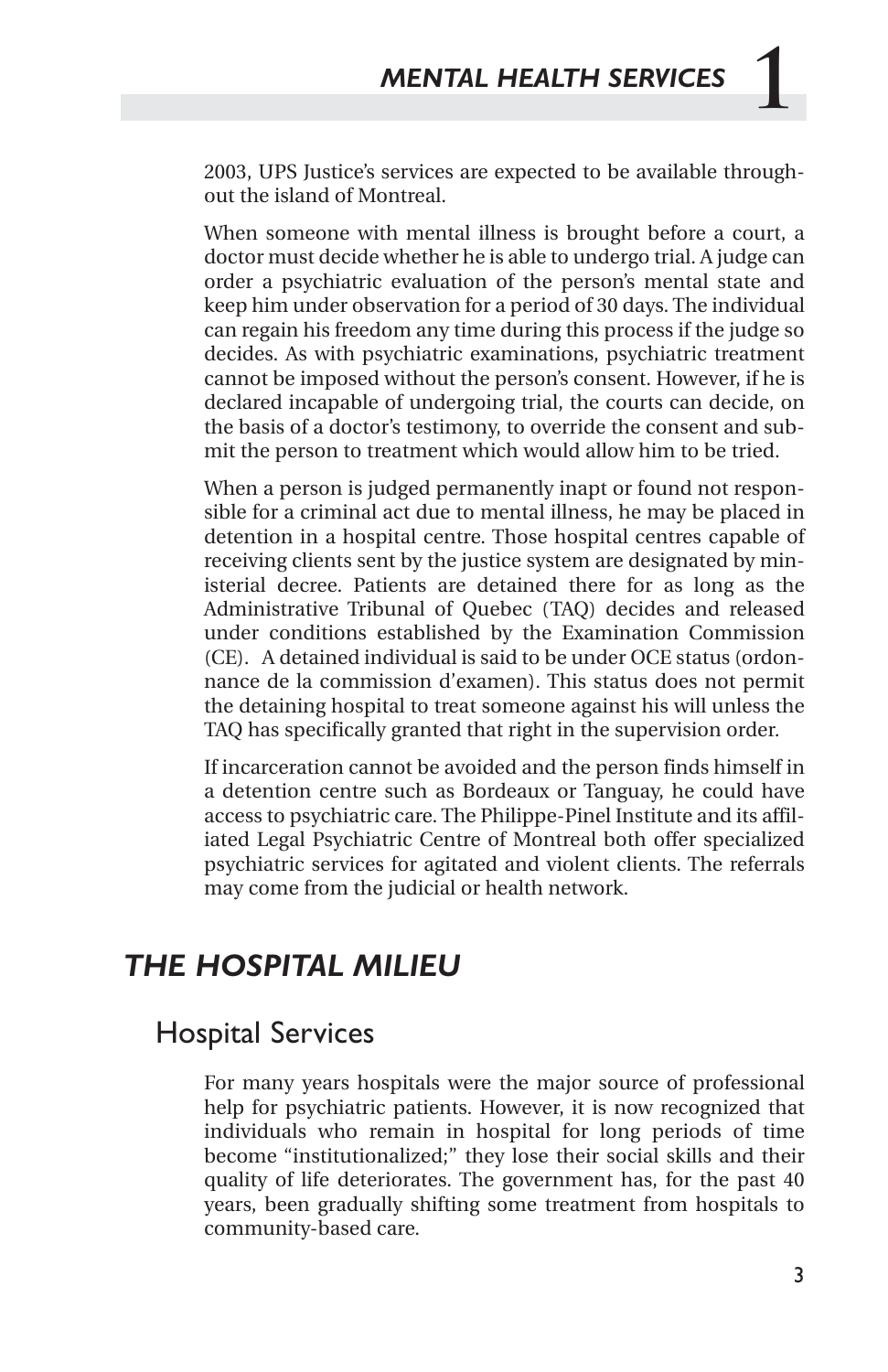General hospitals with psychiatry departments offer core services such as emergency, inpatient and outpatient programs. Other services vary from hospital to hospital. Psychiatric hospitals, such as the Douglas or Louis-H. Lafontaine, offer only psychiatric services. They usually offer a wider spectrum of services, including some long-term care. For further details contact the hospital in your sector.

#### *Emergency*

In general hospitals there is one emergency room for both physical and psychiatric crises. Anybody undergoing a psychiatric crisis who is not being followed by a psychiatrist or general practitioner (GP) must present himself at emergency. Someone who is being cared for by a psychiatrist in that same hospital can go to emergency if the crisis is too severe to wait until the next morning to contact the doctor or someone else on the treatment team.

Typically, people are first seen by a general physician to verify that there is no physical cause for the crisis. They are then referred to the psychiatrist on call. The psychiatrist conducts an evaluation, then proposes a treatment plan. The plan may include a stay in the hospital ER for further observation, a stay in the inpatient ward or discharge with a treatment plan. A violent or overly distraught patient can be given medications without his consent if there is a risk to his or another person's safety. If he represents a severe danger to himself or others and refuses to stay on his own accord, the psychiatrist may keep him in hospital against his will.

#### *Inpatient*

Inpatient services offer a structured environment where acutely ill patients can be closely monitored in order to establish a diagnosis and implement an acute-care plan designed to control their symptoms and stabilize their illness.

Patients who are acutely ill may be placed in psychiatric intensive care or high care, which is a closed or locked unit. They may be psychotic, dangerously depressed or suicidal and may require this level of care for their own protection. They are closely observed and their illness managed with medications.

Brief therapy offers observation, diagnosis and treatment of a wide variety of severe psychiatric problems. This therapy deals with the management of severe mood disorders, the investigation and treatment of pathological aggression, and treatments such as electroconvulsive therapy (ECT) for acute or chronic illness that is resistant to medication.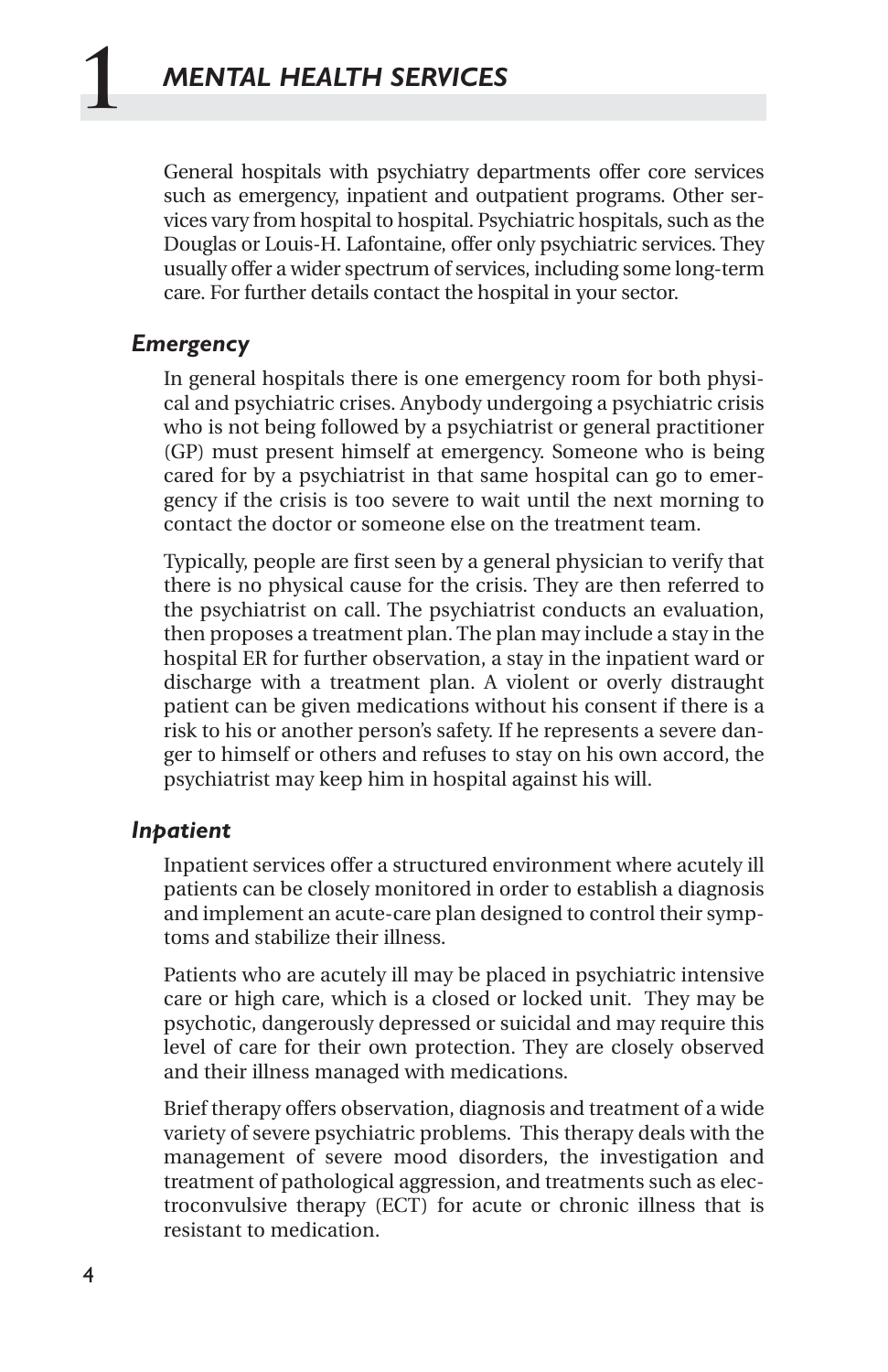Along with general psychiatric services, some hospitals also provide specialized services for addictions, detoxification and rehabilitation, anxiety and eating disorders.

#### *Outpatient and External Services*

After treatment in a hospital, or after an assessment by the emergency room psychiatrist, outpatient or followup services are usually arranged. All hospitals have these services, which include assessments, followup of patients discharged from the ward or ER, outpatient clinics for people requiring long-term followup and often day programs. Some outpatient departments also offer specialized services for particular conditions such as Tourette's Syndrome, sexual dysfunction, gender orientation difficulties or substance abuse.

Crisis intervention is a service offered to people who visit the ER during a crisis. If the person is not a psychiatric patient at the hospital and is not stable enough to be treated in the community, the crisis team may provide short-term followup (average three months). During this time the psychiatrist or team member helps the person cope with the crisis as well as any accompanying social and situational stresses. Often, the psychiatrist prescribes medications and a team member provides psychotherapy. After the 3 month period, the person is either referred to a psychiatrist in the hospital for longer term followup or is referred back to his treating doctor in the community.

Day treatment programs can include transitional day programs (for people coming from an inpatient ward), day hospitals (intensive day program), rehabilitation day centres (a focus on rehabilitation) and acute-care day programs (for those too sick for regular followup and unable to participate in an intensive day program).

Some hospitals have an Assertive Community Treatment program (ACT) or a Community Link program that offers severely ill patients followup in their home or elsewhere in the community. Most of these patients would otherwise require frequent hospitalizations.

#### *Hospital Family Support Groups*

Psychiatry departments in some hospitals offer support and education to families. If you want to know whether your hospital does, ask your relative's treating psychiatrist, social worker or nurse.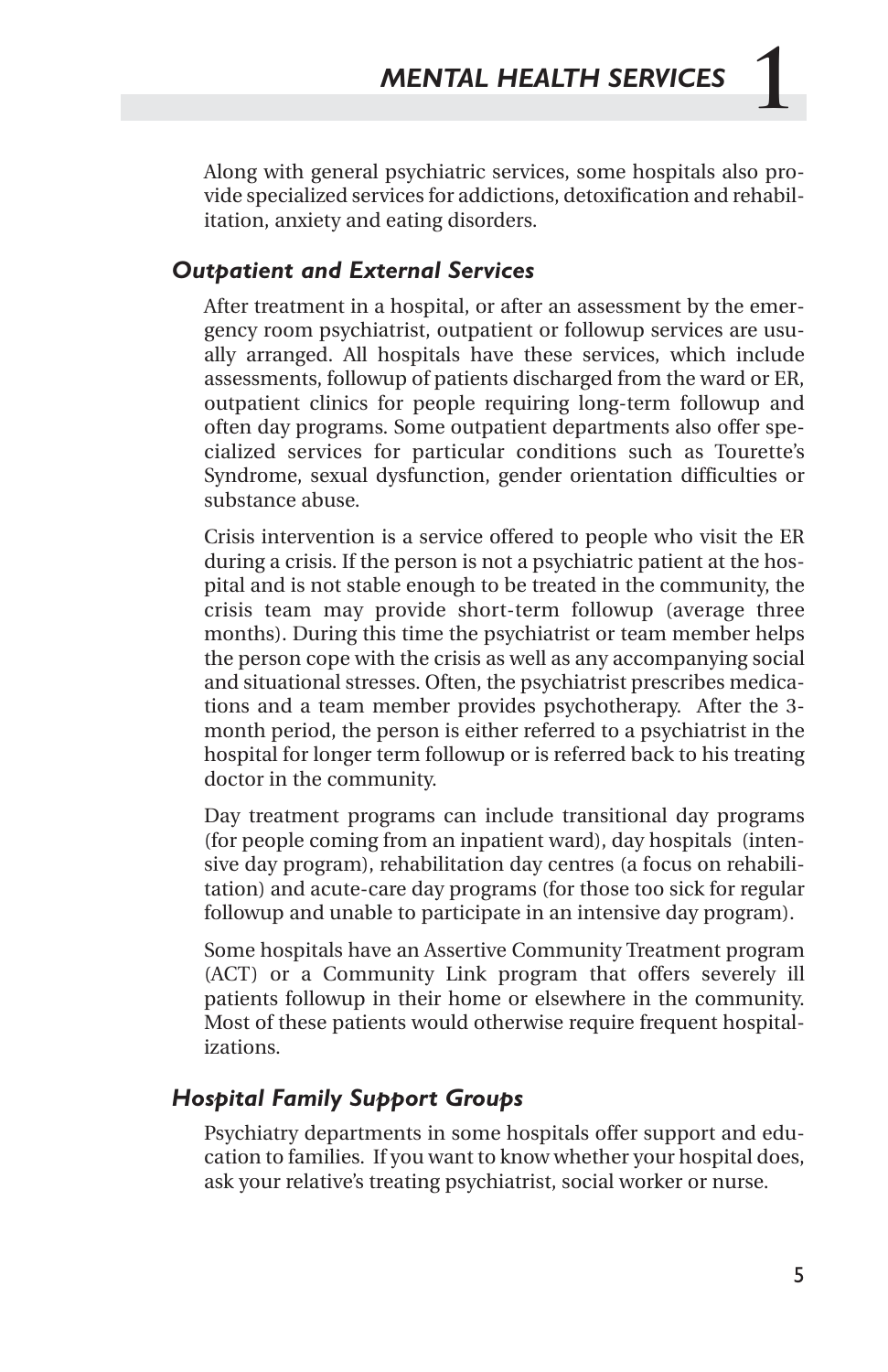#### Hospital Treatment Teams

**Psychiatrists** are medical specialists with expertise in evaluating, diagnosing and treating persons with a psychiatric problem. Their primary role is to stabilize and maintain their patients with medication and therapy. They may also act as consultants to general practitioners or follow patients with them in a "shared care" fashion.

**Psychiatric nurses** work in close collaboration with psychiatrists to develop a treatment plan for the patient. Psychiatric nurses frequently work as the "case manager," and assist in connecting patients with appropriate services. They act as educators, therapists and may also regulate medications.

**Social workers** commonly serve as the liaison between the institution, the family and community resources. They make followup and housing arrangements for clients and arrange appropriate day programs. They may provide individual and/or group therapy either in hospital outpatient clinics or private practice. To arrange for social worker assistance, you must ask your relative's doctor or make a request at the Social Services department in the hospital.

**Clinical psychologists** conduct psychological evaluations through interviews and tests. They offer counselling or therapy for the purpose of education, rehabilitation and alleviation of symptoms.

**Occupational therapists (OT**) assess a person's functional and relational skills in organizing his daily activities. The OT's role is designed to facilitate the person's transition into the community through adaptation and rehabilitation. Their goal is to assist patients in achieving their maximum potential.

**Orientation and rehabilitation counsellors** evaluate a person's skills, interests and occupational capabilities. They encourage the development of greater autonomy by helping the person readapt on a personal, educational and professional level. They work with community and institutional resources to develop rehabilitation programs tailored to each individual's needs.

**Treatment team / community partnerships** Hospital teams sometimes use the services of orientation counsellors from community resources to develop aftercare programs for individuals. Some hospitals also offer classes taught by teachers from the adult-education division of school boards specialized in working with psychiatric populations.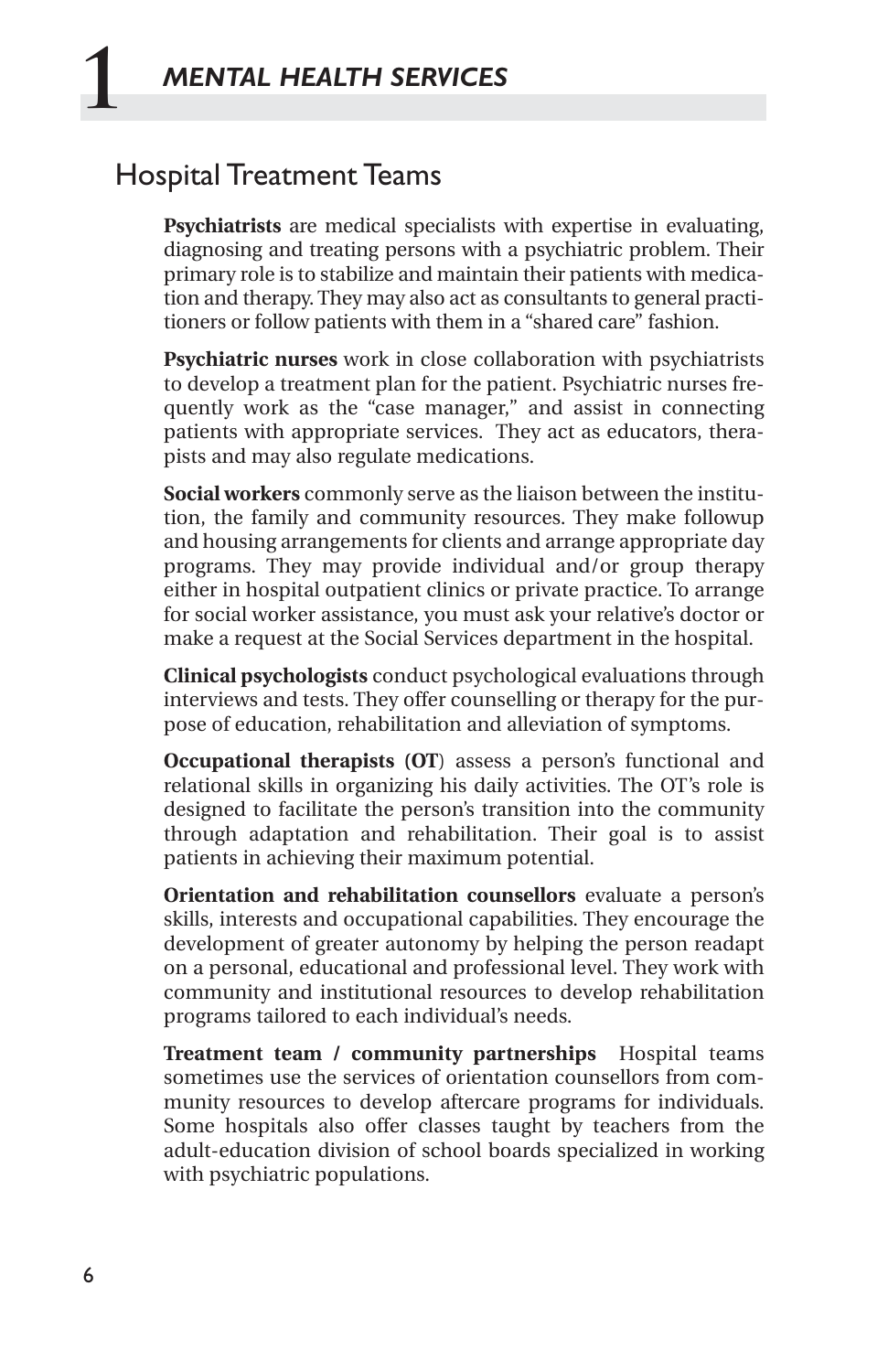#### Hospital Admissions

Patients can be admitted to hospital of their own accord or, under certain circumstances, against their will.

#### *Voluntary*

A person in crisis can go to the ER. You may wish to call the hospital beforehand. Hospital admissions are generally handled through hospital emergency services. Voluntary admission for someone new to the psychiatric network must go through the hospital's general emergency. Sometimes the family doctor is helpful in facilitating matters.

Admission of someone already known to, and followed by, the outpatient clinic may be arranged by the outpatient medical team. However, if a crisis occurs outside of office hours, the person must go through the emergency department.

#### *Involuntary*

It is always better to go to the hospital voluntarily. However, a person may not understand that he needs care and it is not always possible to convince him of the need for treatment. If he is already being followed by a psychiatrist or other mental health professional, you may ask for assistance in trying to convince him to enter the hospital voluntarily. If he still refuses, those close to the person become responsible for determining whether an involuntary psychiatric assessment for admission is necessary.

Involuntary admissions are the subject of An Act Respecting the Protection of Persons Whose Mental State Presents a Danger to Themselves or Others (Loi P-38.001). This Quebec law restricts the choice of confinement in an institution as much as possible.

In case of **immediate** danger, call 911 and state there is a psychiatric emergency. Upon arrival, the police will assess the situation. If they judge that the person requires an urgent psychiatric assessment in the ER, they will call Urgences Santé for transportation to the hospital.

If the police decide that there is no immediate crisis requiring hospitalization, but you still think that your relative poses a danger to himself and/or others, you can fill out a court order for involuntary psychiatric assessment. The order must be completed by an applicant and a witness who can testify to the person's disturbed behaviour or thinking. Note that the court order is not designed to treat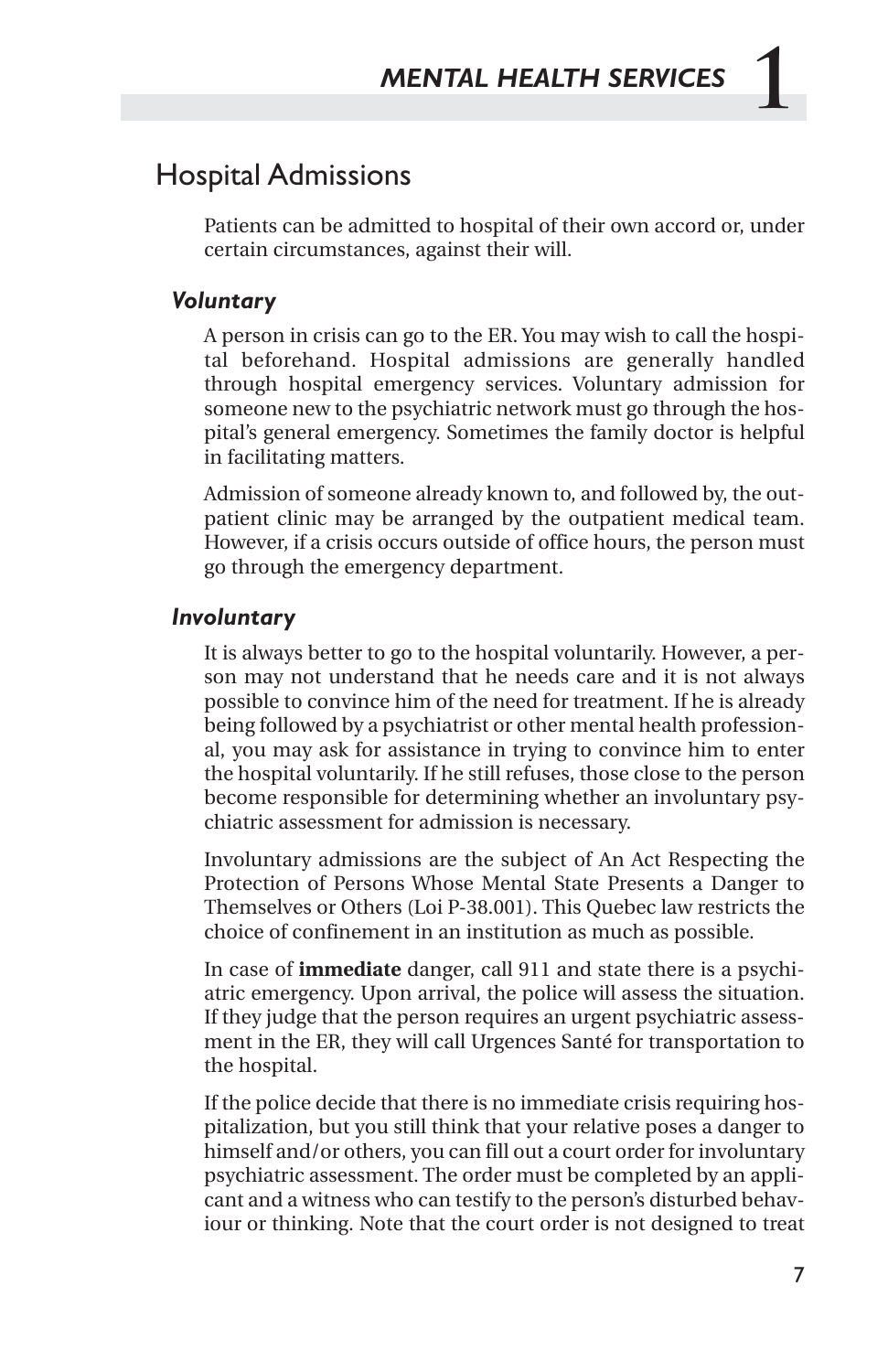anyone against his will but simply to have him assessed in the hospital ER.

Court order forms can be obtained at your local CLSC or family association, where assistance in filling out the motion may also be provided. Court orders can be requested at the Palais de Justice every day during office hours. A same-day appointment can be made if you call in the morning.

#### *Court Locations*

| <b>Montreal</b> | Laval |
|-----------------|-------|
|-----------------|-------|

Palais de Justice Division Manager 10 St-Antoine East Service du Bien-être social de Ville Laval Montreal, Quebec 298 des Prairies Blvd. H2Y 1B6 Laval, Quebec H7N 2V3 Tel. (514) 393-2000 Tel. (450) 662-4595

#### *After the court*

If a court order has been granted, the signed form must be brought as soon as possible to the police station nearest the domicile of the ill person. The police will call an ambulance to escort the individual to the designated hospital. If the individual has fled or cannot be found, the police will open a file. The court order will remain valid until the individual is located.

Once in hospital, the person must be examined by two psychiatrists within a maximum period of 24 hours. Upon evaluation the psychiatrists will decide whether the person meets the criterion of grave and immediate danger and will either release or retain him for further treatment.

If the decision is for further confinement in hospital, the hospital must obtain its own court order permitting the person to be kept as an inpatient for up to 21 days. The court order may be lifted at any time during this period if the individual no longer presents a danger. This court order gives the hospital the right to retain the patient, but does not give them the right to administer involuntary treatment.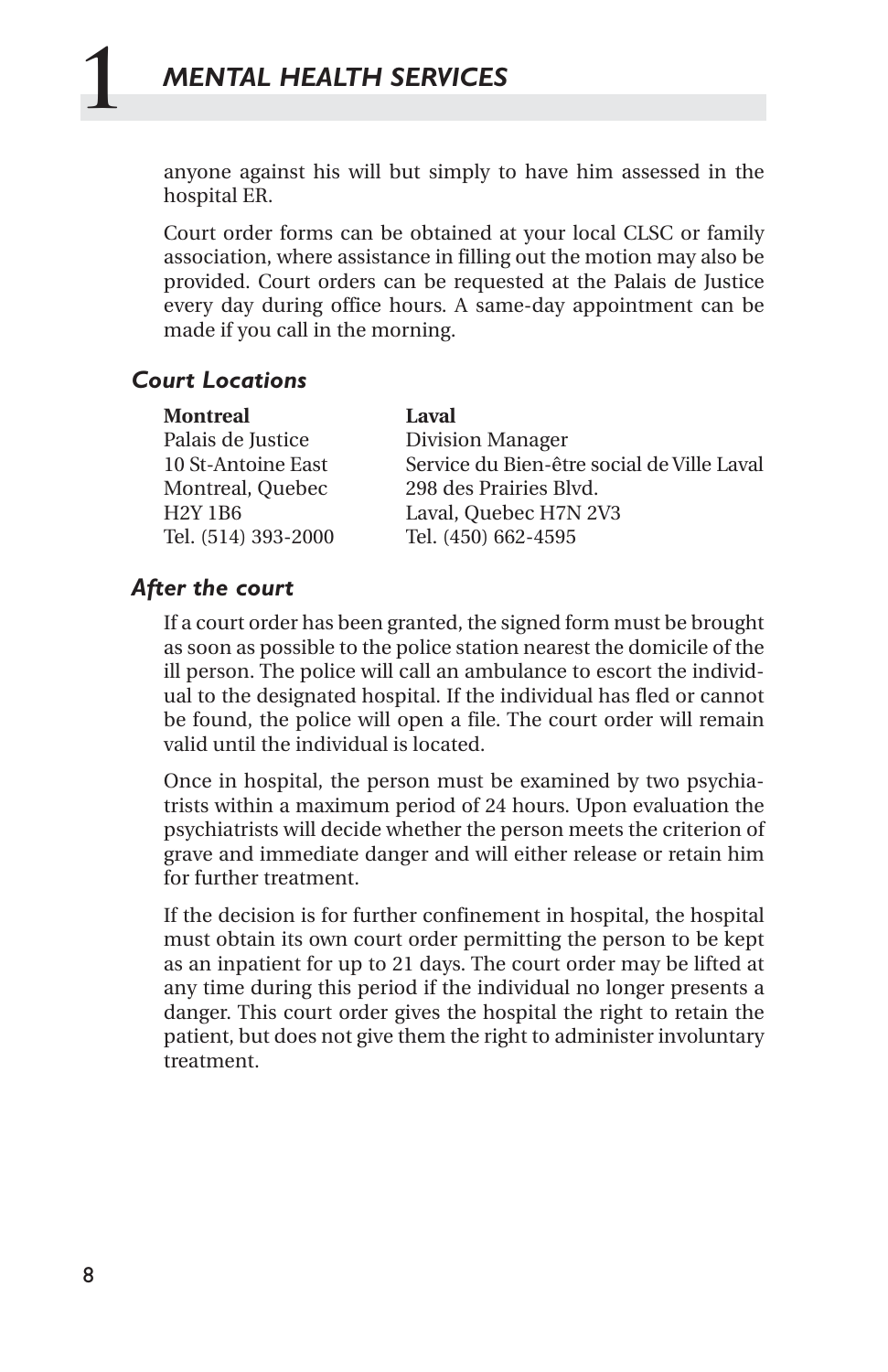#### *RIGHTS AND RECOURSES*

The Quebec Charter of Rights and Freedoms guarantees each person the right to dignity and respect for private life and protects him from discrimination and exploitation.

#### Treatment Rights

According to the Civil Code, a sick person has the right to accept or refuse treatment, either totally or in part. This is called the right to consent to treatment. "No one may be given care without their **informed consent**. A person recognized as being able to give free and informed consent may thus refuse surgery that could save his life. While in some circumstances such a decision may seem to run counter to common sense, this right must nevertheless be respected by health professionals."

The situation is different if the person is considered unable to consent or refuse the care required by his state of health. In such a case the hospital will seek to obtain the consent of a legally authorized person — the mandatory, tutor, curator, spouse, close relative or person who shows a special interest in the person of full age (Civil Code, art. 16). The same procedure can be used when a person of full age categorically refuses care even if he has been declared inapt, or incapable (Civil Code, art. 16).

The right to accept or refuse treatment also includes a right to receive adequate information so that the choice is meaningful. This right is known as "informed consent" or "consentement éclairé." The information provided should include the nature and goals of the treatment, its effects, the procedures used, the possible risks and side effects, viable alternatives and their respective risks, as well as the expected consequences of a refusal or nonintervention.

In the case of a person who is unable to consent, a representative is entitled to the same right to information concerning treatment. This is your right: don't be afraid to ask questions.

People who have been admitted voluntarily have a right to leave the hospital whenever they choose, even though this may be against medical advice.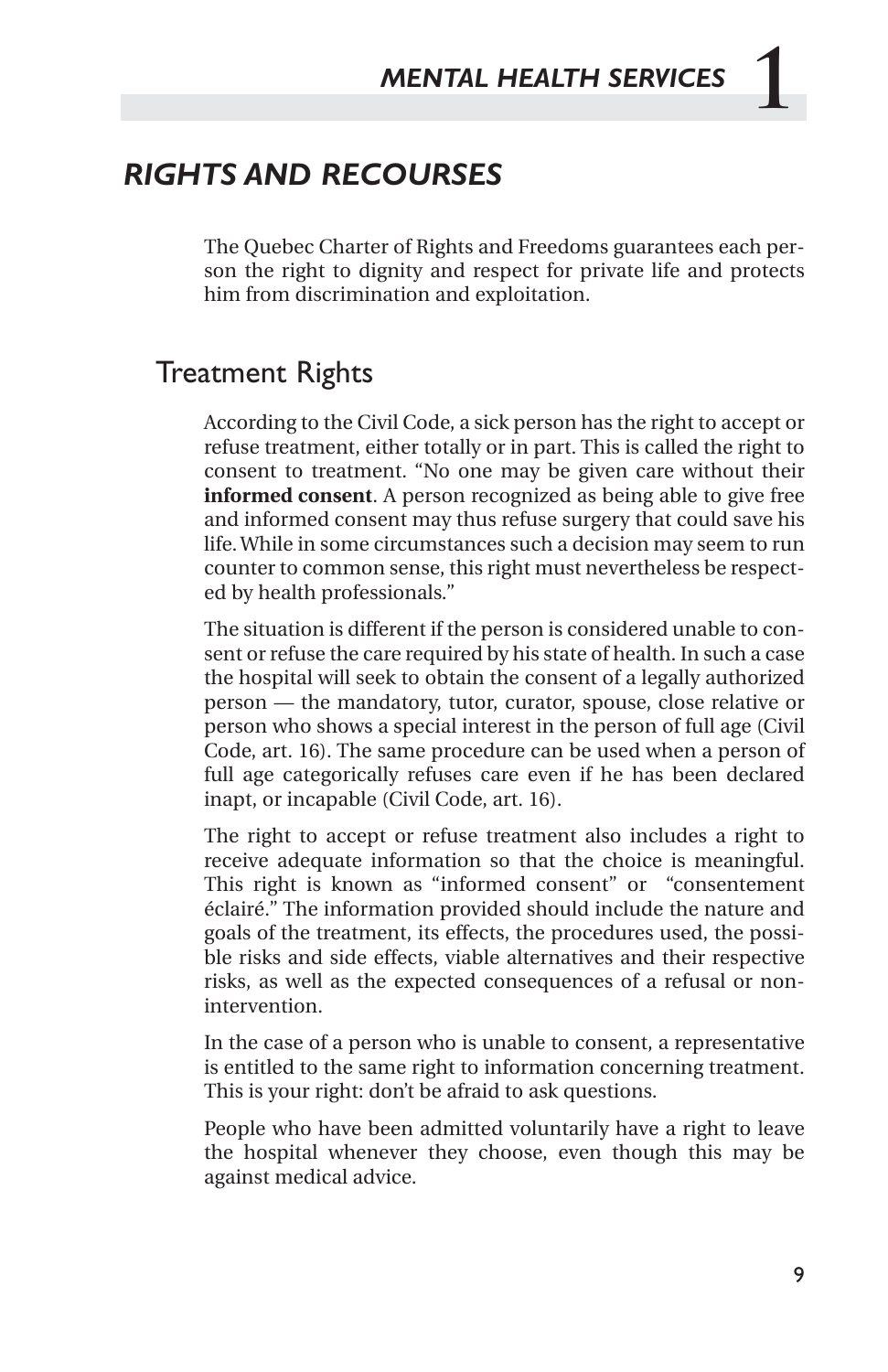#### Rights of the Hospitalized Individual

Though a person admitted under confinement is deprived of his freedom, he nevertheless retains all his legal rights. These rights are guaranteed in An Act Respecting the Protection of Persons Whose Mental State Presents a Danger to Themselves or Others (Loi P-38.001), which also guarantees access to a lawyer and provides for written notification and legal recourse for the patient.

As previously stated, even if a person is under confinement in an institution, he has the right to refuse treatment, in whole or in part, unless he has been declared incapable of consent. "Any person who is dissatisfied with a confinement or a decision rendered under this act with regards to himself or his relative or inlaw may contest before the Administrative Tribunal of Québec." (P-38.001, S. 21)

The decision of confinement in an institution may be contested at any point by a written request explaining the person's or the third party's dissatisfaction. When placed under confinement in an institution, the patient receives information about how to launch such proceedings.

No hospital may confine a person for more than 21 days without a new examination by two psychiatrists confirming the necessity for continued confinement. Another examination must be performed after three months and every six months thereafter.

The person has the right to an exchange of confidential correspondence with certain people: a lawyer, a notary, the Public Curator, the Commission des Affaires Sociales, a member of the National Assembly, a doctor, the protecteur du citoyen, the institution, the Régie Régionale and the Complaints Commissioner (see "Problems, Complaints and Grievances").

#### Right to Access to Information

The Health and Social Services Act guarantees access to information (R.S.Q., c.42). A person may be allowed to consult his own medical file unless it contains certain information that would harm him to know. It is also possible to have certain facts corrected in the medical file. All medical reports and files remain confidential. This means that if the person does not want his family to see his medical files, they cannot access them. The right to confidentiality applies to everyone including those admitted under confinement in an institution.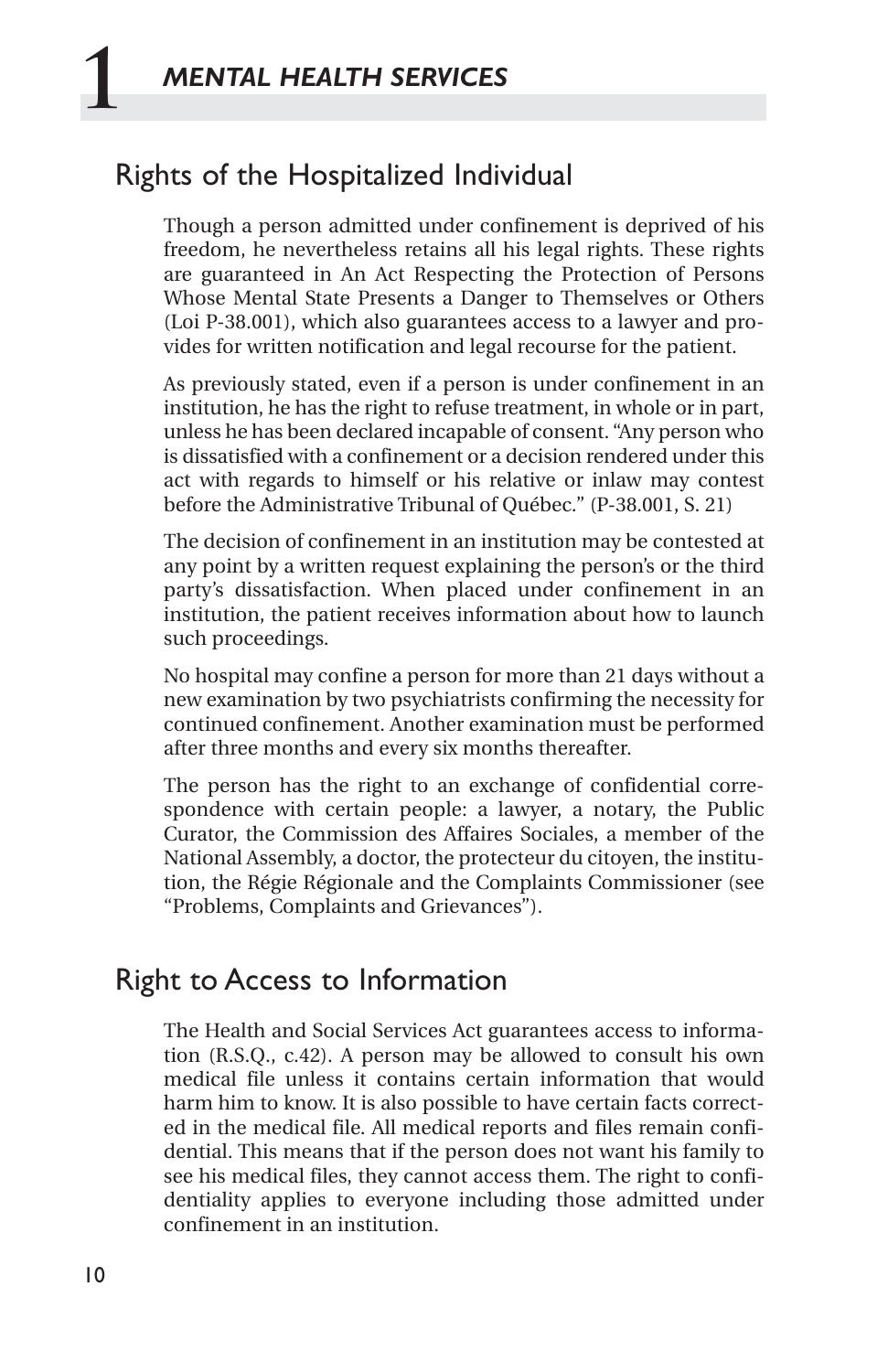The law also recognizes that each person has the right to choose the professional he deals with or the institution where he receives treatment or social services. This right is nonetheless subject to the institution's constraints regarding its organization, operations and resources. Except in the case of an emergency, a professional also has the right to accept or refuse to treat a patient.

#### Right to Services in English

All emergency services must be able to assist English-speaking people. In Montreal, certain institutions are specifically designated, or specific services in other institutions are indicated to provide non-emergency services to anglophones. These designations have been made by the Ministry of Health and Social Services and are found in the Montreal Regional Access Plan. The Montreal plan and all other regional access plans are available for viewing at **www.chssn.org**. It is also possible to obtain the services of an interpreter if the patient speaks another language.

#### Right to Agree or Refuse to Participate in Research

People have the right to agree or refuse to participate in a scientific research program or an education project. As in treatment, if the person is incapable of consenting, another person who is authorized by law may do so, provided the study involves a minimum risk or inconvenience. In the absence of a representative, a court could give its authorization under certain conditions.

#### Right to Lodge a Complaint

In every hospital, you may obtain information regarding the rights of users and the complaints examination procedure from the ombudsperson. Psychiatric institutions must have a user committee to help their patients and assist them in their attempts to defend their rights (see "Problems, Complaints and Grievances").

#### User Committees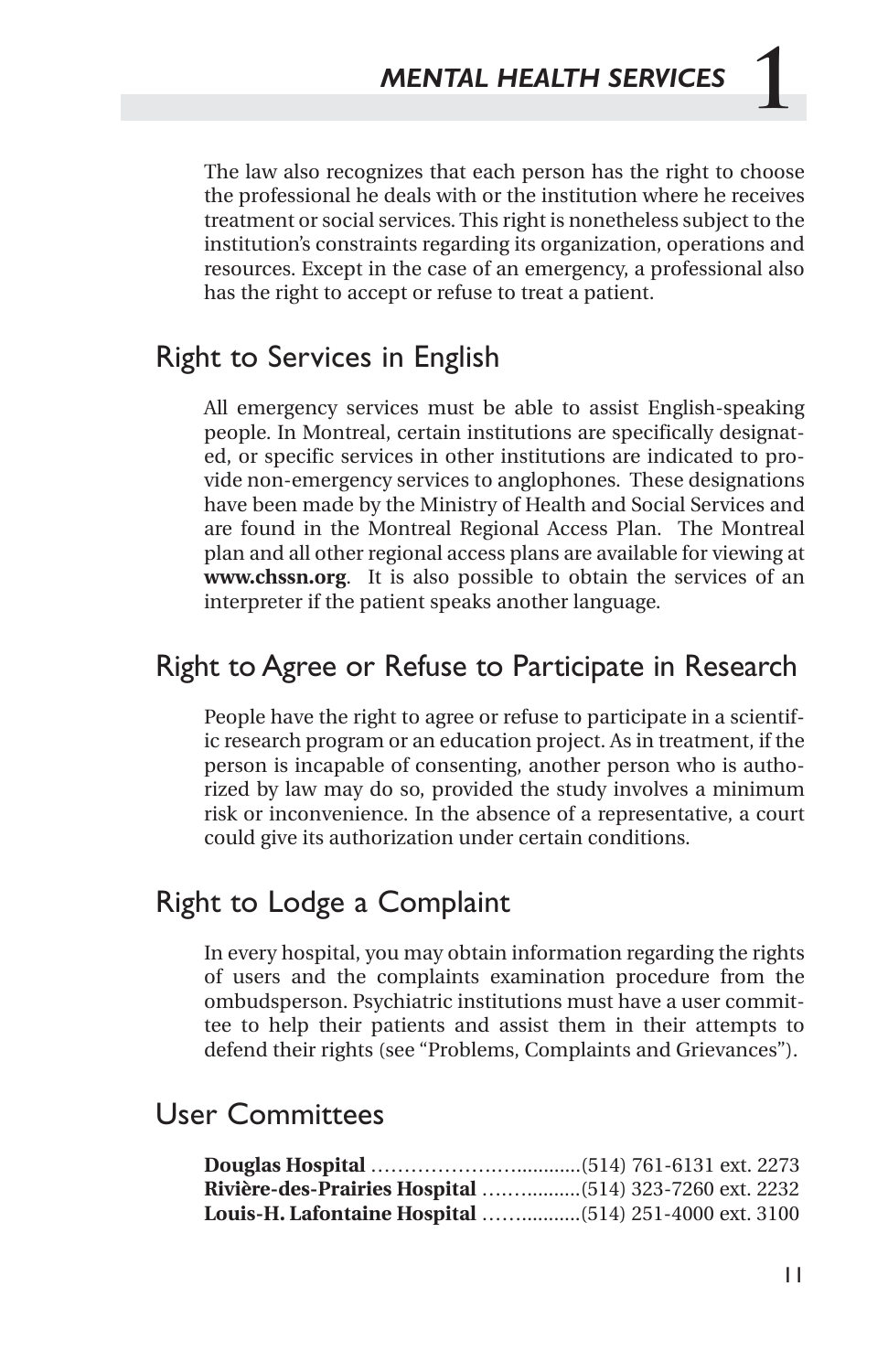This does not mean that a user cannot select a person of his own choice to help him defend his rights. Family support organizations and self-help groups play a key role in endorsing the rights of the mentally ill and providing vital information.

#### *PSYCHIATRIC HOSPITALS AND DEPARTMENTS*

#### *Centre-East*

| <b>Community Mental Health Centre</b>                       |  |
|-------------------------------------------------------------|--|
|                                                             |  |
|                                                             |  |
| Child/adolescent psychiatry (outpatient only)(514) 729-3425 |  |

#### *Centre-West*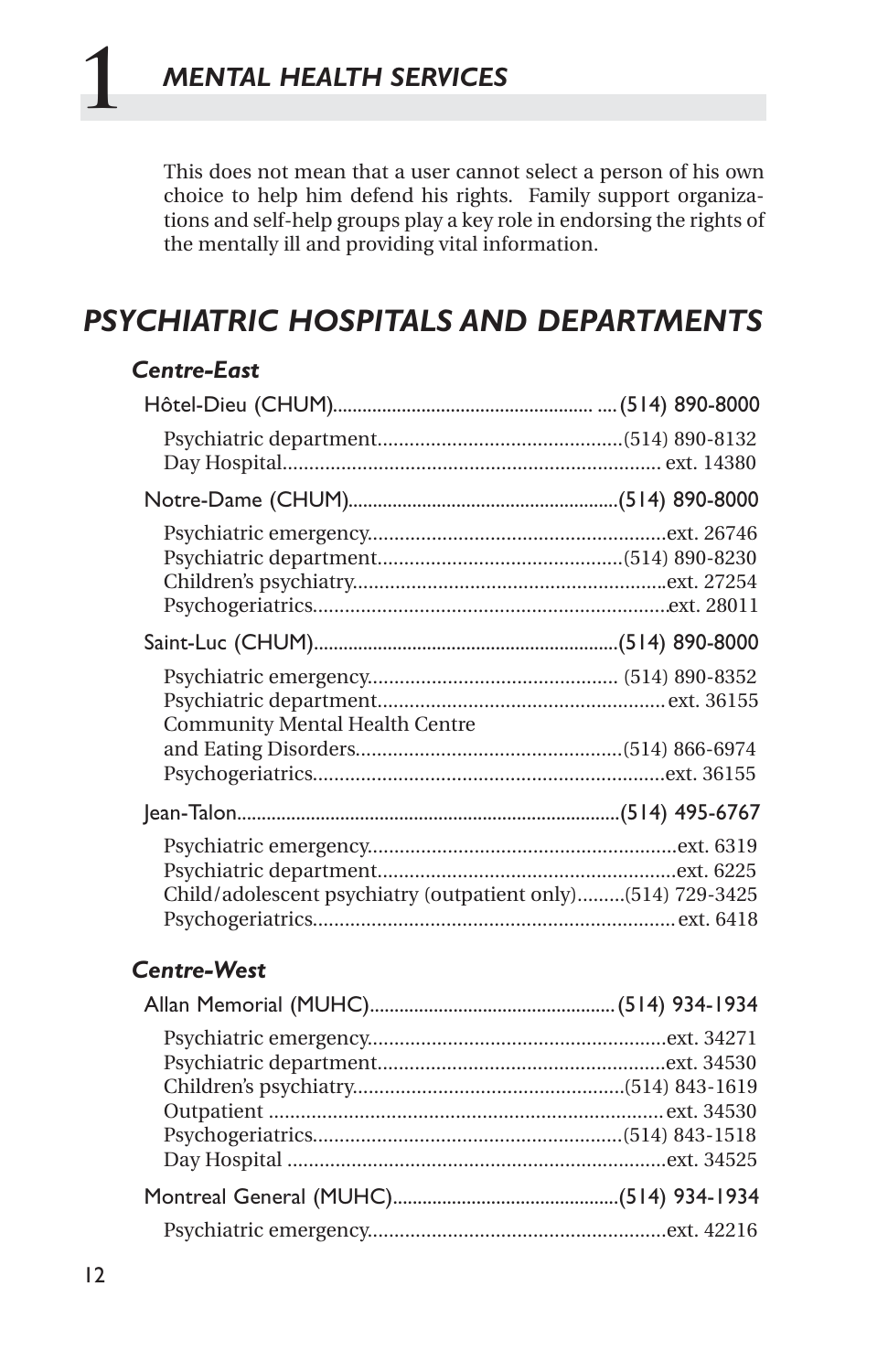## **1** *MENTAL HEALTH SERVICES*

| Children's psychiatry (ages 16 to 21)(514) 340-8210 ext. 8239 |  |
|---------------------------------------------------------------|--|
|                                                               |  |
|                                                               |  |
|                                                               |  |
|                                                               |  |
|                                                               |  |
|                                                               |  |
|                                                               |  |

#### *East*

#### *North*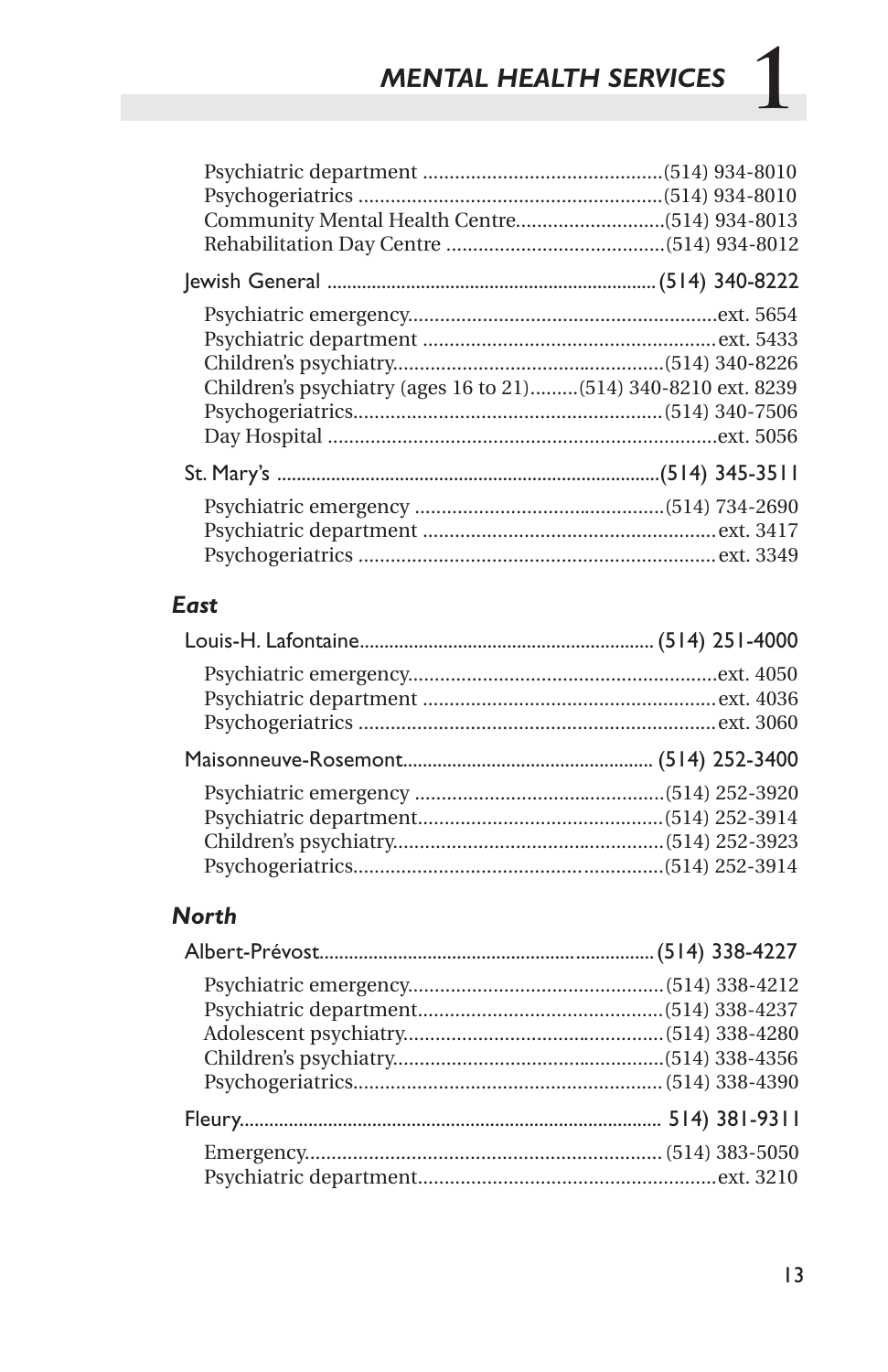#### *South-West*

#### *West*

#### *Laval*

#### *Hospitals serving children only*

In addition to their sectorized services, the Douglas and Louis-H. Lafontaine hospitals have certain programs that are available to the population-at-large in Montreal and Laval.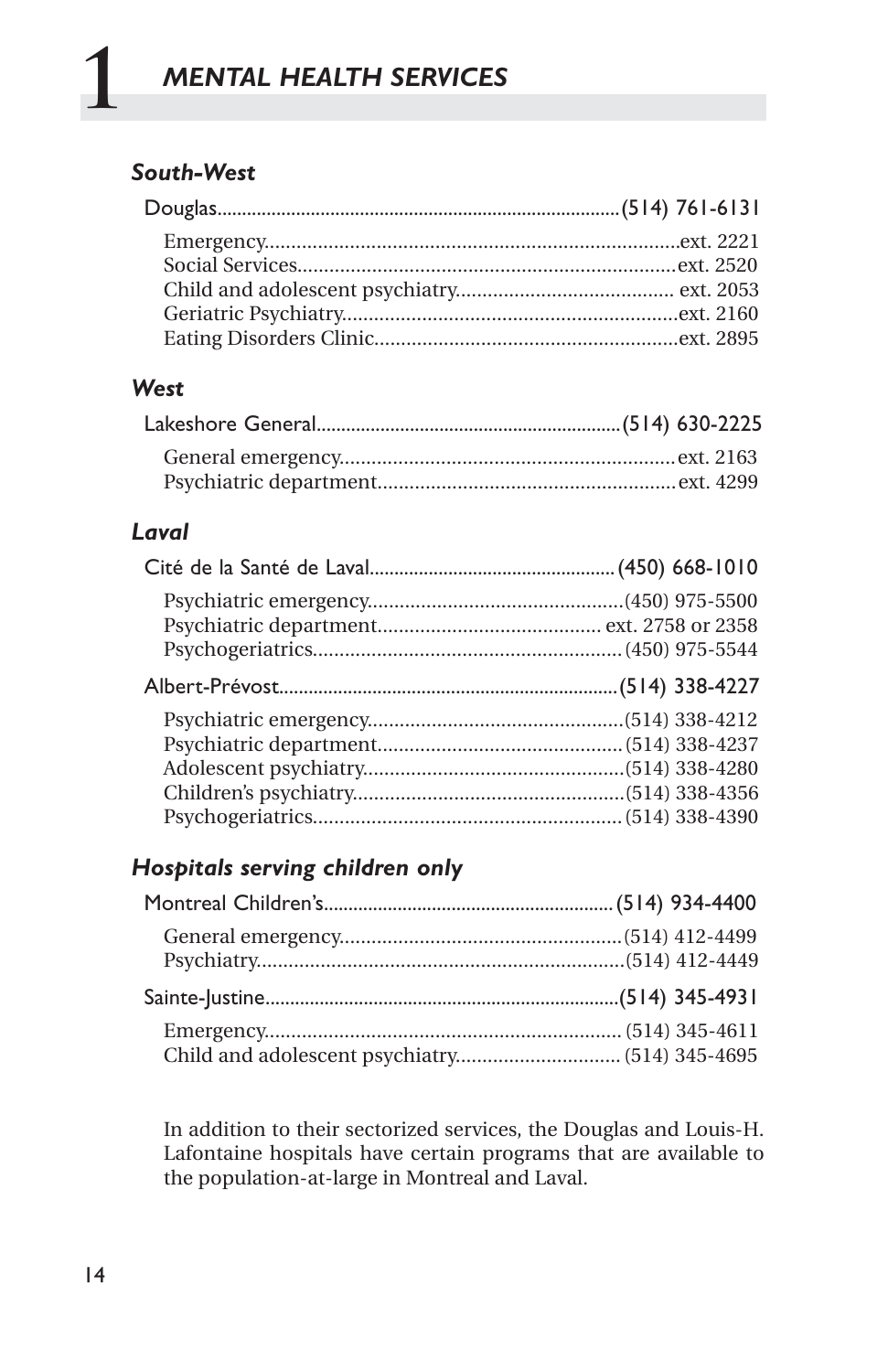Rivière-des-Prairies (514) 323-7260 and Philippe-Pinel Institute (514) 648-8461 are dedicated psychiatric hospitals. Philippe-Pinel specializes in forensic psychiatry.

#### *CLSCS LOCAL COMMUNITY SERVICE CENTRES*

The CLSC is the frontline health and social services institution in your neighbourhood. Health and psychosocial services can be found there for you or your relative. It is also the ideal place to obtain information on available resources appropriate to your needs. Your postal code determines which CLSC serves you.

All CLSCs have an Info-Santé service available 24 hours a day, 7 days a week. Call your local CLSC and ask for Info-Santé. Outside regular business hours, your call will be automatically transferred to someone who will help you.

As a minimum, all CLSCs offer prevention and basic mental health services for people with mental health problems. They can also offer help for those with severe or persistent mental illness. A home-care psychogeriatric service is also available at most CLSCs.

CLSCs try to tailor their services to the specific needs and culture of their local population. As the organization of services varies from one CLSC to the next, do not hesitate to contact your local centre for more information.

#### *Centre-East*

#### *Centre-West*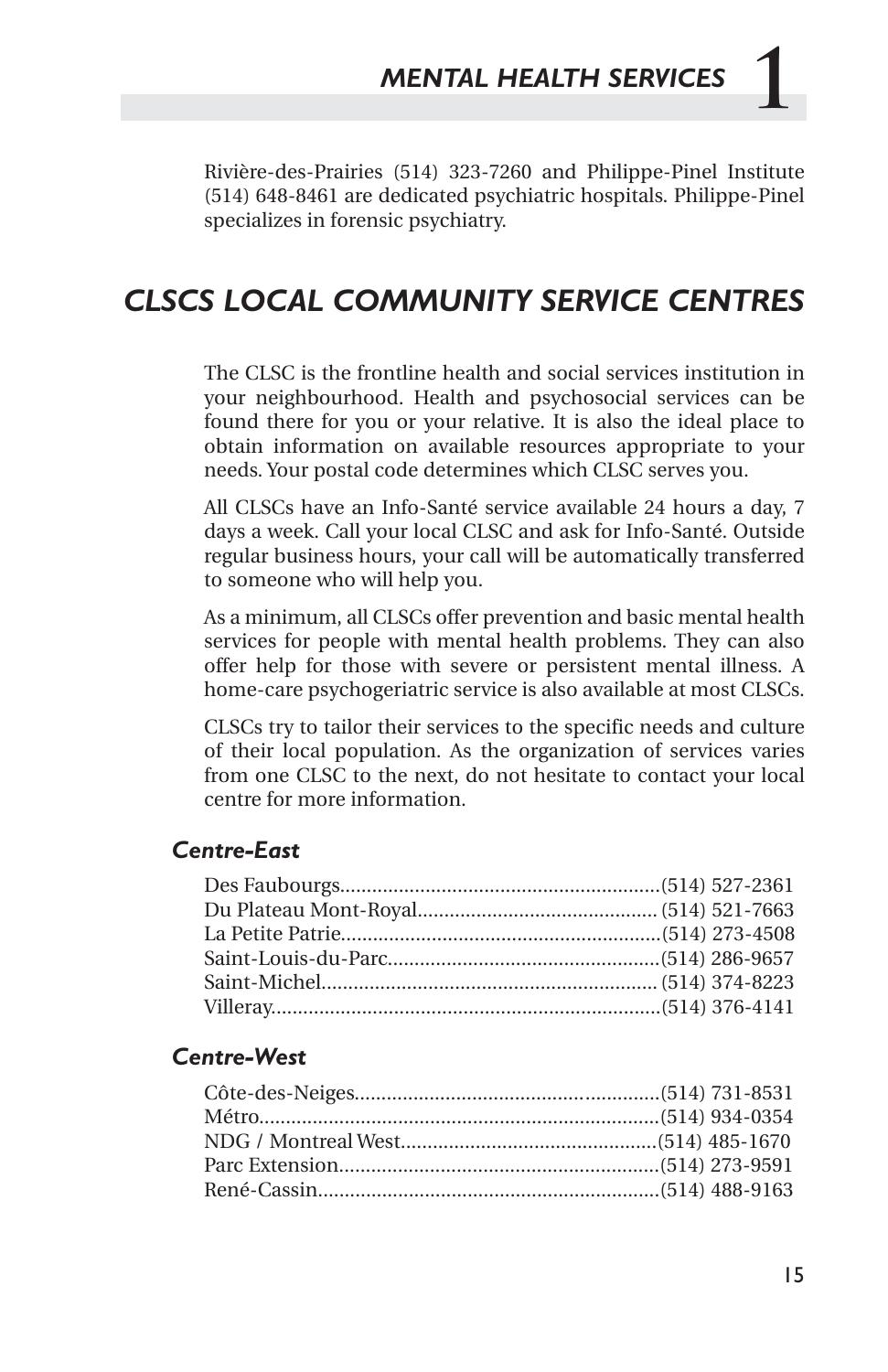#### *East*

| CLSC-CHSLD Pointe-aux-Trembles/ |  |
|---------------------------------|--|
|                                 |  |
|                                 |  |
|                                 |  |
|                                 |  |
|                                 |  |
|                                 |  |
|                                 |  |

#### *North*

#### *South-West*

#### *West*

#### *Laval*

| CLSC-CHSLD du Ruisseau-Papineau (450) 687-5690 |  |
|------------------------------------------------|--|
|                                                |  |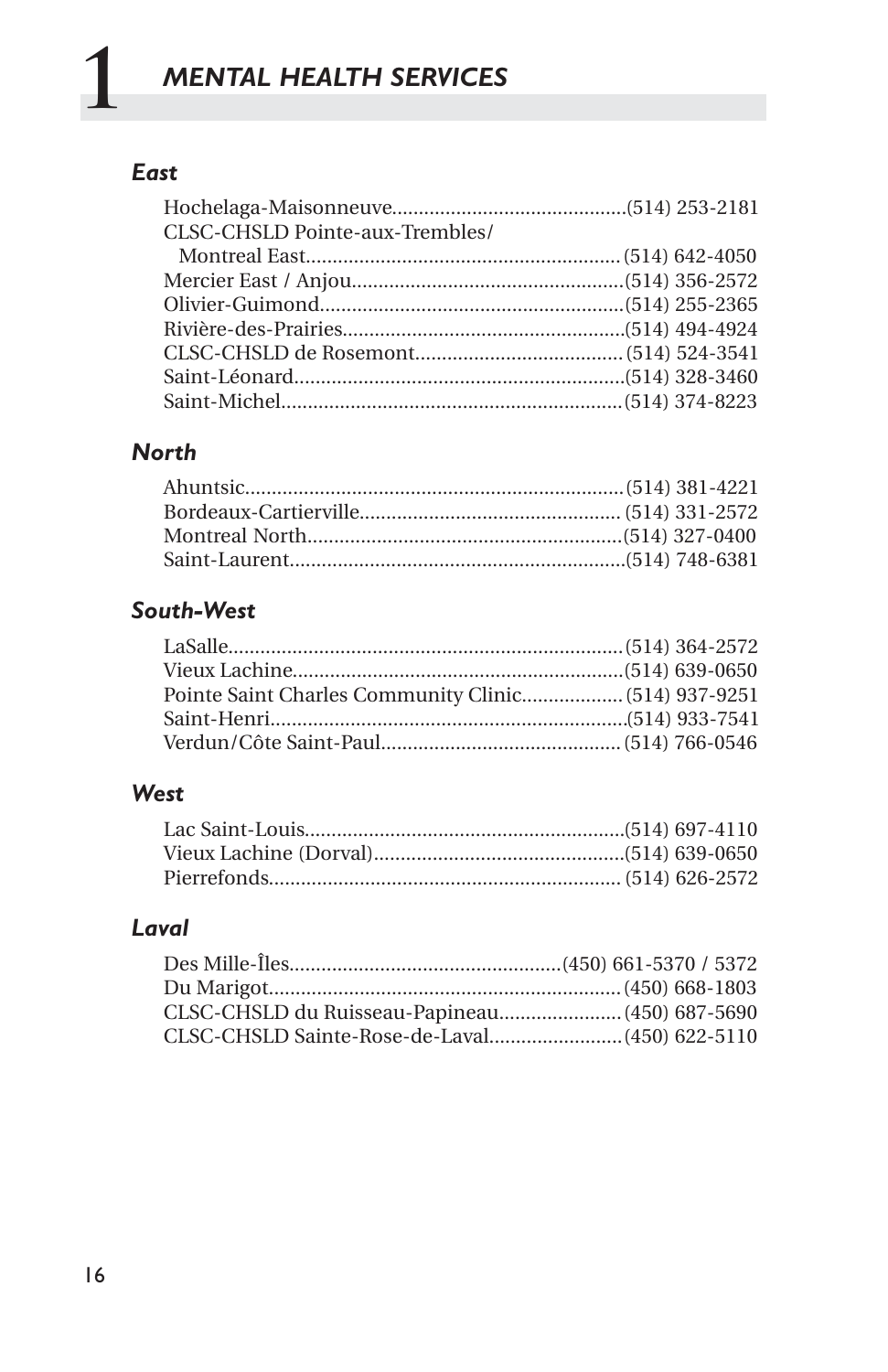**2**

## **The Role of the Family**

#### *CAREGIVING*

The family of a person with mental illness must often weather problem situations and events that can be somewhat dramatic. The family needs to be directed and supported. The information on the following pages will assist you in coping with mental illness and helping your ill relative, while maintaining as much normalcy as you can within your family.

#### The Family as Caregivers

As part of the shift toward a more balanced healthcare system, there is growing recognition of the role of families as primary caregivers or partners in care in both the hospital and the community. This is a welcome change of attitude. Families are generally deeply involved with their ill relative, but their insights and particular needs have often been overlooked. At one time professionals tended to blame the family for the person's becoming ill. Today more and more professionals realize the importance of building a healthy link with family caregivers.

Relatives have the right to ask questions. It is important to build a partnership with at least one professional member of the team in order to have these questions answered. Learn all you can about the illness. The patient may refuse to allow professionals to disclose information due to his state of mind. Nevertheless the family may request general information on the illness. It may be helpful to ask the following questions: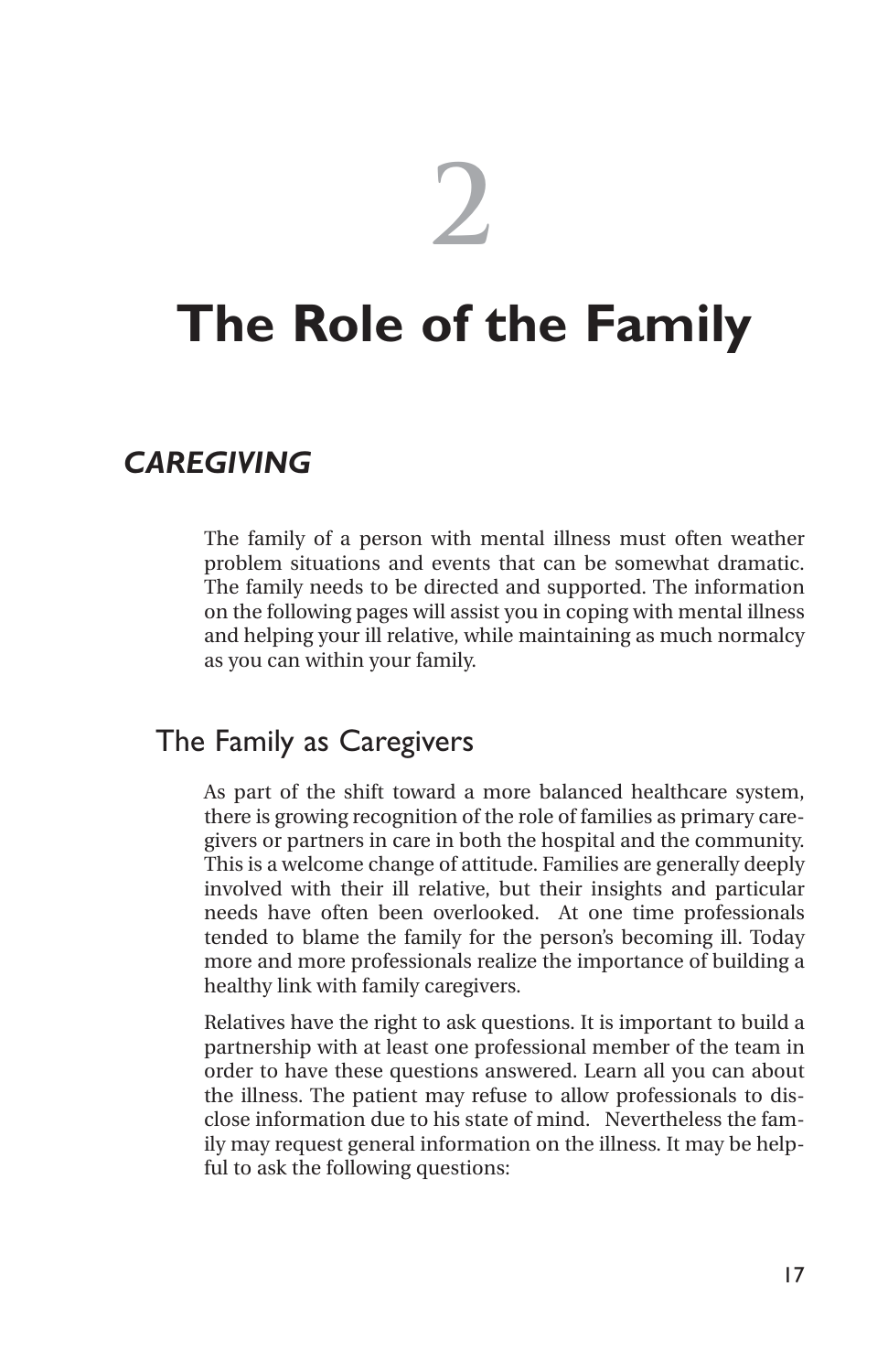- What is the diagnosis?
- What is the treatment plan?
- Which symptoms are you most concerned about?
- What do they indicate?
- How are you monitoring them?
- What medication is the person getting?
- Is the response what was hoped for?
- Which side effects should be watched for?
- Has the team discussed with the person the diagnosis, medications, their side effects and the treatment plan?
- How often can we meet to discuss progress?
- What is the discharge plan?
- Will this plan ensure that the person can maintain stability in the community?
- How can I be of help to assure a team effort?

**Remember**: The attitude of the ill person determines the level of family involvement.

Family members need to understand how their behaviour toward their relative can be either supportive or detrimental. If there has been a sufficient exchange of information between the hospital and the family by the time the person is ready for discharge, this will be made clear. The family will know what to watch for, how to respond and how to effectively facilitate quality care by professionals. There must be continued contact between the professional team and the family members for an optimum outcome.

To help you help your ill relative, consider these suggestions:

- Try to accept the person as he is. Praise him for his courage in dealing with the illness. Try to imagine how frightening it must be.
- Tailor your expectations. Unrealistic expectations may mean a high stress level for your relative, which can be very detrimental. By trial and error and with good rehabilitation programs he will be able to modify his own expectations and get on with his life with a sense of dignity.
- Avoid placing blame and guilt.
- Be honest. Your relative needs to know that you can be trusted.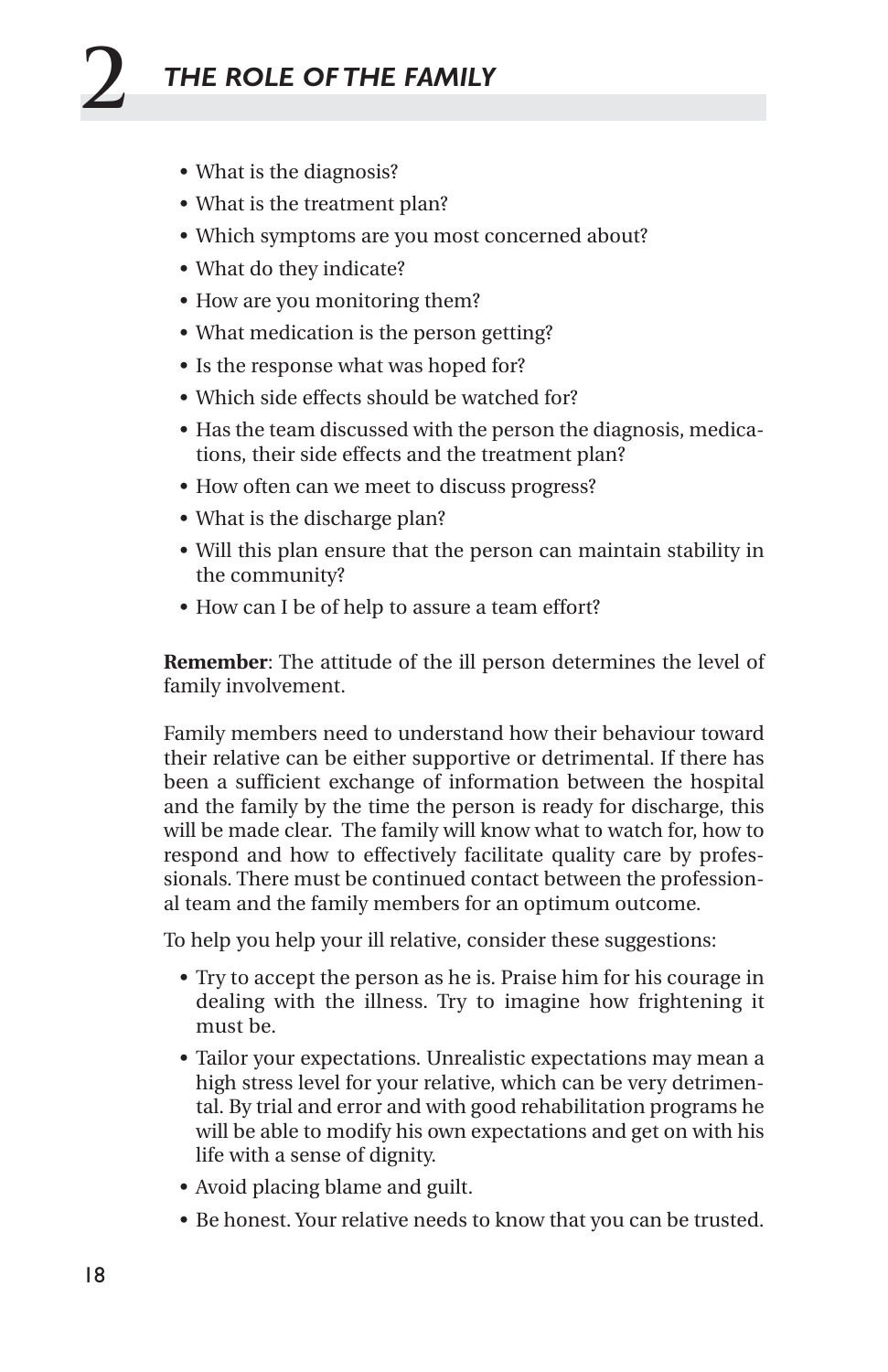It is crucial that you treat him with dignity and respect. Consult him about everything you plan to do. He may disapprove of your intended action or may wish to handle matters differently. Your actions must inspire confidence.

- Do "normal" things in the house. The illness must not be the central governing force. Allow your relative some "space."
- Set limits. The rules of the house must be the same for everyone.
- Establish boundaries. If you sacrifice your life and do too much for your relative, it could make things worse, and you risk getting sick. The more responsibility an affected person assumes for himself and the more you distance yourself from momentto-moment involvement, the better. The less responsibility he assumes, the more entangled you become as you take on the burdens of the illness.
- If your relative is seeing, hearing or feeling things that are not real, do not argue, deny or try to reason at this time.
- Be alert to early warning signs: changes in sleep or social activities, increased hostility or suspiciousness may be signals that your ill family member is relapsing. Try to get him to seek professional help.

#### Knowing the System

Families must know how to be effective in getting help for a seriously ill relative. They need to know what questions to ask, whom to see and especially where to go when they feel overwhelmed and discouraged.

Some suggestions:

- Focus on finding one professional on the hospital team you can count on to provide or receive information concerning your relative.
- Do not accept vague answers or confusing statements. Ask for clarification or an explanation of anything you do not understand. If you are not satisfied, you may ask for a second opinion.
- If your relative is 18 years or over, you will need his written permission to review documents. In some situations your relative may grant only partial permission for you to obtain information such as medication prescribed or the treatment plan.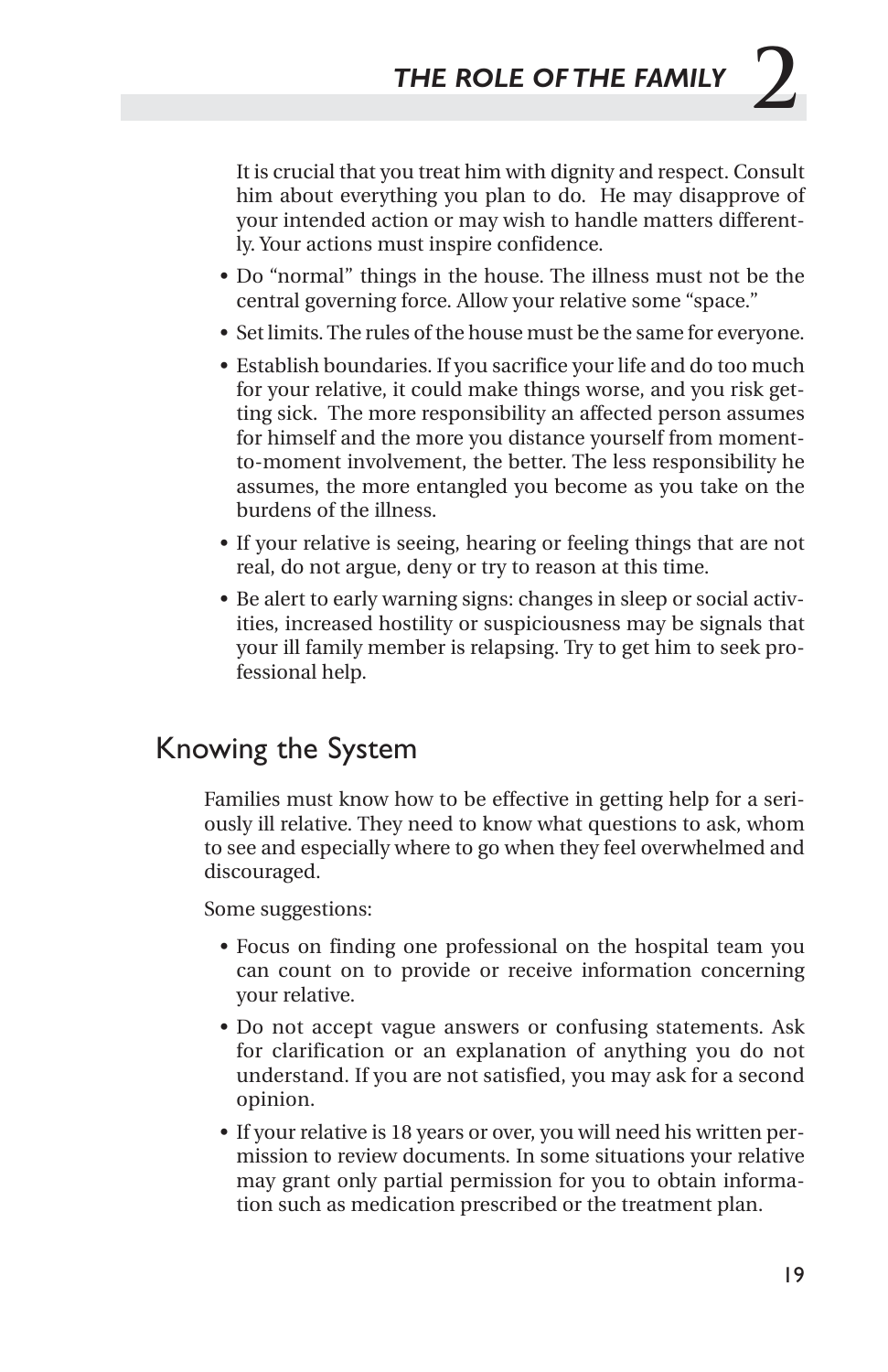- Keep careful up-to-date records. List names, phone numbers, dates and circumstances of crisis events, admissions to hospitals and dates of discharge. Make notes of consultations and conferences. Keep copies of correspondence.
- Write letters of criticism where necessary. Send these to the hospital or agency director with copies to anyone else who may be involved. Send letters to local provincial representatives if there is no response. Write letters of appreciation when warranted.
- Be assertive. You are paying for health services either directly or through taxes. You are entitled to information, respect and courtesy. You are not asking for favours; you are simply helping your relative recover.
- If you are not getting the responses you feel you need, follow the procedures listed under "Problems, Complaints and Grievances."
- Lobby your legislators for mental health services.

#### After Hospitalization

Suggestions for coping with a mentally ill family member after hospitalization:

- Try to work out a plan with the therapist or treatment team when the person is at his best. If possible, determine what led to hospitalization and agree on a course of action if acute symptoms reappear.
- Learn to recognize signs of relapse such as changes in sleeping or eating habits, withdrawal or sudden mood swings. A visit to the psychiatrist may help prevent a full-blown relapse, particularly when an adjustment of medications is needed.
- If you feel you cannot cope with a certain situation (aggressiveness, suicidal ideas), do not hesitate to consult a mental health professional or organization.
- Anticipate troublesome situations. If you know someone who cannot handle the relationship, do not extend an invitation when your ill family member is present.
- Do not agree to stop medications because the condition is "cured" or because the drug "makes me feel sick." Refer these decisions to the treating team.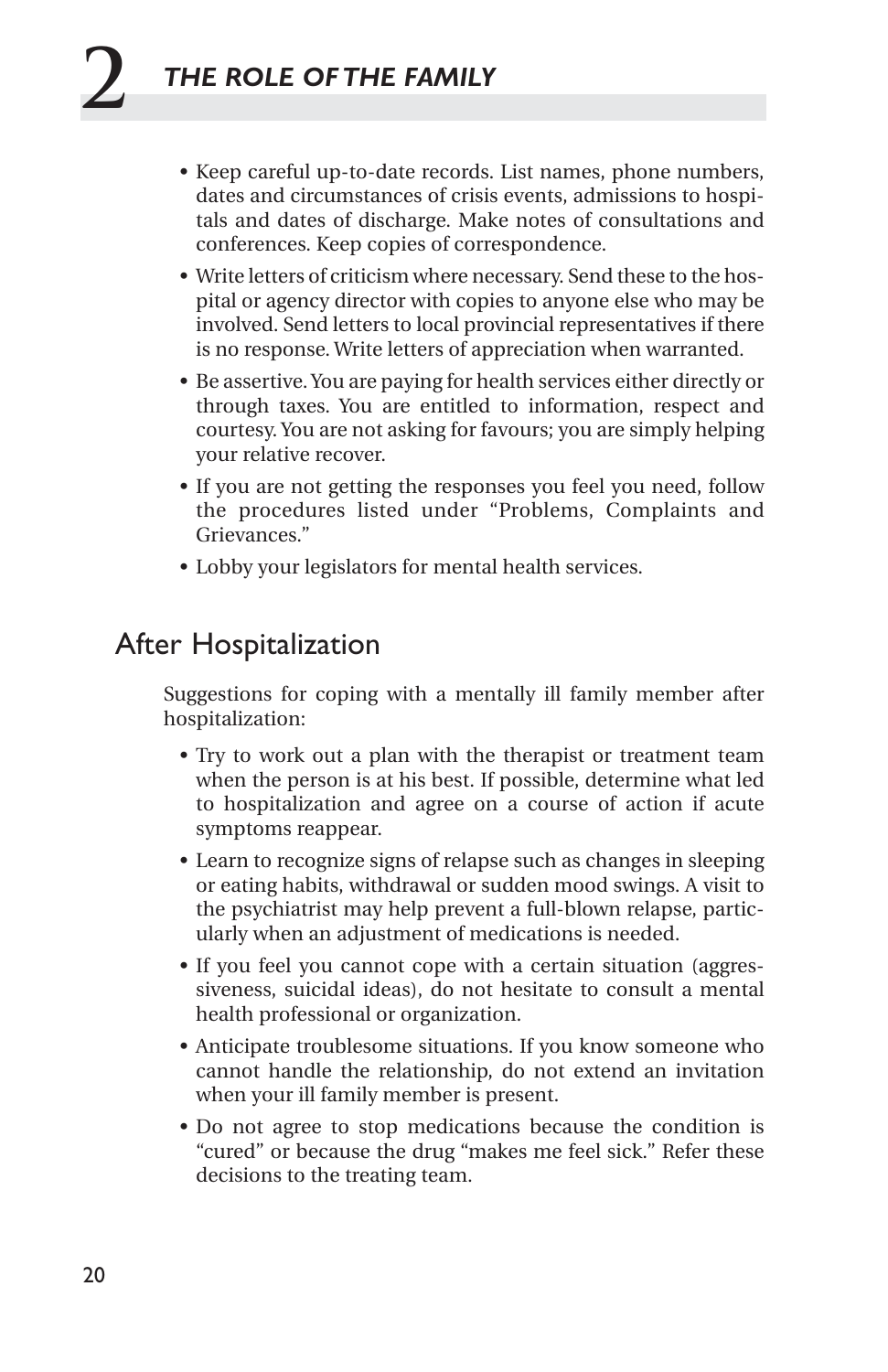- Avoid pampering. Set reasonable rules and limits and stick to them. If you find this difficult, ask your relative's doctor, a counsellor or a support group for help.
- Do not suggest that the affected person "pull himself together." The illness makes that impossible. Remember that your relative's suffering and distress are even greater than yours.
- Do not insist that all peculiar habits be corrected at once. Focus on what is accomplished, not what is undone.
- At times a mentally ill person suffers from memory loss or inability to concentrate. This is frustrating and frightening. Do not insist that he try harder. Just repeat the information in a non-judgmental way.
- Do not fall in with delusional thinking. A person having mental health problems needs to be able to depend on someone who is objective and aware of what is really happening. On the other hand, do not argue or try to point out faulty logic.
- Your family member may hallucinate and see, feel, hear or otherwise perceive things not perceived by others. Be honest. Accept the perceptions. If asked, simply point out that you are not experiencing the hallucination. Discuss the hallucinations with the psychiatrist.
- Overly critical communication should be kept to a minimum as it can provoke unnecessary stress on the ill person.
- If re-hospitalization is required, promptly advise the Psychiatric Emergency of your relative's hospital.

#### Taking Care of Yourself

Those close to someone ill may become so involved in caregiving and so overwhelmed that they allow the quality of their own lives to deteriorate. Realizing the person is ill does not always overcome the hurt, anger, frustration or dismay felt by relatives and close friends.

Guilt is also a common feeling even though the family did not cause the illness. Remember that mental illness is a "no-fault" disease.

These suggestions will help you better care for yourself and your family: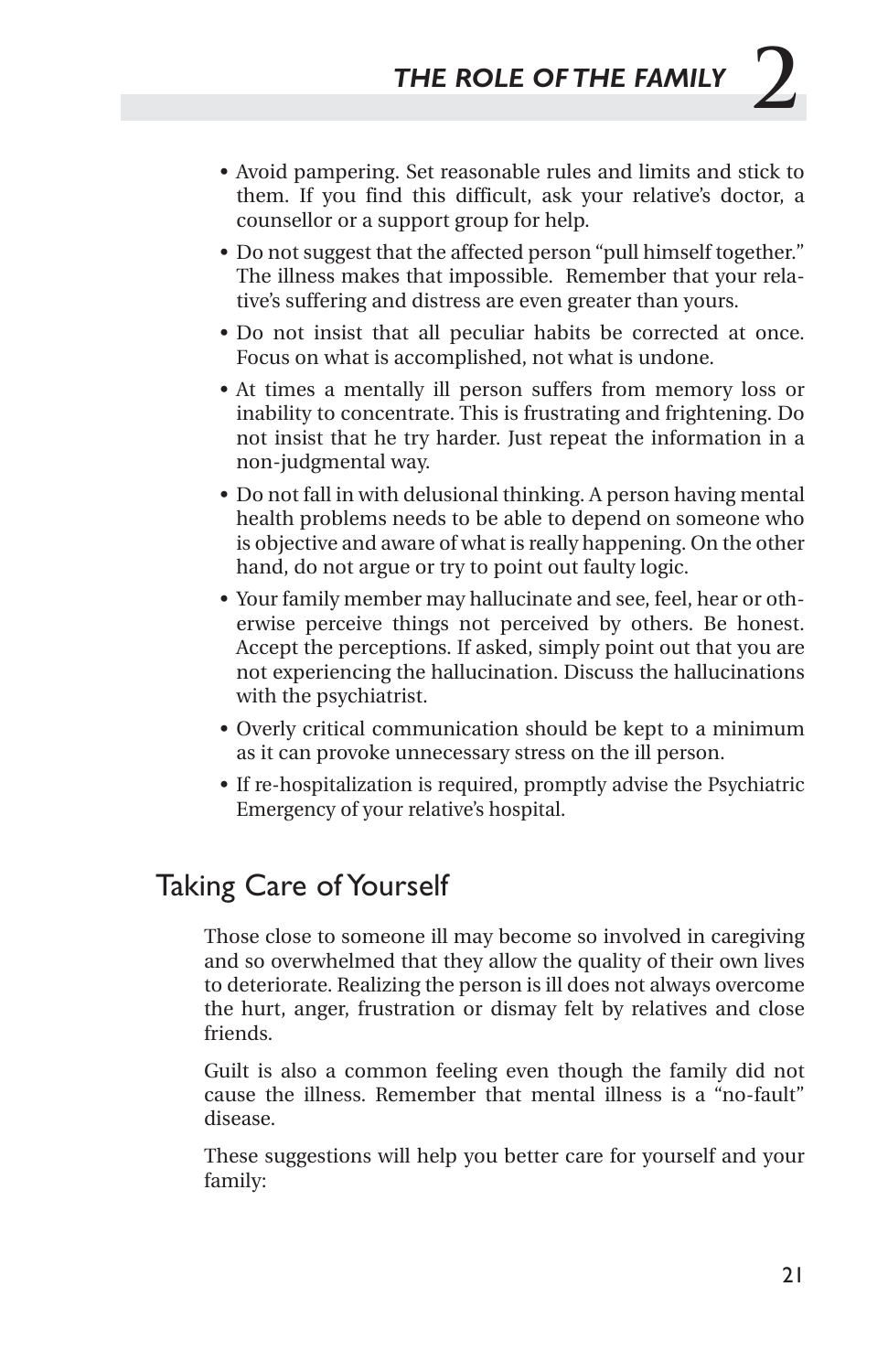- Think of joining a self-help group for families and relatives. You need the support of those who really understand your ordeal, especially when you feel like isolating yourself from the rest of the world. Some family associations also offer special meetings for brothers, sisters and adult children of the mentally ill.
- Don't let guilt feelings keep you from your outside interests. Schedule time for yourself. Exercise, rest and eat well. You must keep yourself healthy and able to cope because you are often the one who pursues the needed services for your loved one. Remember — there is more to life than mental illness.
- If you live as a couple, it is important to talk over the situation. Allow yourselves some precious time to develop your relationship. Learn to see that each of you is coping in the best way you know how. Be gentle on yourself and on each other.
- Sometimes a weekend away can do wonders. Respite care is available so that you can have some time to yourself.
- Do not neglect other loved ones, especially children, who may be feeling left out.
- Remember that other family members are also affected and they may also be experiencing denial, guilt and depression. Keep communication open by talking with them about these feelings.
- Maintain a support system even when things are going well.
- Do not be afraid or ashamed to acknowledge that you are the relative of a mentally ill person. This is the first step in removing the stigma attached to mental illness.

#### *RESOURCES*

#### Family Associations

These associations in Montreal and Laval comprise parents and friends of people with mental health problems. They offer support and guidance to ensure that families and their ill relatives receive personalized, quality care. Family associations promote the rights of the mentally ill and fight discrimination and stigma through education and empowerment. To prevent burnout often caused by the strain of caregiving, many family associations also offer respite through a variety of programs.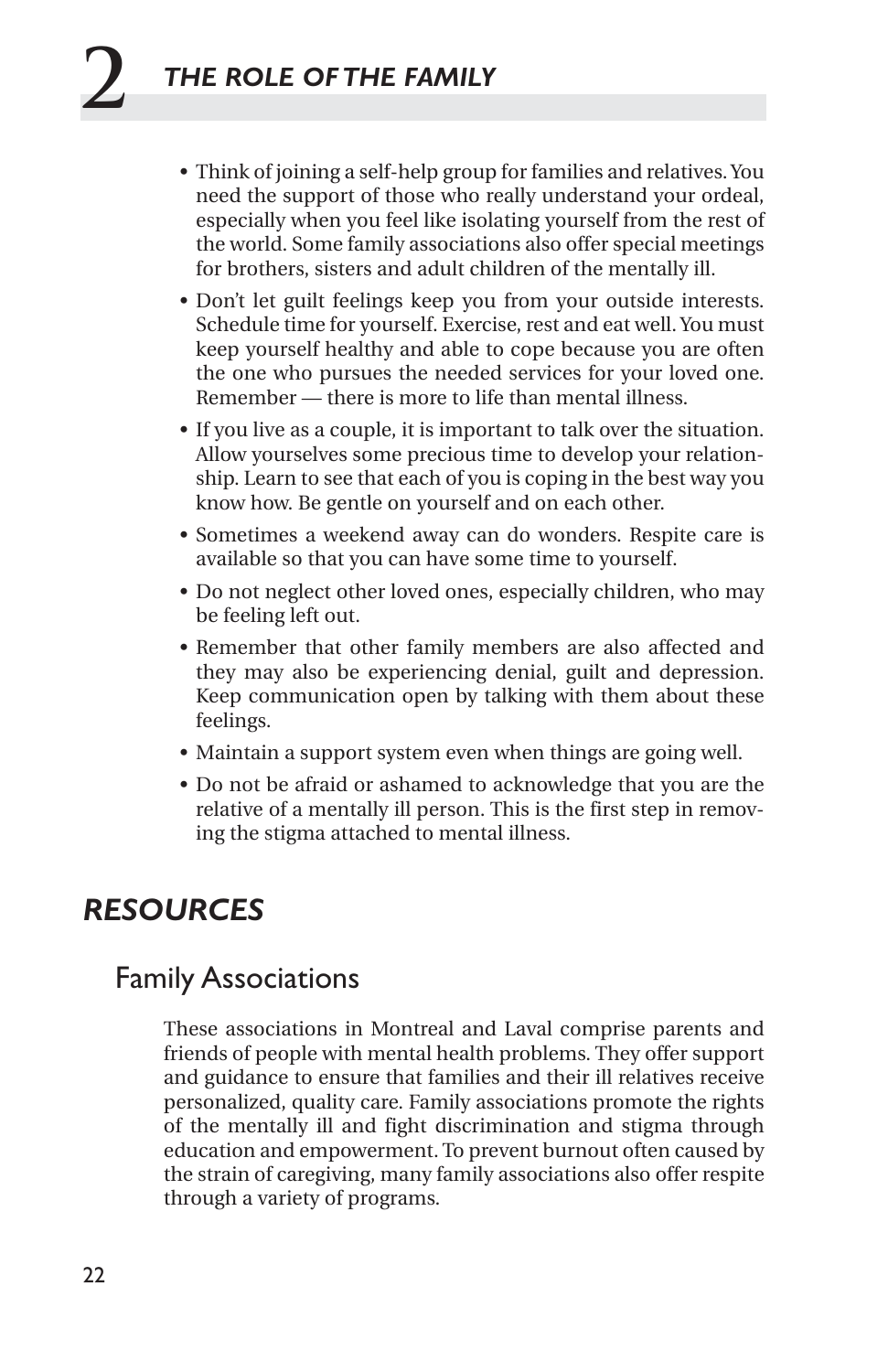THE ROLE OF THE FAMILY  $2$ 

| Association québécoise des parents<br>et amis du malade mental AQPAMM<br>1260 Ste-Catherine Street East, Suite 202A<br>Montreal, Quebec H2L 2H2<br>Tel. (514) 524-7131                            | Centre-East        |
|---------------------------------------------------------------------------------------------------------------------------------------------------------------------------------------------------|--------------------|
| <b>AMI-Québec Alliance for the Mentally III /</b><br>Alliance pour les Malades Mentaux<br>5253 Décarie Blvd., Suite 150<br>Montreal, Quebec H3W 3C3<br>Tel. (514) 486-1448                        | <b>Centre-West</b> |
| Association des parents et amis<br>de l'Hôpital Rivière-des-Prairies<br>7070 Perras Blvd.<br>Montreal, Quebec H1E 1A4<br>Tel. (514) 323-7260, ext. 2215                                           | East               |
| Association de parents pour la santé mentale<br>de Saint-Laurent-Bordeaux-Cartierville<br>1055 Avenue St-Croix, Block G, bureau 114<br>Ville Saint-Laurent, Quebec H4L 3Z2<br>Tel. (514) 744-5218 | North              |
| La Parentrie<br>10780 rue Laverdure<br>Montreal, Quebec H3L 2L9<br>Tel. (514) 385-6786                                                                                                            | North              |
| Association des parents et amis du<br>bien-être mental du Sud-Ouest de Montréal<br>405 Terrasse Newman, Suite 260<br>LaSalle, Quebec H8R 2Y9<br>Tel. (514) 368-4824                               | South-West         |
| Friends for Mental Health, West Island /<br>Les Amis de la Santé Mentale, Banlieue ouest<br>750 Dawson Avenue<br>Dorval, Quebec H9S 1X1<br>Tel. (514) 636-6885                                    | West               |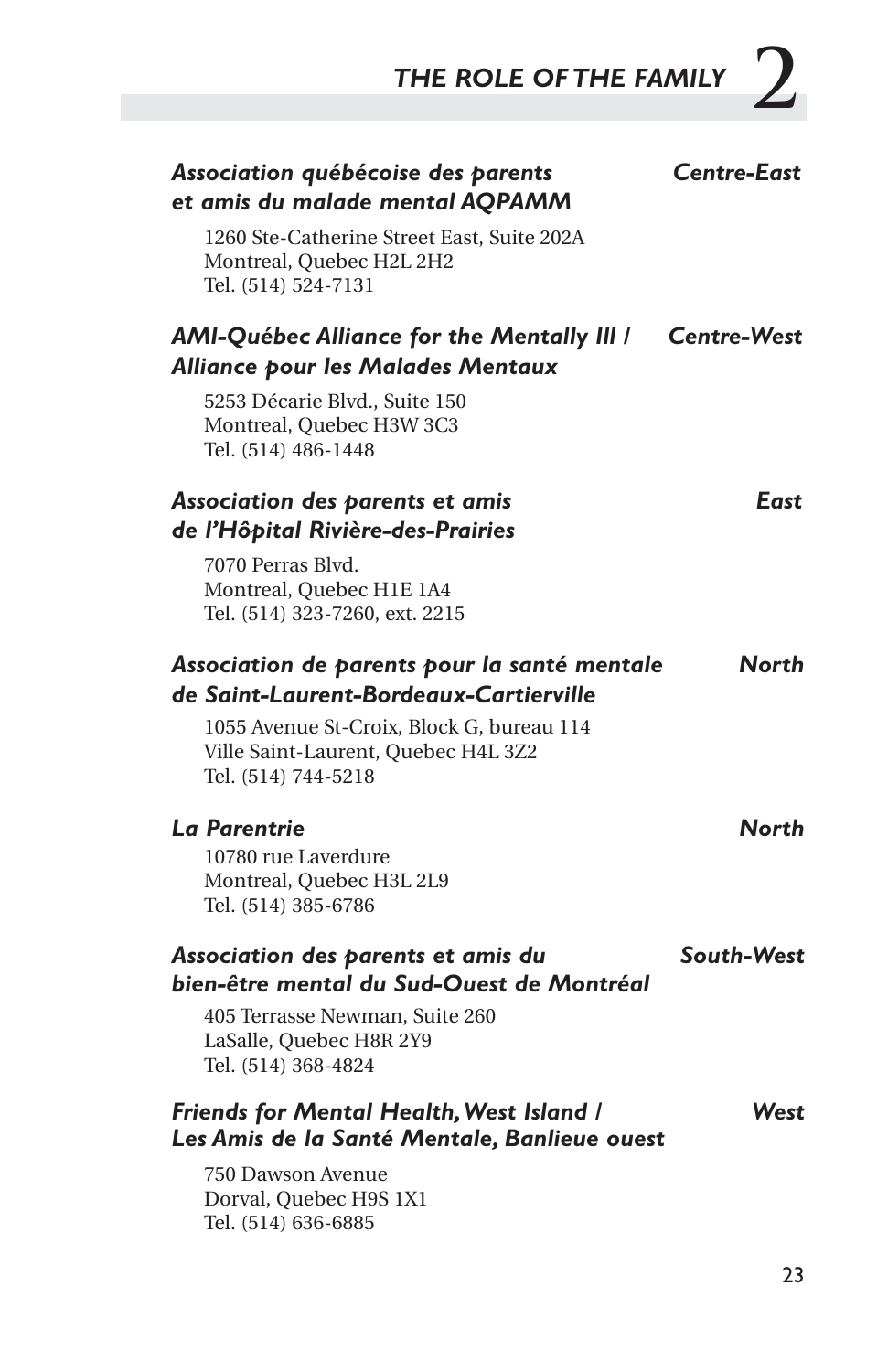# **2** *THE ROLE OF THE FAMILY*

| Association lavalloise de parents<br>pour le bien-être mental                                         | Laval              |
|-------------------------------------------------------------------------------------------------------|--------------------|
| 1800 Boulevard Le Corbusier<br>Laval, Quebec H7S 2K1<br>Tel. (450) 688-0541                           |                    |
| Société québécoise de la schizophrénie                                                                | East               |
| 7401 Hochélaga Street<br>Montreal, Quebec H1N 3M5<br>Tel. (514) 251-4000, ext. 3400<br>1-866-888-2323 |                    |
| Autisme et troubles envahissants du                                                                   | Regional           |
| développement Montréal                                                                                |                    |
| 4450 rue St-Hubert, suite 320<br>Montreal, Ouebec H2J 2W9<br>Tel. (514) 524-6114                      |                    |
| Respite and assistance is also provided by:                                                           |                    |
| <b>Projet ARC, Agency for Reintegration</b><br>in the Community                                       | <b>Centre-West</b> |
| $(514)$ 735-9399                                                                                      |                    |
| Répit ressources de l'est de Montréal                                                                 | East               |
| $(514)$ 353-1479                                                                                      |                    |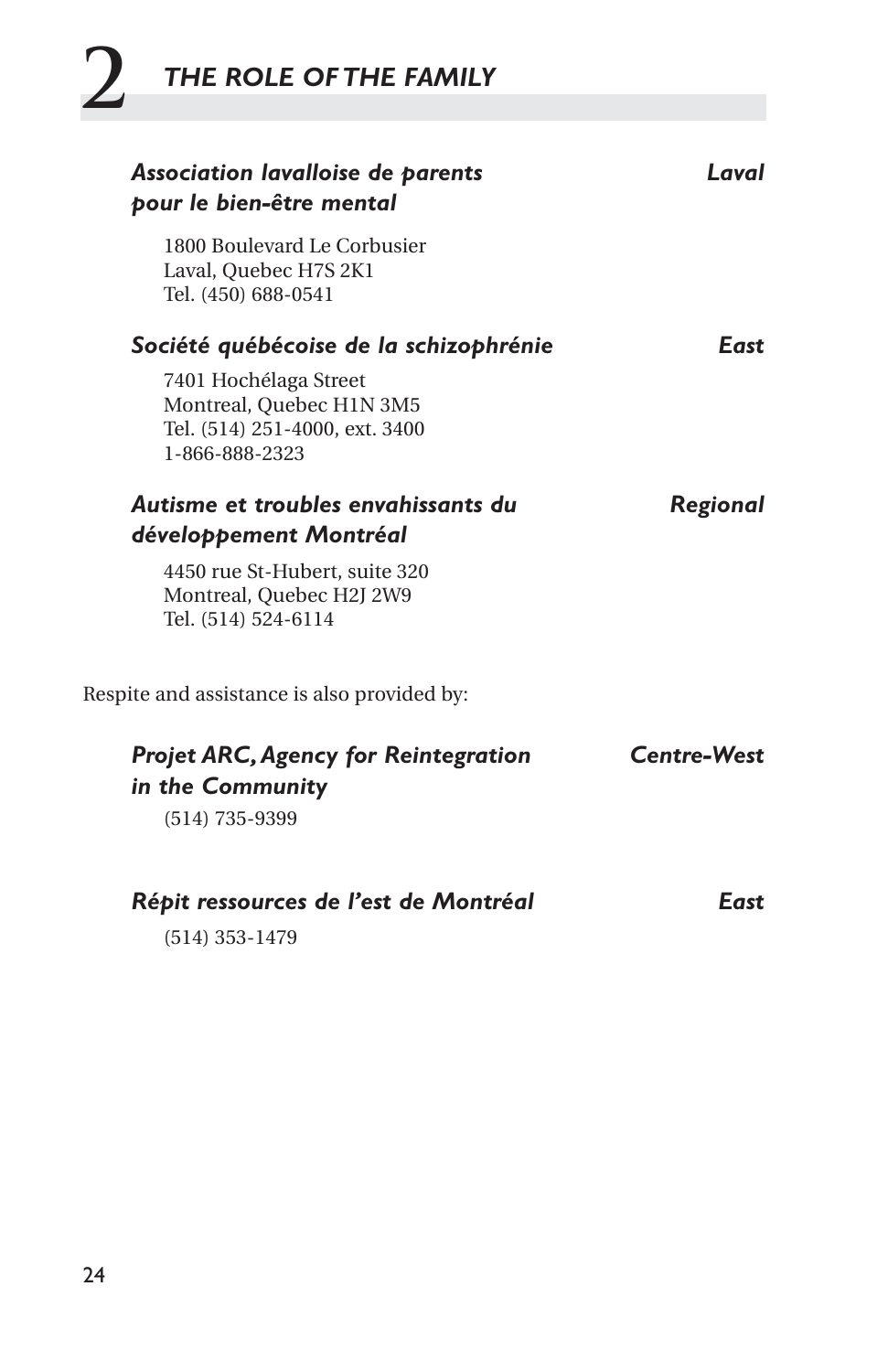#### Problems, Complaints, and Grievances

Users of health and social services are often unaware of their rights. Mentally ill people have the right to access their medical record, information on available resources and services, information regarding their state of health and the risks and consequences of a variety of treatment options. They are also entitled to receive services in either official language, either in a nearby institution or one listed in the Access Plan of their Régie Régionale.

In addition, they have the right to adequate and ongoing services tailored to their needs, the right to a choice of healthcare professional(s) and the establishment providing those services, the right to participate in decisions regarding their treatment, the right to accept or refuse treatment, the right to emergency care, assistance and accompaniment in obtaining information or services. They are also entitled to file a complaint.

Family members are often surprised to learn that because of concerns of confidentiality and refusal of consent on the part of their ill relative, they are given very little information. It is important to know that as a principal caregiver you do have certain rights. First, you have the right to lobby, to ensure that your relative receives any information, care or services listed above. If he does not, you have the right to lodge a complaint.

While confidentiality may limit the information professionals pass on to caregivers, you do have the right to present facts you feel are important for treating your relative. If you think you have not been given the opportunity to provide this information, you have the right to lodge a complaint. Feel free to speak to someone from your family association.

Anyone wanting to lodge a specific complaint or grievance may take the following steps:

- Discuss the problem with the treatment team leader.
- If the situation is not resolved, complain, preferably in writing, to the ombudsperson at the institution. Every hospital has an ombudsperson who is responsible for handling user problems in an impartial way.
- Should you require assistance in filing your complaint, or wish accompaniment during the process, you may contact CAAP Montréal (Centre d'assistance et d'accompagnement aux plaintes) at (514) 524-0607. CAAP is an independent organiza-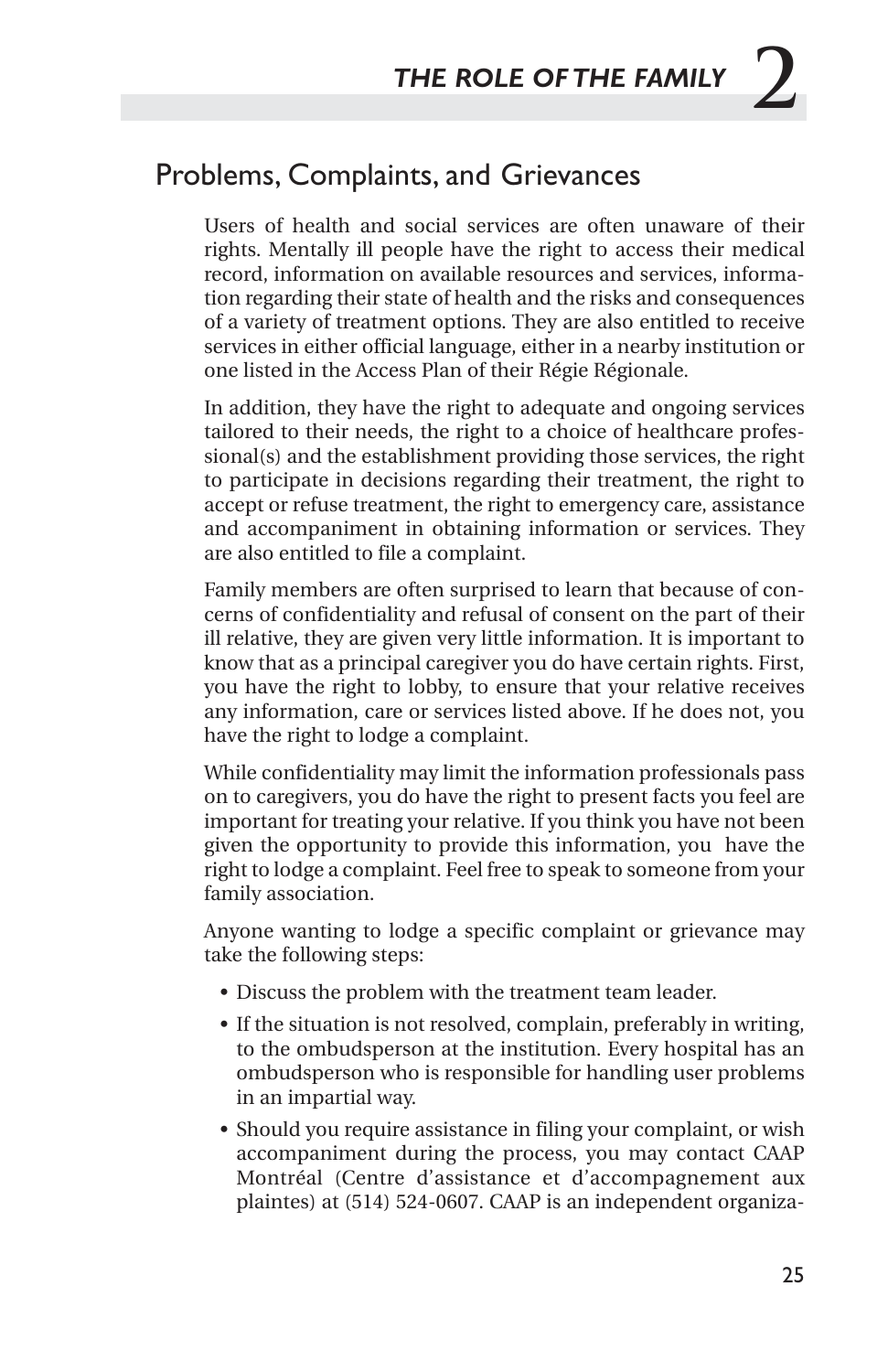tion offering help with complaints concerning health and social services.

• Should your problem concerning access to services or healthcare received not be satisfactorily resolved, people in the Montreal region can call Service d'aide à la clientèle of the Régie Régionale at (514) 286-5615. In the Laval region call (450) 978-2000. Calls from other regions should be directed to the local Régie.

The Régies represent the Ministry of Health and Social Services at the local level. Their client services aim at promoting people's rights and needs in matters of health and social services. They also ensure that institutions and community organizations subsidized by public funds respect users' rights and needs in compliance with the law.

• If you disagree with the Régie's findings, the decision can be submitted to the Complaints Commissioner, who is designated by the government to examine such issues. If the problem concerns a lack of resources or a reduction of available beds, complaints can be made to your MNA or to the Ministry of Health and Social Services.

#### If a Family Member Refuses Treatment

Even if treatment is refused, it is very important that family members have access to information and support services.

Those who refuse treatment may not be known to community or institutional organizations, or their file could be closed. In this case, it will be more difficult for you to receive information or services that could help your relative and minimize the undesirable effects of the illness. You can receive support and information from a family association in your area.

#### Legal Services/Legal Aid

It is occasionally necessary for families to seek legal advice. Common topics of concern are: family law (protection of mental patients), health law, juvenile law, criminal law, wills and estates, landlord/tenant rights, employment law and the right to unemployment insurance or welfare.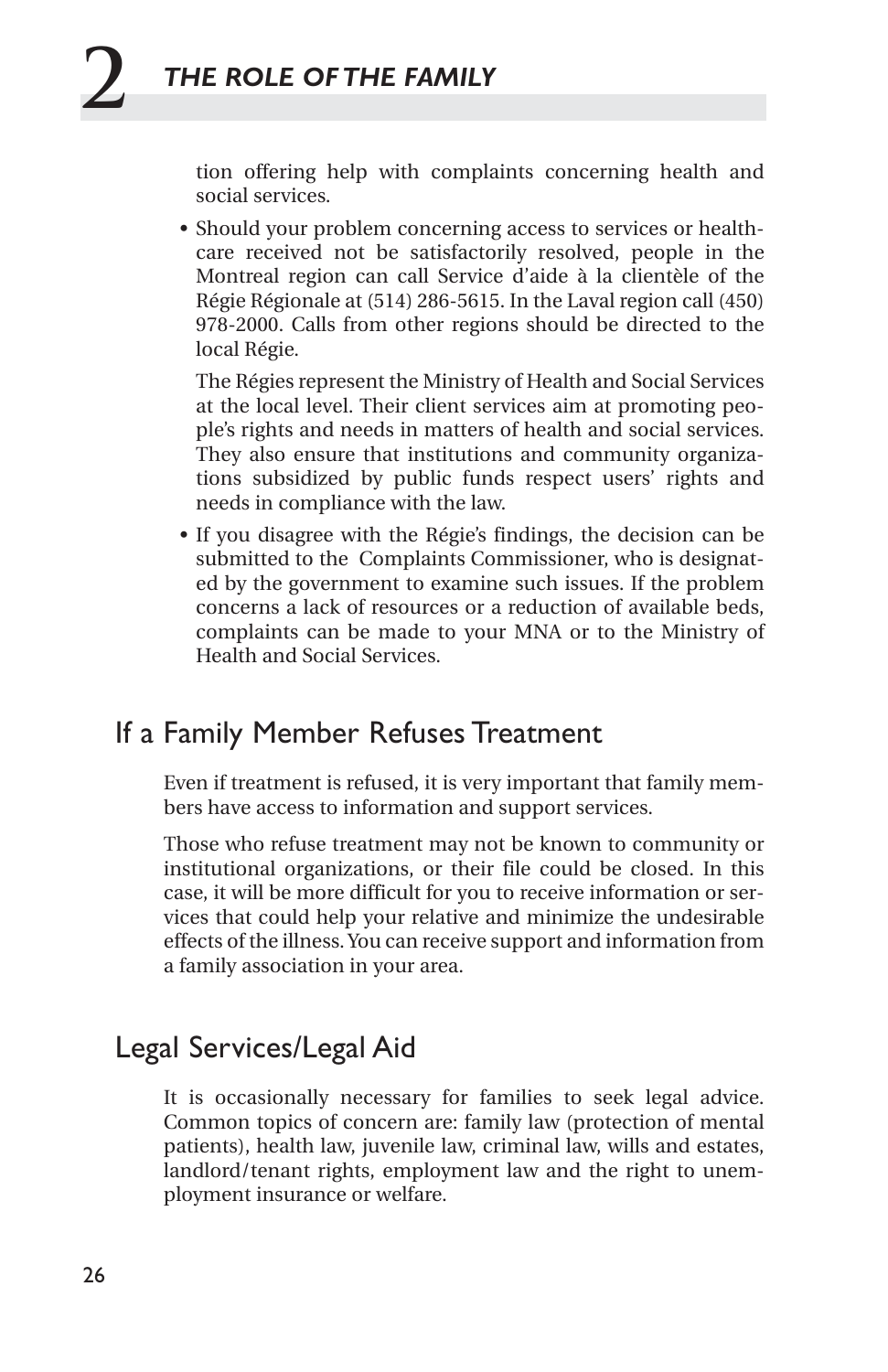Legal Aid offers free lawyer or notary services to people with low incomes. To find the Legal Aid office in your sector, call (514) 864-2111.

If you live in Montreal and are ineligibile for this service, contact the Barreau de Montréal at (514) 866-2490. The name of a lawyer will be supplied; you will be charged \$30.00 for a half-hour consultation. If you live in Laval, call (450) 686-2958 or L'En-Droit de Laval at (450) 668-1058.

You may also contact the Chambre des notaires at (514) 879-1793.

Project Genesis provides a free legal clinic one evening a week by appointment. Call (514) 738-2036.

McGill University law students run a free public legal information clinic. They can provide information on many issues, but no legal advice. The clinic is open 9-12 and 1-5, Monday through Friday. Call (514) 398-6792.

## Trust Funds and Wills

Planning for the future care of a relative with a mental illness can be so daunting, many families delay. Yet parents in particular realize they must make arrangements to protect their son or daughter, and the sooner the better.

Early planning means decisions won't have to be made in the emotional turmoil of a crisis. Living arrangements, social support and legal and financial concerns must all be considered. These aspects generally fall into two major categories — financial and estate planning, and personal care planning.

Some families draw up a will that omits the relative, who benefits instead from a living trust fund. Another relative acts as trustee or co-trustee with a financial institution. A lawyer who specializes in this work should be consulted. Consider these suggestions when making financial arrangements for the future care needs of your mentally ill relative:

- It is recommended that the will be reviewed at least every five years and revised if necessary.
- A trustee is given considerable authority as to how the trust is administered. Therefore make the choice carefully. It is important that the trustee be reasonably close in age to the beneficiary. Your will should make provisions for an alternate trustee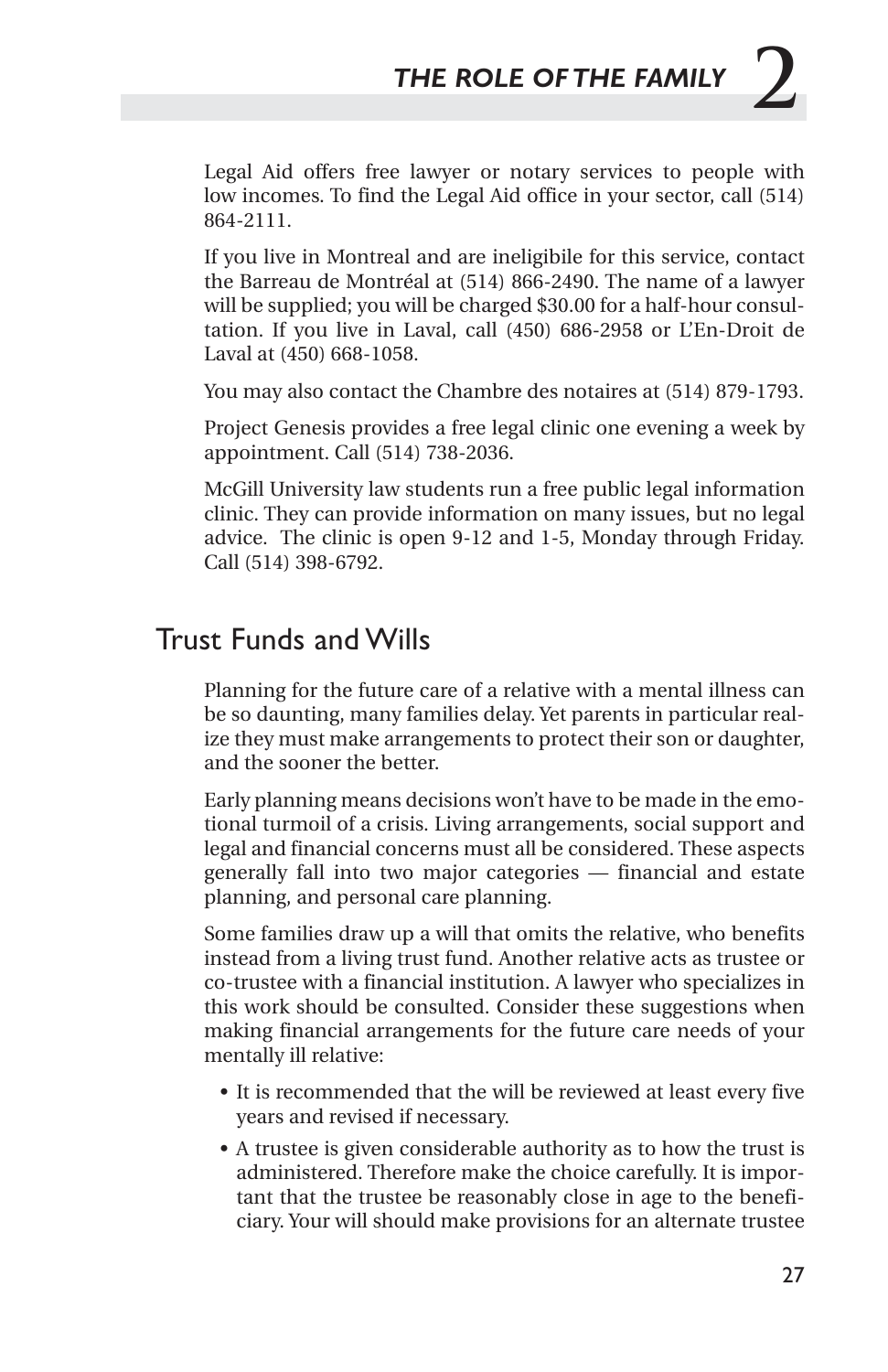should the original trustee die before the beneficiary.

• Consider the possibility that the beneficiary may some day be capable of handling his own funds.

For further information on trust funds, wills and related concerns, see "Sharing the Care: Financial and Legal Considerations in Planning for People with Mental Disabilites in Quebec" by Maître Marilyn Piccini Roy and AMI-Québec. The guide can be reviewed and downloaded from AMI-Québec's website at www.amiquebec.org.

## The Public Curator

There are times a mentally ill individual can benefit from the services of the Public Curator. For instance, if the responsible family members are in ill health or too old to deal with their relative's affairs and property; or if the family is too divided on the issue of care. In such cases, the court can appoint the Public Curator as legal representative.

In 1990, Quebec established Bill 145, the Public Curator Act. Under this new law, the inability of an adult to care for himself or administer his property may be caused either by illness, deficiency or debility due to age which impairs his mental faculties or his physical ability to express his will (Civil Code, Art. 258 par. 1). This wording is sufficiently broad to cover a host of diverse situations, including mental illness, that disable a person and justify some form of protection.

The Act equally allows all persons of sound judgment to name a mandatary in writing in the event of a future incapacity. The mandatary would make decisions for the affected person regarding his personal affairs and/or his property. The person preparing the mandate can thus express his wishes and have them respected should he become unable to do so.

Apart from this mandate, there are three distinct forms of protective supervision:

• **An advisor to a person of full age**: Assists and advises the person in the administration of his property. This represents the most moderate form of supervision since the person of full age is generally capable of managing his own affairs. Only a private representative can assume this position.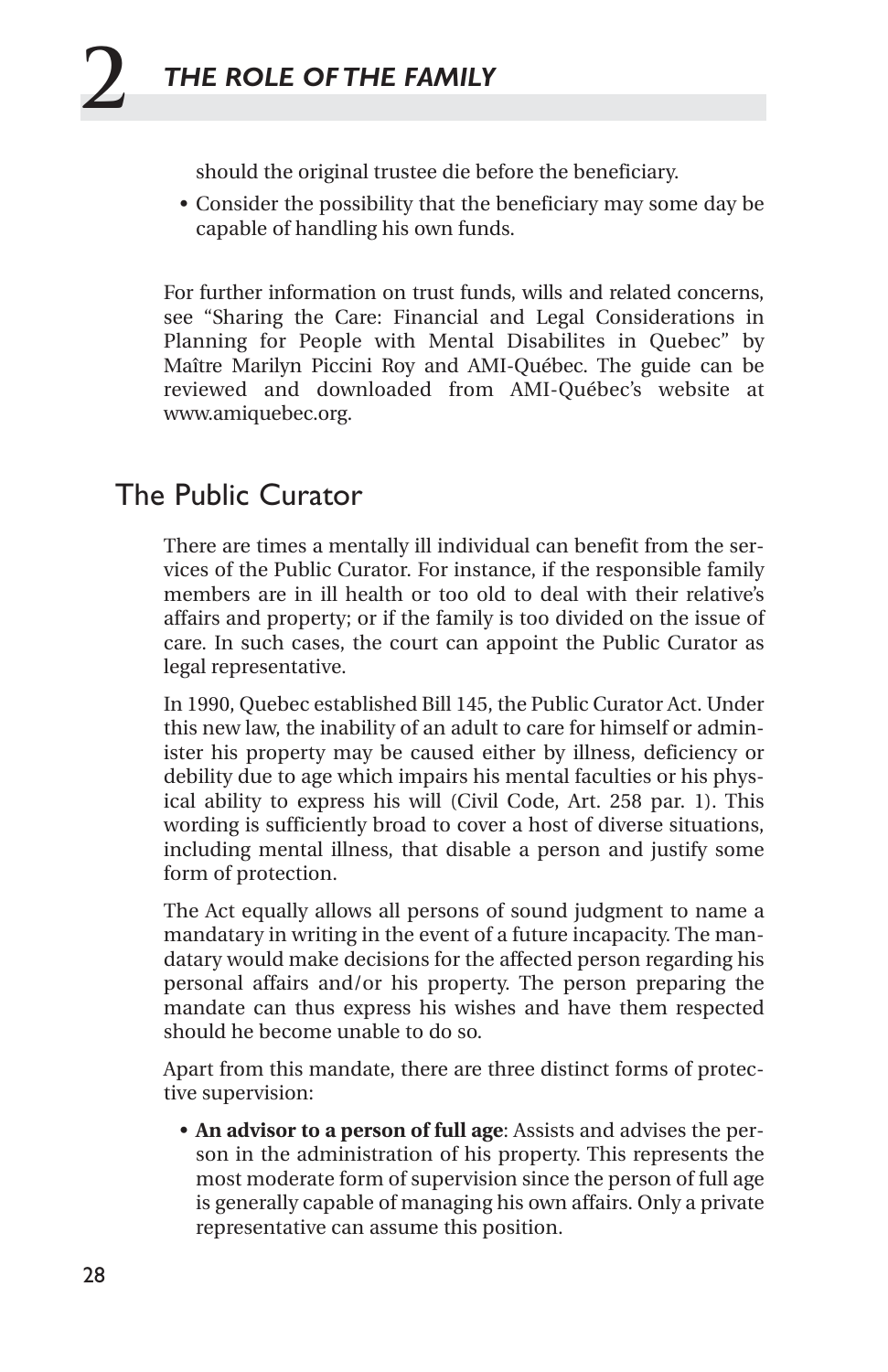- **Tutorship to a person and/or his property**: Provides for a person who is partially or temporarily unable to manage for himself. Whether public or private, the tutor has the task of ensuring the moral and/or material well-being of the protected person of full age. The person's condition, needs, faculties and all other pertinent factors should be taken into consideration.
- **Curatorship to the person and to property**: Reserved for a person totally and permanently unable to take care of himself and administer his property. The curator has full administrative powers over the property belonging to the protected person of full age. This type of protection is reserved for the most serious cases of inability. A private representative or the Public Curator can assume this position.

These forms of supervision strive to protect the person and/or the administration of his property. They also protect the person's need to exercise his civil rights while taking into account his level of inability. They are subject to an obligatory periodic reassessment as provided by the law or determined by the courts.

Only the courts can authorize a mandate or protective supervision. To do so, they must assess the person's level of inability to determine which level of supervision is best. Further information may be obtained from:

The Office of the Public Curator 600 René-Lévesque West, 10th floor Montreal, Quebec H3B 4W8 (514) 873-4074 or 1-800-363-9020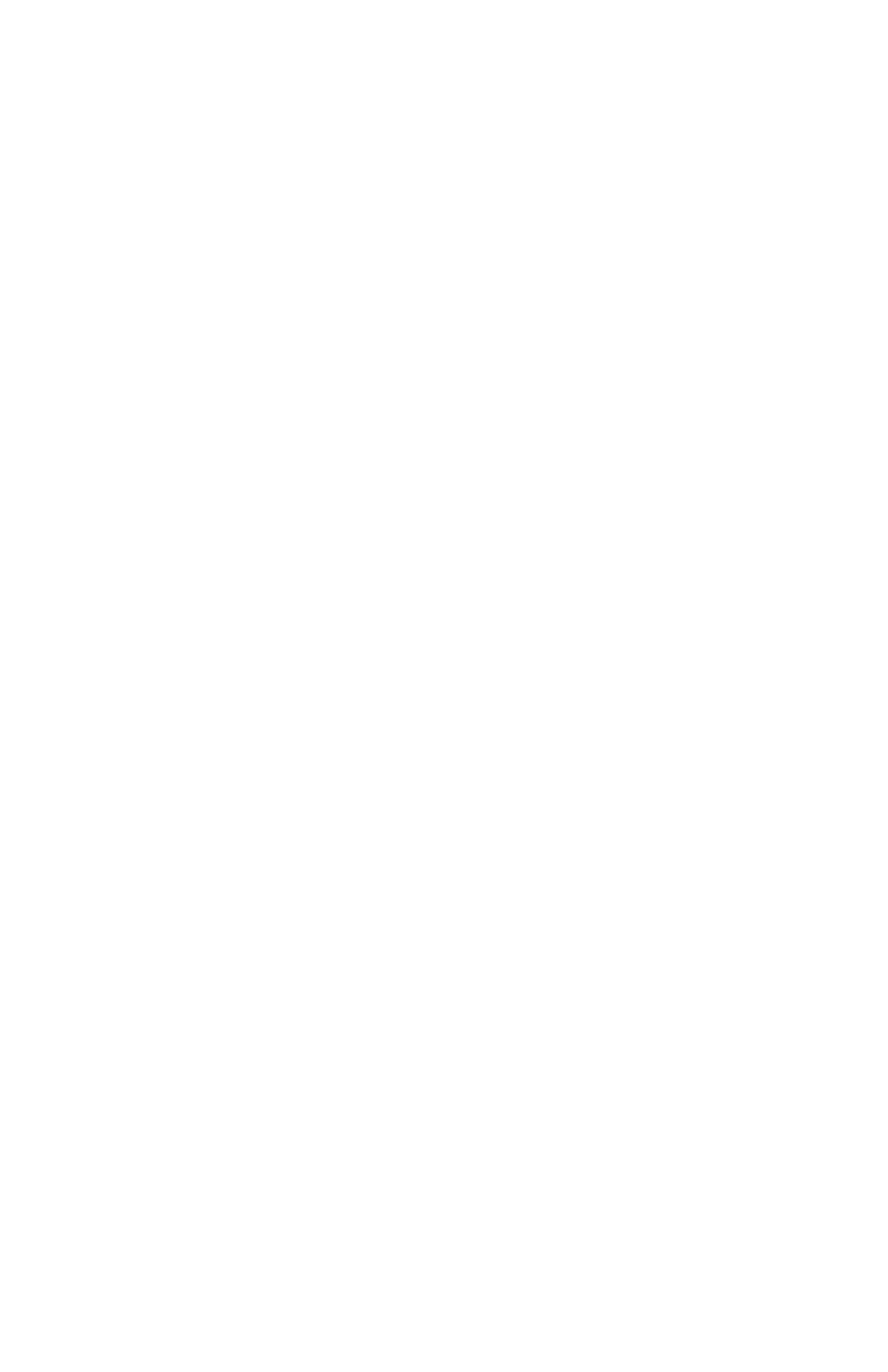

## *COMMUNITY MENTAL HEALTH RESOURCES*

With the gradual shift in mental health services from hospital to the community, community-based organizations are becoming increasingly important in facilitating the recovery process of the mentally ill. Unlike public institutions, many are not rigidly restricted to designated regions. Once discharged from the hospital, a person may need housing support, social activities or work training. The family should be supportive, but also be prepared for setbacks. Your relative is fragile and concentration can be difficult. Don't forget he is learning to take responsibility for his own life again. This chapter gives information on services and activities in the community.

## *CRISIS CENTRES*

Crisis centres work with mentally ill persons in a state of crisis in order to try and avoid hospitalization or to facilitate the transition between a hospital stay and a return into the community. Most offer assessments, individual counselling, a helpline, short-term housing and after-crisis followup. Some have crisis teams that can be called in an emergency.

People in crisis should decide for themselves whether they need the services of a crisis centre. Crisis centres are sectorized and serve a designated area. For more information, contact the crisis centre in your area: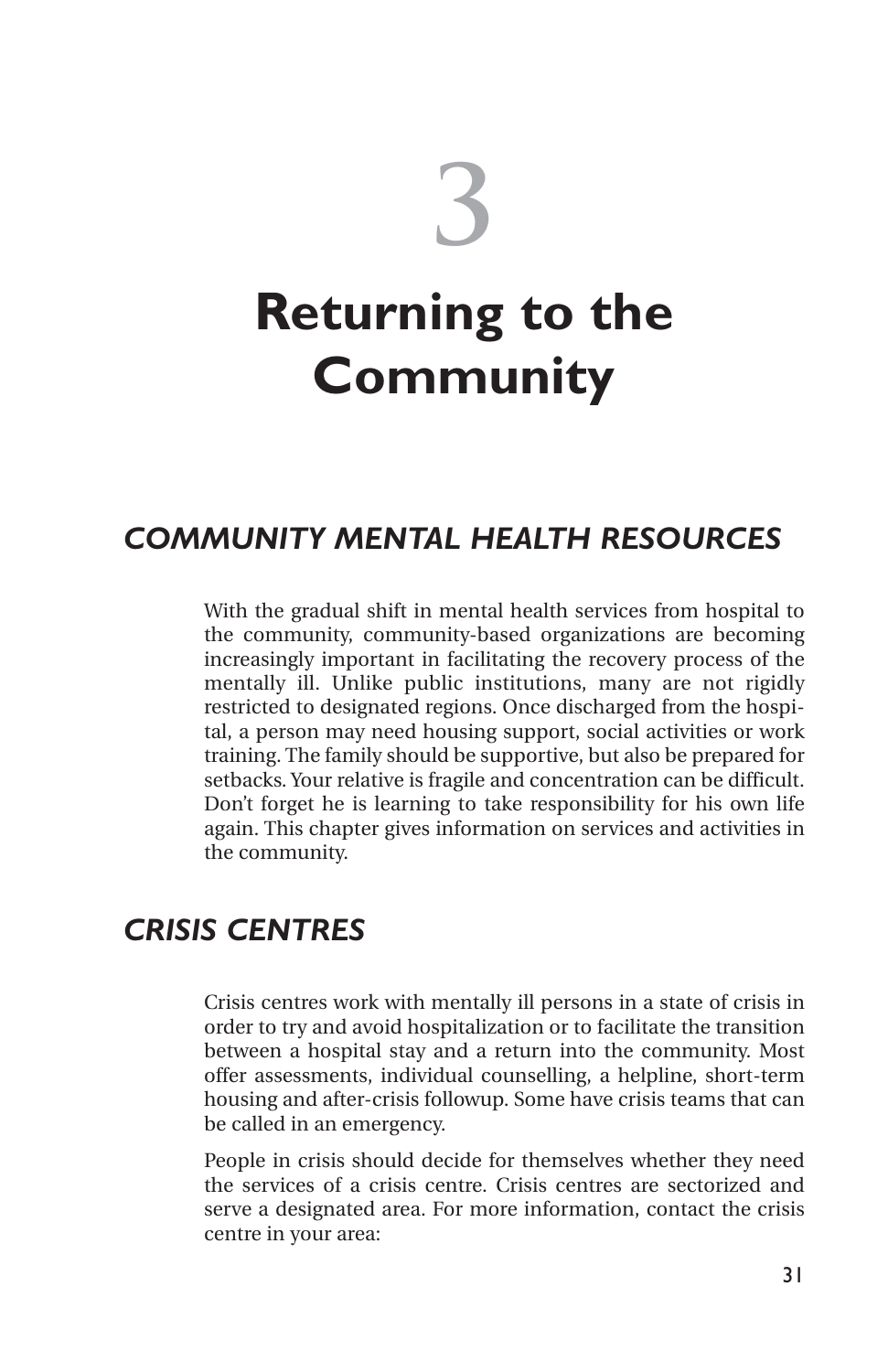# **3** *RETURNING TO THE COMMUNITY*

## *Centre-East*

|--|--|--|--|

## *Centre-West*

#### *East*

#### *North*

Association Iris.............................................................(514) 388-9233

#### *South-West*

L'Autre Maison Crisis Centre...................................... (514) 768-7225

#### *West*

Services d'intervention psychosociale W.I................ (514) 684-6160

#### *Laval*

Association Iris.............................................................(514) 388-9233

## *Regional*

Suicide Action..............................................................(514) 723-4000

## *HOUSING RESOURCES*

The resources below offer short, medium and long-term supported housing to those with mental health problems. The support varies, so choosing a housing resource must be made in accordance with needs and preferences. The house should preferably be located in familiar surroundings.

Some resources can be called directly; others accept only those referred and followed-up by an institutional social worker. For more information, call a social worker or these resources: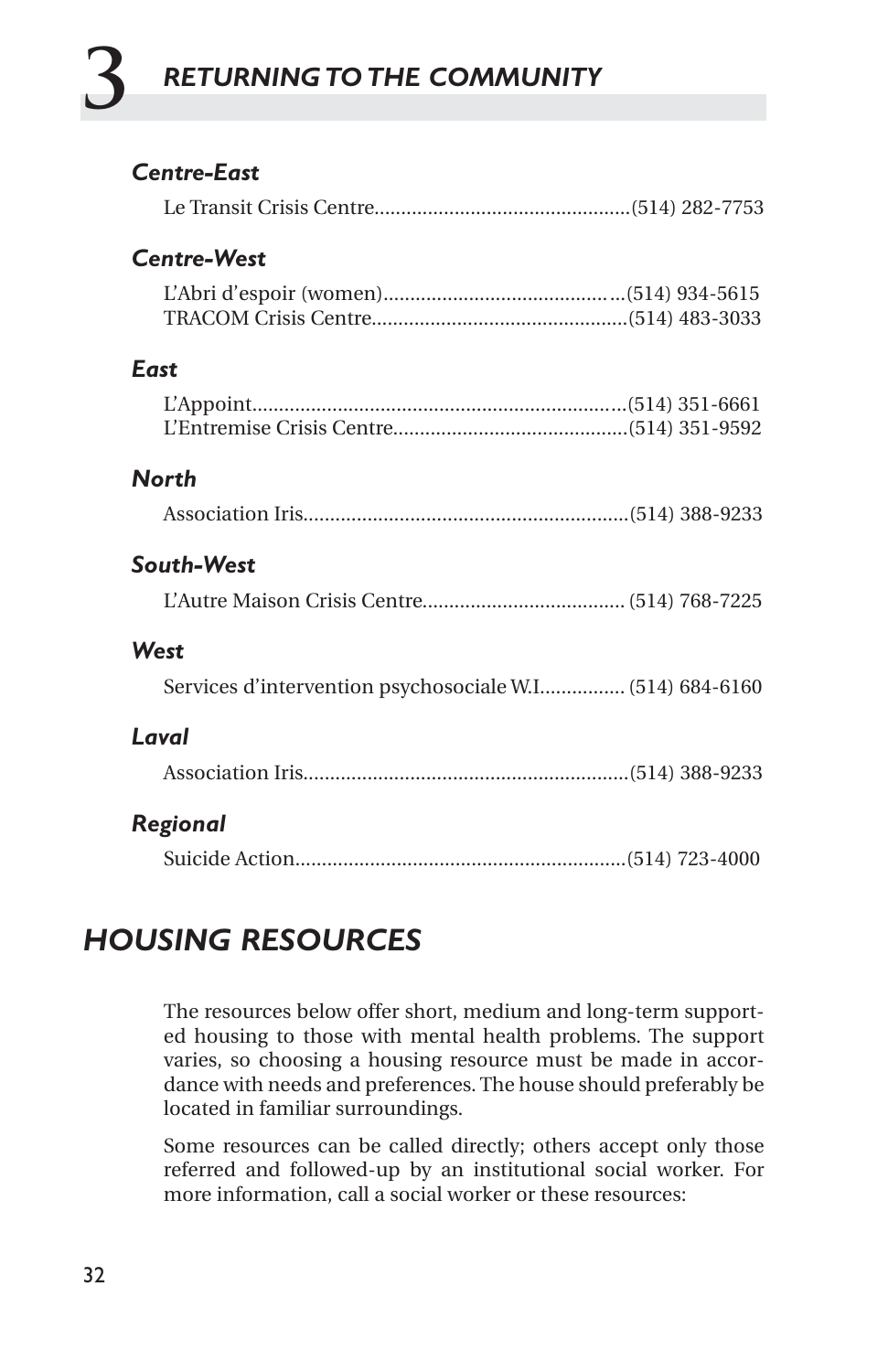## *Centre-East*

## *Centre-West*

| Communauté thérapeutique La Chrysalide (514) 866-6974 |  |
|-------------------------------------------------------|--|
|                                                       |  |
| Appartements Supervisés (Jewish community /           |  |
|                                                       |  |
|                                                       |  |
|                                                       |  |
|                                                       |  |

## *East*

## *North*

## *South-West*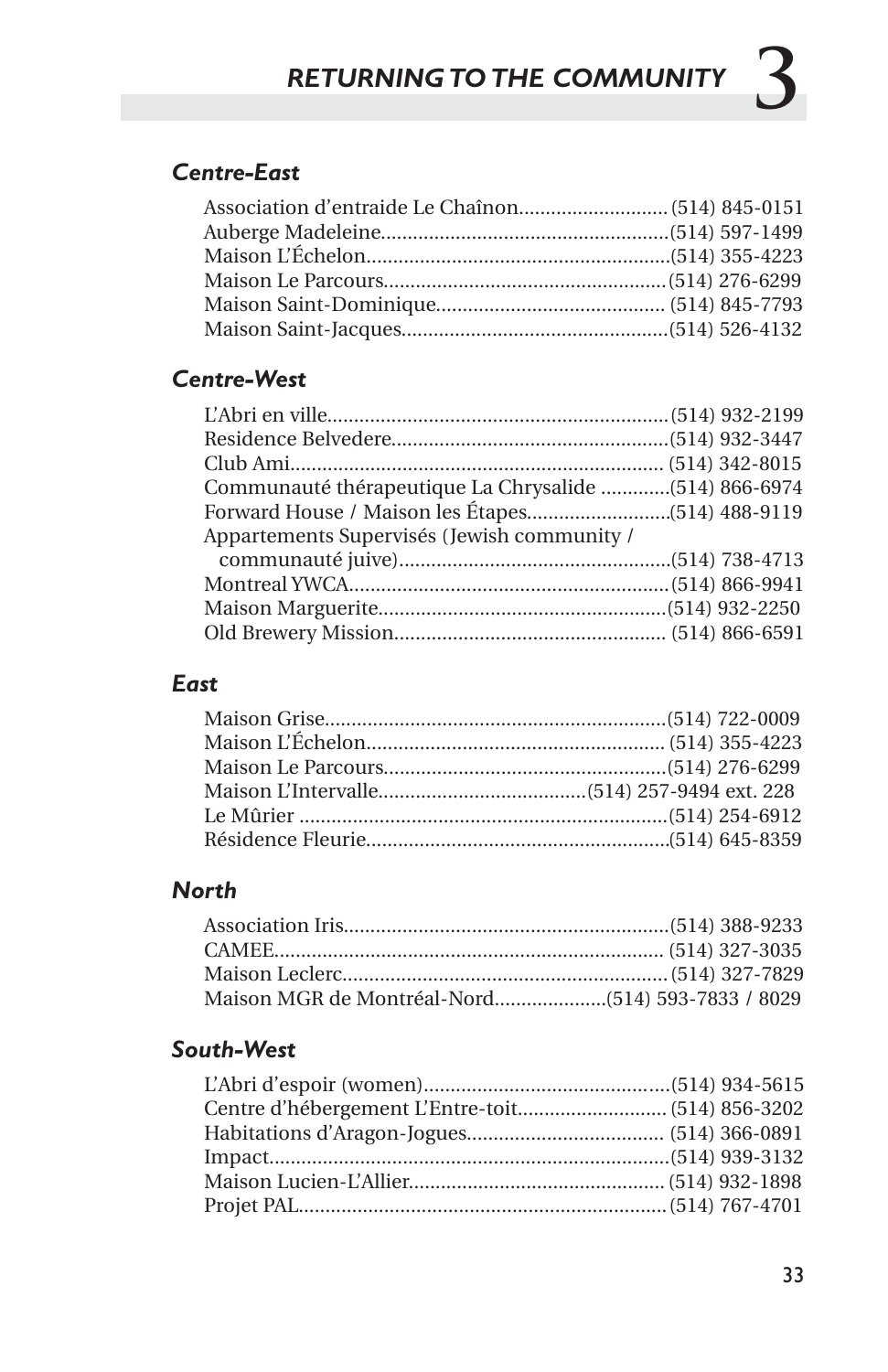# **3** *RETURNING TO THE COMMUNITY*

## *West*

### *Laval*

These hospitals provide supervised housing for many of their patients. For further information call the department responsible for housing.

## *EDUCATIONAL, RECREATIONAL, CULTURAL AND THERAPEUTIC ACTIVITIES; SELF-HELP GROUPS AND INFORMATION*

People with mental health problems often need stimulating activities to help them regain control of their lives. Many resources organize different activities to respond to individual needs. Some of these are self-help groups for people who have a specific common problem or situation. Members share their experiences to alleviate their suffering and lessen their isolation. A number of resources also hold information meetings for the general public.

## *Centre-East*

|  | Centre d'apprentissage parallèle de Montréal (CAP) (514) 843-5658<br>Centre d'écoute et de référence Halte-ami (514) 987-8509<br>Fondation Québécoise des maladies mentales (514) 529-5354 |
|--|--------------------------------------------------------------------------------------------------------------------------------------------------------------------------------------------|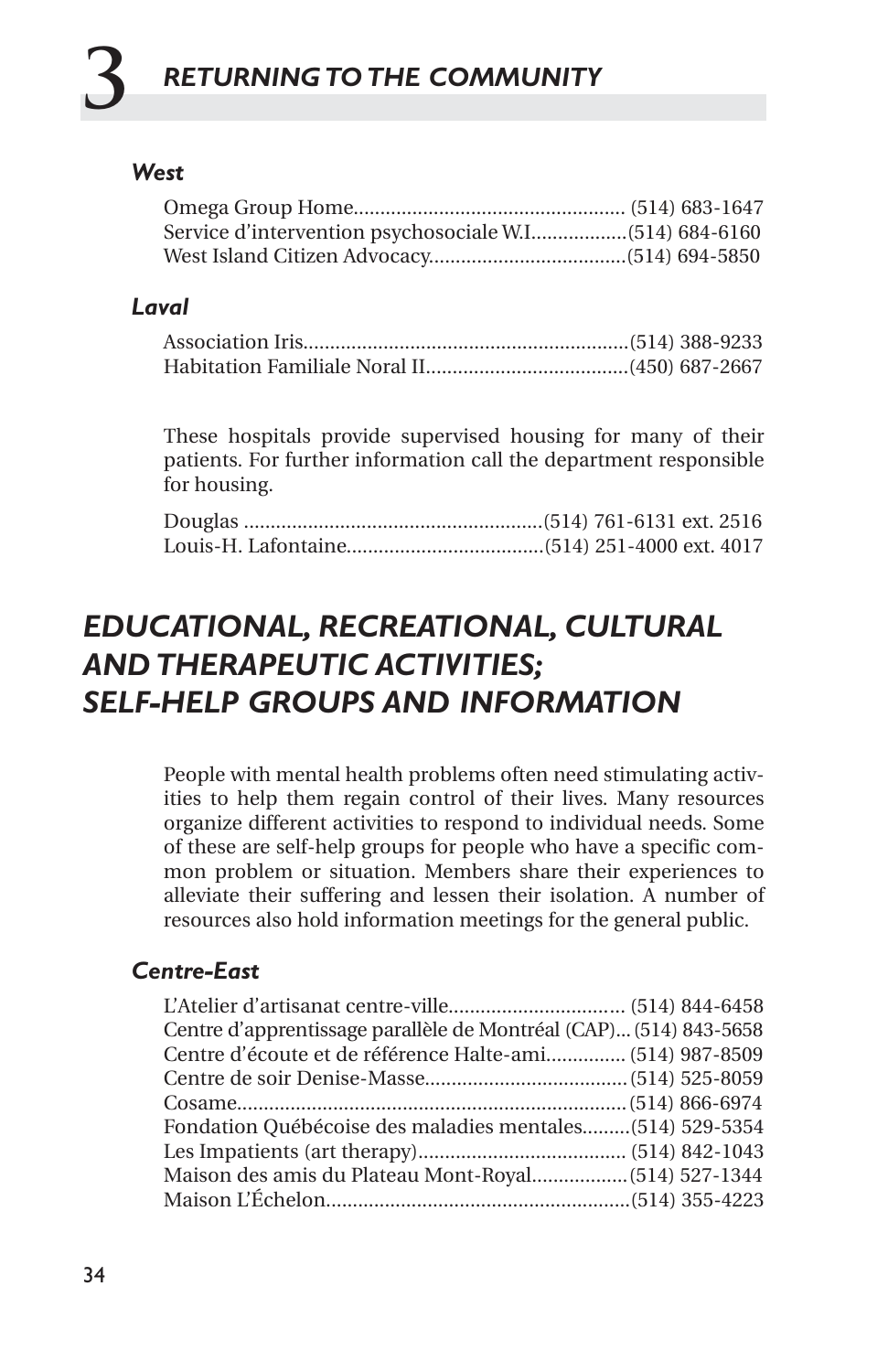| Revivre — anxiety, depression, bipolar disorder(514) 529-5619 |  |  |
|---------------------------------------------------------------|--|--|
|                                                               |  |  |
| Fédération québécoise de l'autisme et des autres              |  |  |
|                                                               |  |  |
|                                                               |  |  |
|                                                               |  |  |

## *Centre-West*

| Centre d'écoute et de référence Multi-Écoute (514) 737-3604 |  |
|-------------------------------------------------------------|--|
|                                                             |  |
|                                                             |  |
|                                                             |  |
|                                                             |  |
|                                                             |  |
|                                                             |  |
| My Brother's Keeper/Gardien de mon Frère (514) 855-1927     |  |
|                                                             |  |
|                                                             |  |

## *East*

| Comité des usagers          |  |
|-----------------------------|--|
|                             |  |
|                             |  |
|                             |  |
|                             |  |
| Parrainage Civique de l'Est |  |
|                             |  |
|                             |  |
|                             |  |
|                             |  |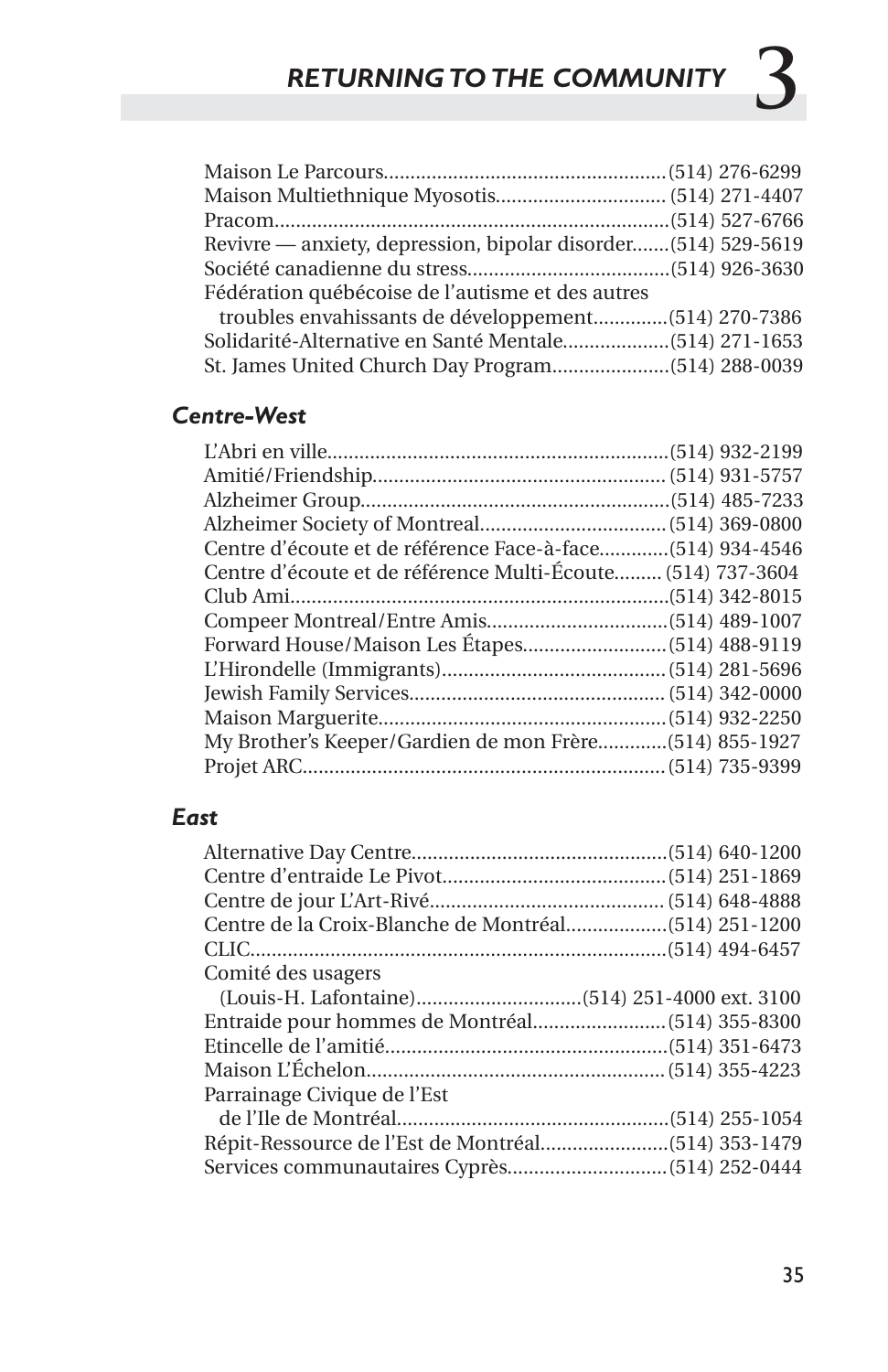## *North*

|  | (anxiety, agoraphobia, social phobias)(450) 334-1587 |
|--|------------------------------------------------------|

## *South West*

## *West*

## *Laval*

| Entraide Pont-Viau/Laval-des-Rapides (450) 663-8039 |
|-----------------------------------------------------|
|                                                     |
|                                                     |
|                                                     |
|                                                     |
|                                                     |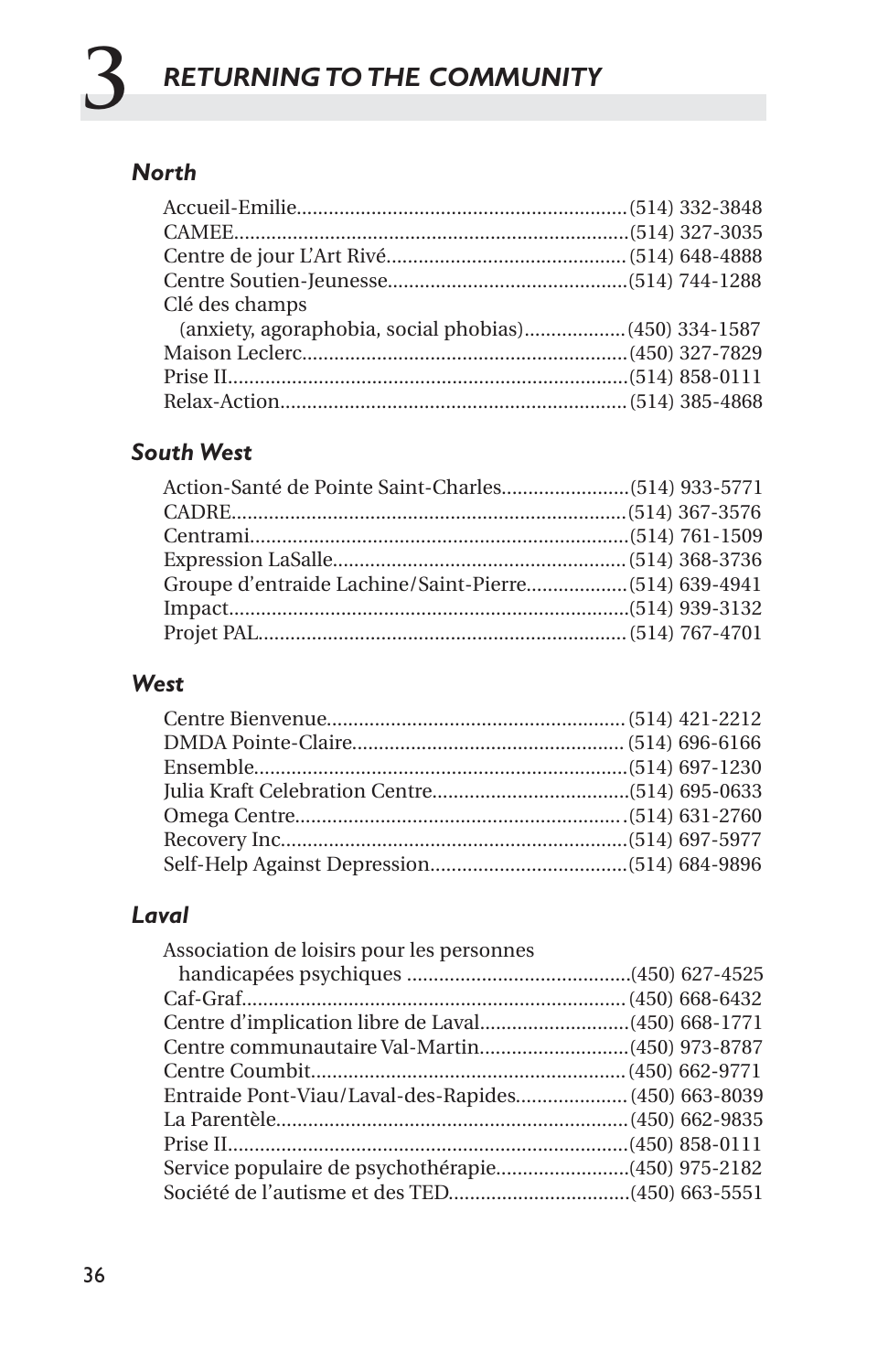## *Regional*

| Association for Assistance to Persons Suffering                   |  |
|-------------------------------------------------------------------|--|
|                                                                   |  |
| Association multiethnique pour l'intégration                      |  |
| des personnes handicapées du Québec (514) 272-0680                |  |
|                                                                   |  |
| Centre d'écoute et de référence Multi-Écoute (514) 737-3604       |  |
| Centre d'apprentissage parallèle de Montréal (CAP)(514) 843-5658  |  |
|                                                                   |  |
|                                                                   |  |
|                                                                   |  |
|                                                                   |  |
|                                                                   |  |
| Quebec Federation for Autism and                                  |  |
|                                                                   |  |
|                                                                   |  |
| Regroupement des ressources alternatives en                       |  |
| santé mentale du Québec (provincial) (514) 523-7919               |  |
|                                                                   |  |
| Réseau d'aide pour les personnes seules                           |  |
|                                                                   |  |
| Revivre (depression, bipolar and anxiety disorders)(514) 529-5619 |  |
|                                                                   |  |
|                                                                   |  |

## Student Services

Supported education is designed to help students with mental illness succeed at attending class, studying and writing exams. Support programs accommodate consumers' academic needs. Services may include assistance in developing papers, catch-up tutoring support and library search, and technology assistance.

Temporary leaves are generally available for students who become ill during their studies. Guidance is available in determining a reasonable pace to help minimize the student's level of stress.

#### *CEGEPs*

| Cégep André-Laurendeau — Centre |  |
|---------------------------------|--|
|                                 |  |
| Cégep Marie-Victorin — Services |  |
|                                 |  |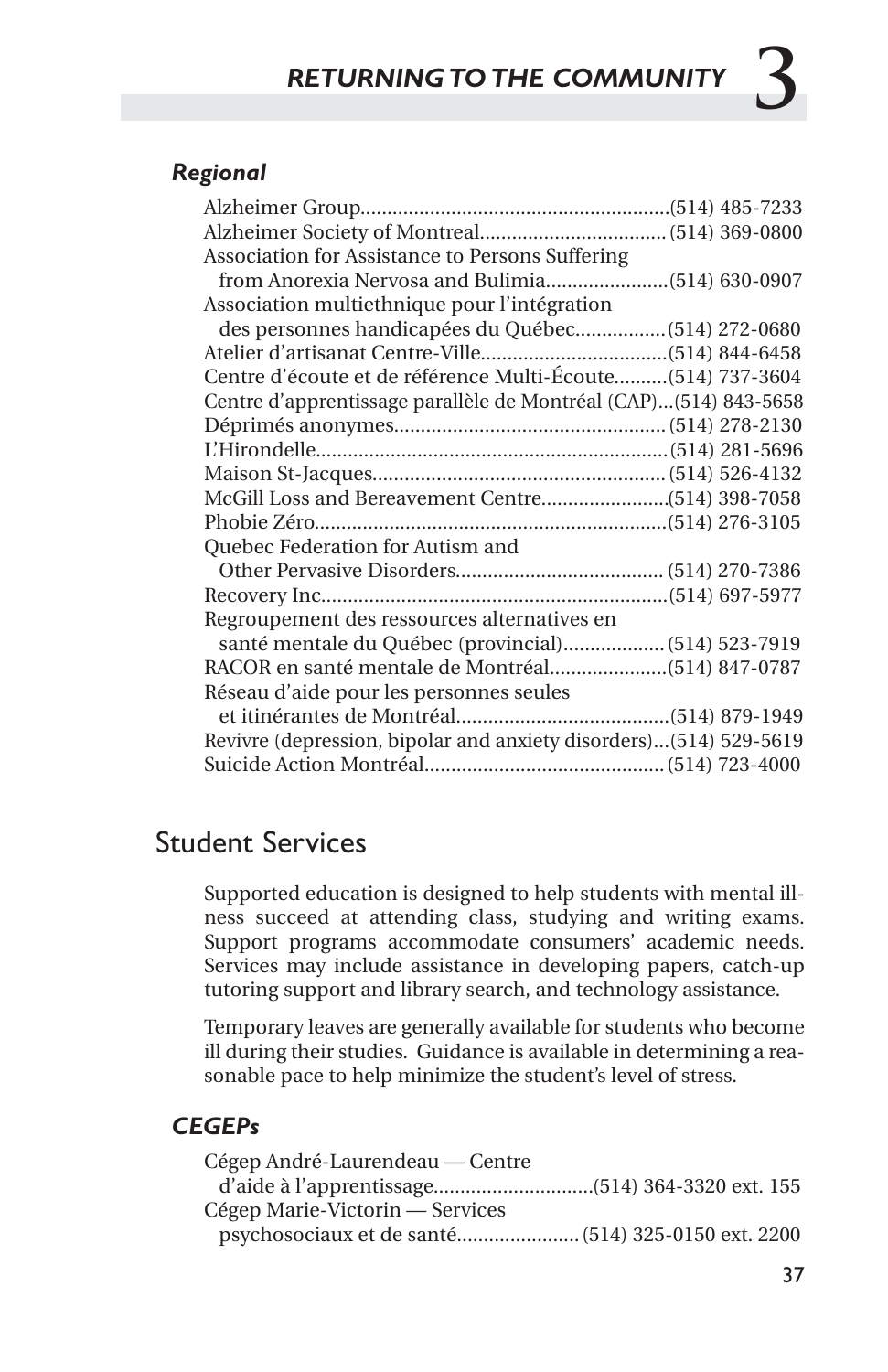| Cégep du Vieux Montréal — Services                              |
|-----------------------------------------------------------------|
|                                                                 |
| Cégep de Saint-Laurent — Psychologue (514) 747- 6521 ext. 302   |
| Champlain Regional College —                                    |
| Students with Disabilities (450) 672-7360 ext. 250              |
| Collège Ahuntsic — Psychologie (514) 389-5921 ext. 2660         |
| Collège Bois-de-Boulogne —                                      |
|                                                                 |
| Collège de Rosemont — Service de                                |
|                                                                 |
|                                                                 |
|                                                                 |
| Dawson College — Services for                                   |
|                                                                 |
| John Abbott College - Special Education(514) 457-6610 ext. 5308 |
| Marianopolis College - Student Services (514) 931-8792 ext. 244 |
| Vanier College - Counselling Services (514) 744-7885            |

## *Universities*

| McGill University —                            |  |
|------------------------------------------------|--|
|                                                |  |
| Université de Montréal — Service d'orientation |  |
|                                                |  |
| Université du Québec à Montréal —              |  |
| Aide et information psychologique/             |  |
|                                                |  |
|                                                |  |

## *COUNSELLING AND THERAPY*

| Centre for Applied Psychology, Concordia University(514) 848-7550 |  |
|-------------------------------------------------------------------|--|
| Centre de services psychologiques de                              |  |
|                                                                   |  |
|                                                                   |  |
| Clinique universitaire de psychologie de                          |  |
|                                                                   |  |
|                                                                   |  |
|                                                                   |  |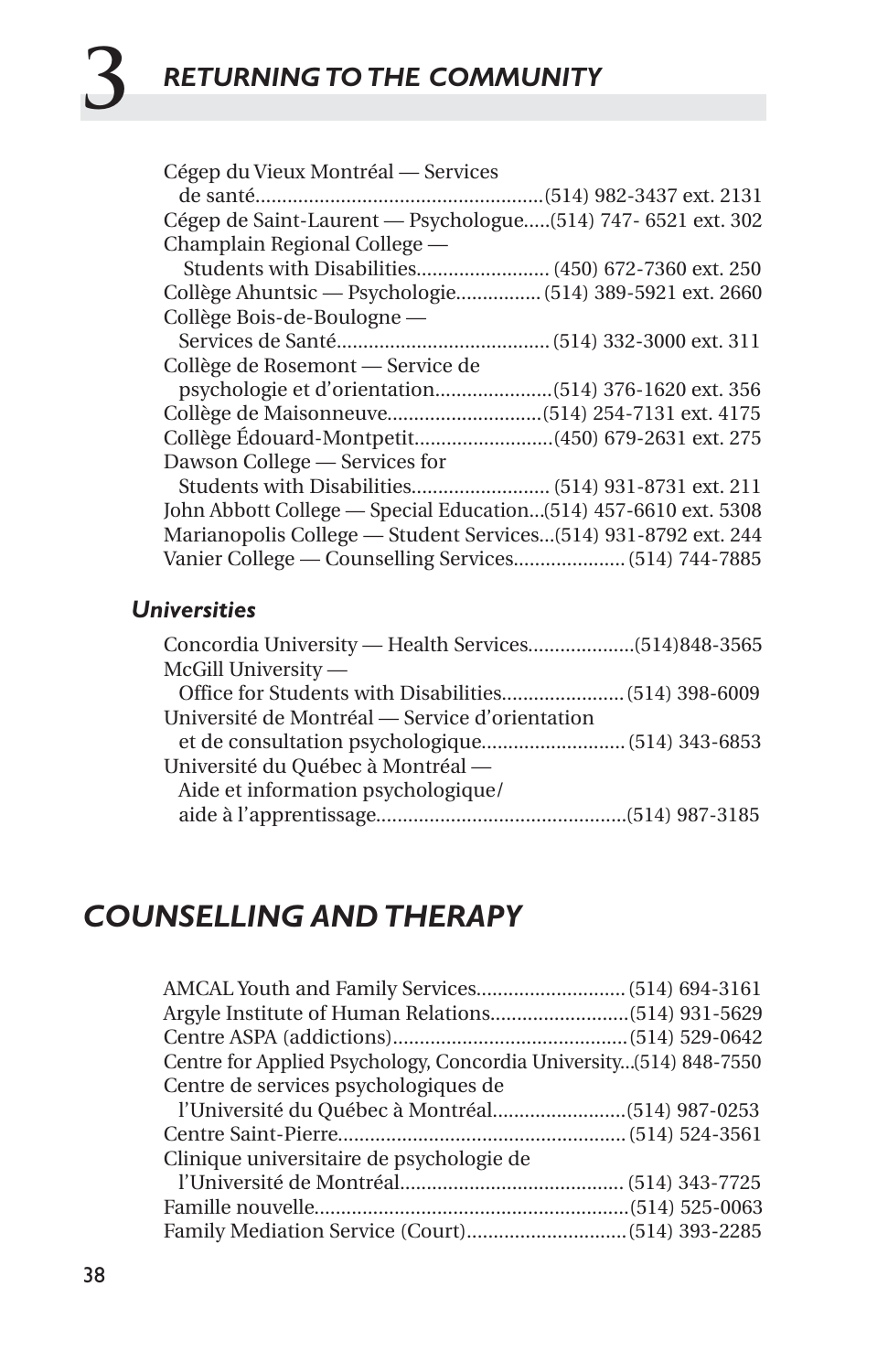| McGill Couple and Family Counselling Clinic(514) 398-2821 |  |
|-----------------------------------------------------------|--|
|                                                           |  |
|                                                           |  |
|                                                           |  |
|                                                           |  |
| Royal Victoria Hospital —                                 |  |
|                                                           |  |
|                                                           |  |

## *ADVOCACY, FOLLOWUP AND ASSISTANCE*

People with mental illness will need some degree of long-term support in their efforts to re-enter society. Advocacy, assistance and followup services can help them with their daily routine and their hopes of attaining greater independence.

#### *Centre-East*

| Association multiethnique pour l'intégration       |  |
|----------------------------------------------------|--|
| des personnes handicapées du Québec (514) 272-0680 |  |
|                                                    |  |
|                                                    |  |
|                                                    |  |

#### *Centre-West*

| Jewish Community Support Program/                       |  |
|---------------------------------------------------------|--|
|                                                         |  |
|                                                         |  |
|                                                         |  |
| My Brother's Keeper/Gardien de mon frère (514) 855-1927 |  |
|                                                         |  |

#### *East*

| Comité des usagers (L.-H. Lafontaine) (514) 251-4000 ext. 3100  |  |
|-----------------------------------------------------------------|--|
|                                                                 |  |
| Parrainage civique de l'est de l'Ile de Montréal (514) 255-1054 |  |
|                                                                 |  |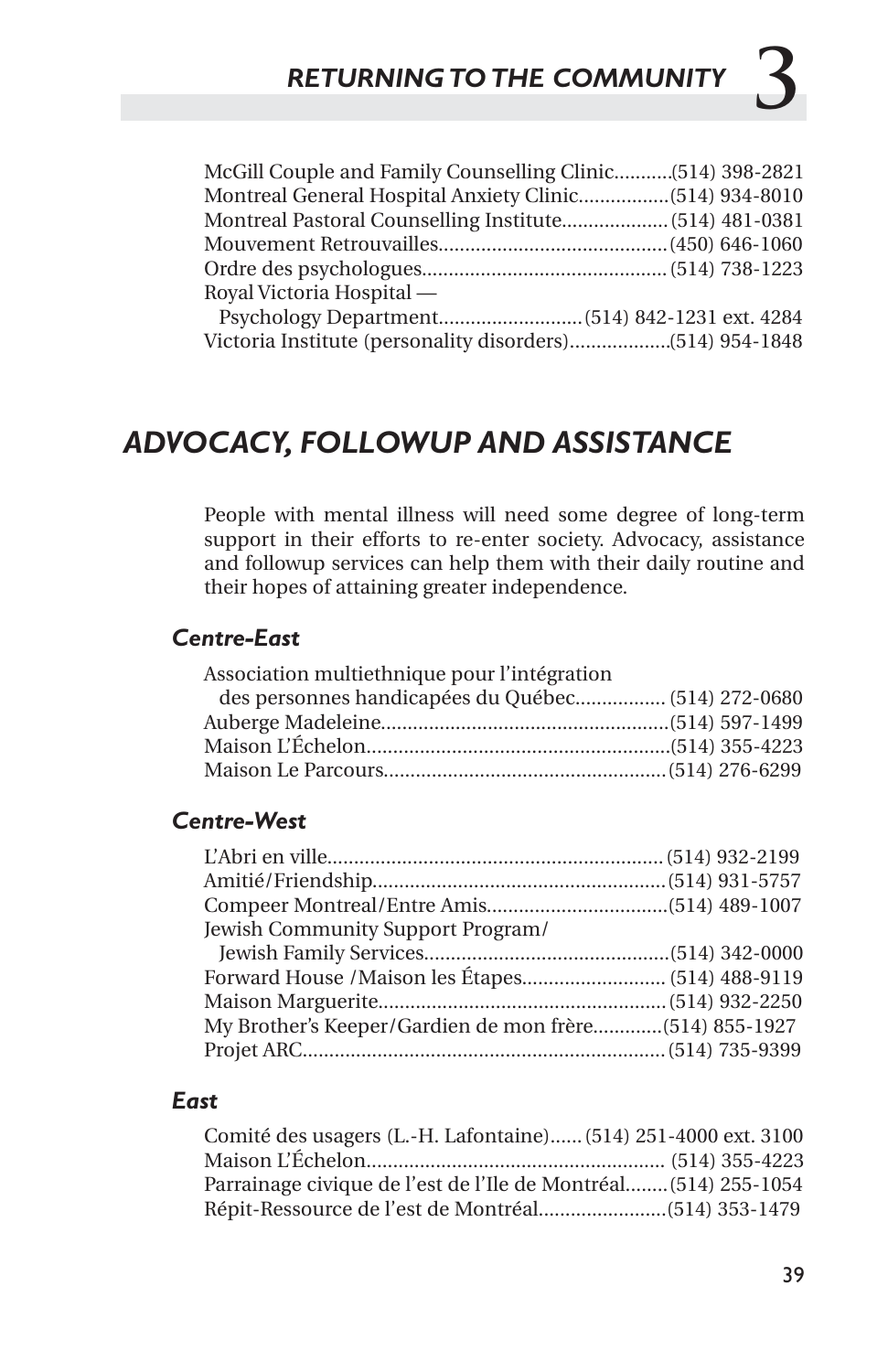# **3** *RETURNING TO THE COMMUNITY*

## *North*

## *South-West*

| Projet de suivi communautaire du Sud-Ouest(514) 366-0891 |  |
|----------------------------------------------------------|--|

## *West*

| Perspective communautaire en santé mentale(514) 696-0972 |  |
|----------------------------------------------------------|--|
|                                                          |  |

## *Laval*

## *Regional*

| Centre d'écoute et de référence Multi-Écoute (514) 737-3604 |  |
|-------------------------------------------------------------|--|
|                                                             |  |
|                                                             |  |
|                                                             |  |

## *HELPLINES AND FACE-TO-FACE HELP*

When you are faced with a problem that seems insurmountable or are in need of an attentive and discreet ear, these helplines offer understanding and, in many cases, referral to a helpful resource.

**T = telephone helpline F = face-to-face help**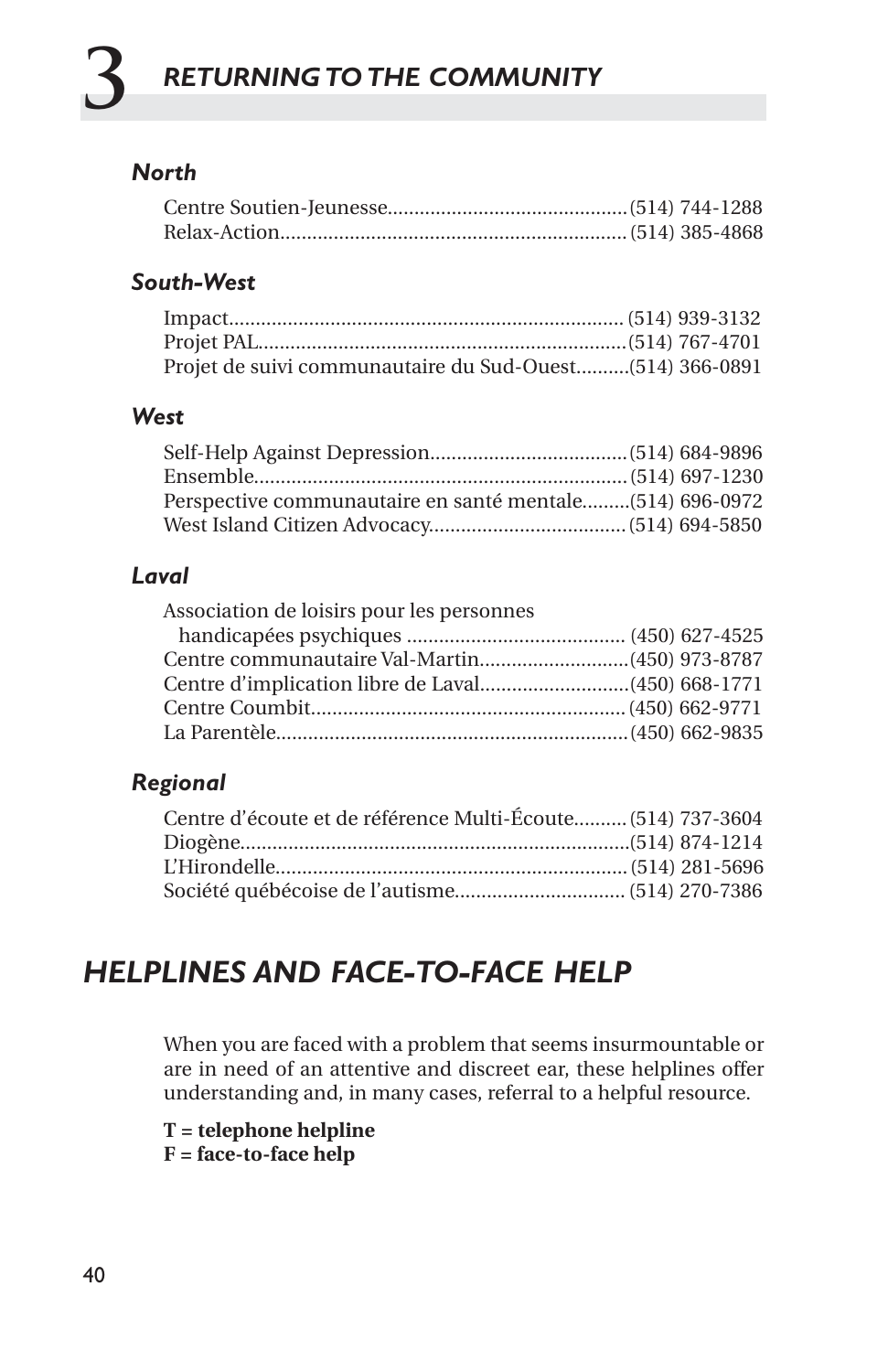## *Centre-East*

| Maison des amis du Plateau Mont-Royal (F) (514) 527-1344 |  |
|----------------------------------------------------------|--|
|                                                          |  |

## *Centre-West*

| Centre d'écoute et de référence Multi-Écoute (T, F) (514) 737-3604 |  |
|--------------------------------------------------------------------|--|
|                                                                    |  |
|                                                                    |  |

#### *East*

## *North*

## *South-West*

|--|

## *West*

## *Laval*

| Centre communautaire Val-Martin (T) (450) 973-8787 |  |  |
|----------------------------------------------------|--|--|
| Société de l'autisme et des TED (T)(450) 663-5551  |  |  |

## *Regional*

| Anorexia Nervosa and Bulimia Quebec (T) (514) 630-0907               |  |  |
|----------------------------------------------------------------------|--|--|
| Centre d'écoute et d'intervention Face-à-face (T, F). (514) 934-4546 |  |  |
| Centre d'écoute et de référence Halte-Ami (T, F)(514) 987-8509       |  |  |
|                                                                      |  |  |
|                                                                      |  |  |
|                                                                      |  |  |
|                                                                      |  |  |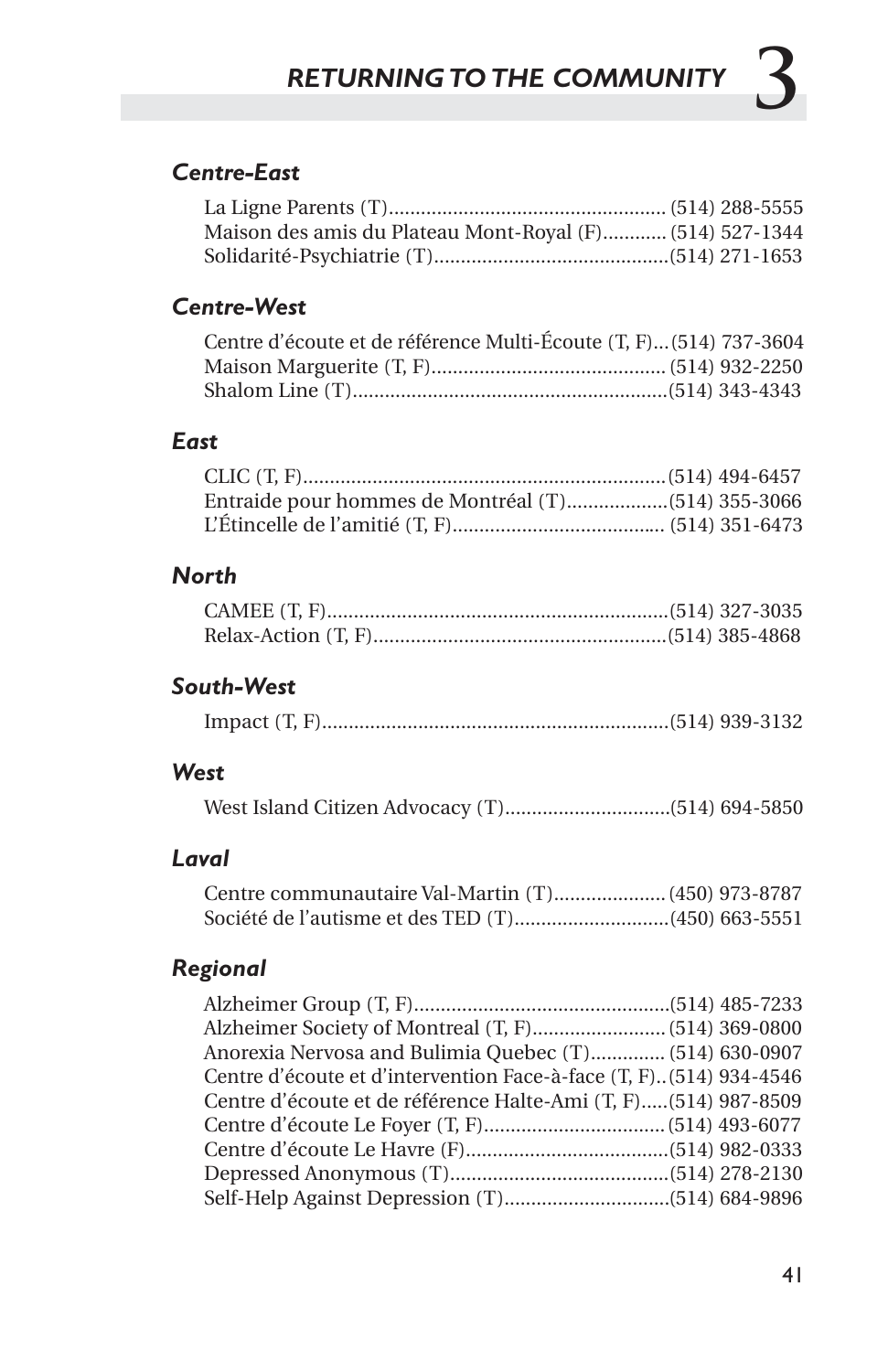# **3** *RETURNING TO THE COMMUNITY*

| Revivre (anxiety, depression, bipolar disorder) (T, F). (514) 529-5619 |  |
|------------------------------------------------------------------------|--|
|                                                                        |  |
|                                                                        |  |
|                                                                        |  |
|                                                                        |  |

## *LEGAL AND CRIMINAL MATTERS*

These resources offer services such as housing, followup, advocacy and treatment for people facing legal and criminal problems. The services are accessible in the Montreal and Laval regions.

| Centre de psychiatrie légale                                   |  |
|----------------------------------------------------------------|--|
|                                                                |  |
|                                                                |  |
| L'Intervalle (community housing centre)(514) 257-9494 ext. 228 |  |
|                                                                |  |
|                                                                |  |
|                                                                |  |
| Réseau d'aide aux personnes seules et                          |  |
|                                                                |  |
|                                                                |  |

## *INCOME SECURITY (WELFARE)*

Quebec provides a minimal income for people who do not have other resources. Benefits provided under this program can be called welfare, social assistance, last-resort assistance or income security. The most recent name given to the program is "Employment Assistance."

Categories of Employment Assistance benefits:

• People with severe employment limitations are entitled to the highest level of benefits. Entitlement is based on a person submitting a medical report that has been accepted by a multi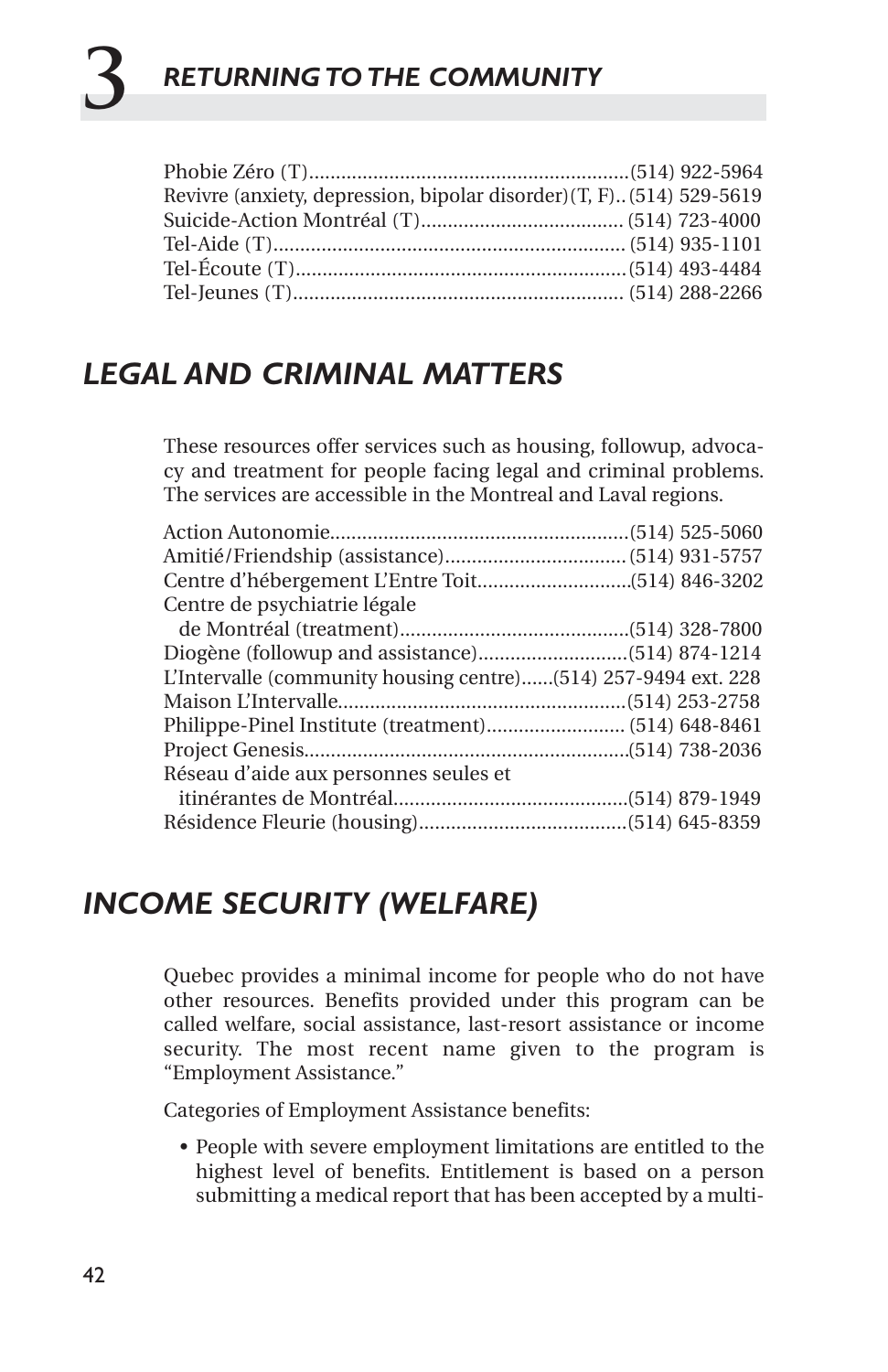disciplinary committee. The report must indicate that serious physical or mental impairment prevents the person from working for at least twelve months.

- If the medical report is not judged to indicate severe limitations, the committee may grant the person Temporary Employment Limitations status for less than one year. Some people maintain this status over a long term by continuing to submit medical reports. The Temporary Limitations status confers benefits of approximately \$100.00 per month above the base rates.
- People who do not fall into the Severe or Temporary Limitations categories are considered Without Employment Limitations and may be eligible for training measures offered by Emploi-Québec.
- The Parental Wage Assistance program (APPORT) grants an income supplement to low-income workers with at least one dependent child. Many factors such as marital status and sharing a dwelling are involved in determining the amount of income supplementation.

For further information concerning welfare in Quebec, you can visit a Centre local d'emploi or phone (514) 725-7744.

These organizations also provide information to those on social asistance:

| <b>OPAS</b> |  |
|-------------|--|
|             |  |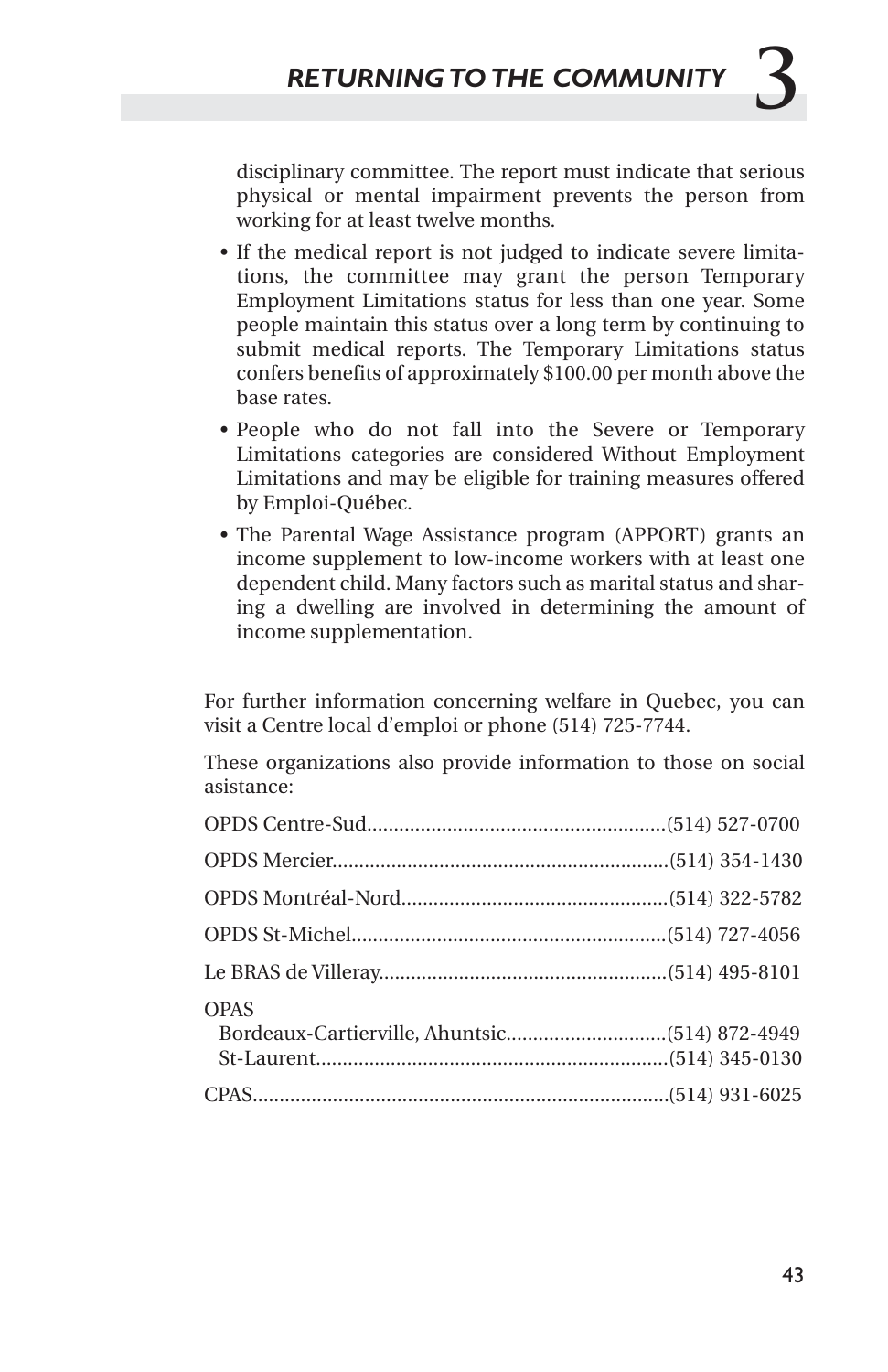## *TRAINING AND ENTERING THE WORKFORCE*

Returning to work after an illness can be extremely stressful. Fortunately, resources exist that ease re-entry to the workplace and provide support on an ongoing basis. Some offer employment on a part-time basis. Others may train people for work through activities such as art therapy courses.

Those wanting to return to work may consider a day program or a volunteer position first to assess their level of motivation, abilities and needs.

## *Centre-East*

| Maison des amis du Plateau Mont-Royal (514) 527-1344 |  |  |
|------------------------------------------------------|--|--|
|                                                      |  |  |

#### *Centre-West*

| My Brother's Keeper / Gardien de mon frère(514) 932-3267 |  |  |
|----------------------------------------------------------|--|--|

#### *East*

| Maison L'Échelon (Journal Le Ruisseau) (514) 355-4223 |  |
|-------------------------------------------------------|--|
|                                                       |  |

#### *North*

#### *South-West*

#### *West*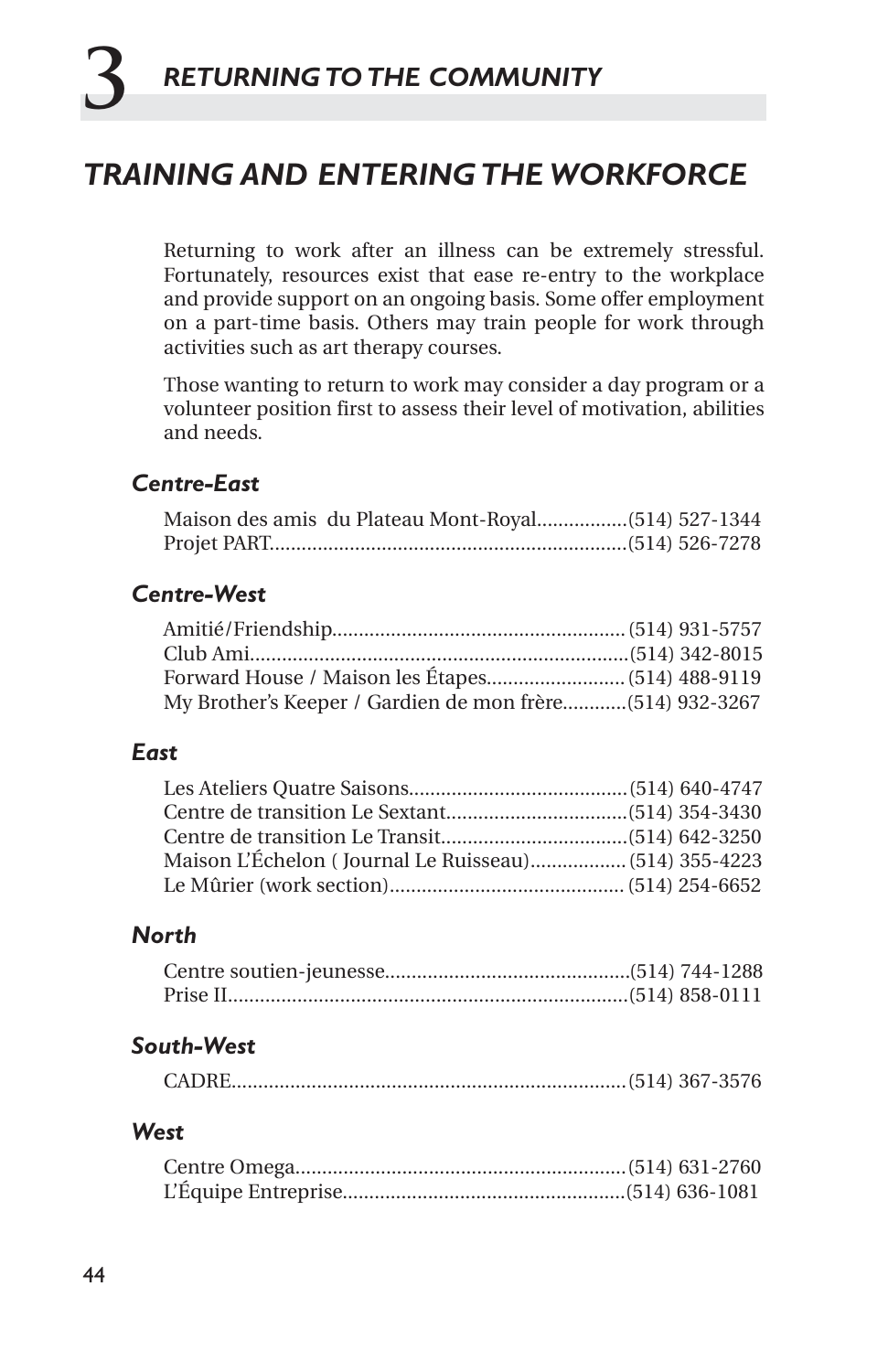## *Laval*

| Association de loisirs pour les personnes |  |
|-------------------------------------------|--|
|                                           |  |
|                                           |  |
|                                           |  |
|                                           |  |
|                                           |  |

## *Regional*

## *Other useful numbers:*

Office des personnes handicapées du Québec.........(514) 873-3905 Counsels employers on the preparation of hiring programs to integrate employees with difficulties such as mental illness.

Ministère de l'emploi et de la solidarité sociale......1-888-367-5647

Employment clubs are available for those ready to work on a semiregular basis. They teach techniques needed to look for work. Some offer temporary jobs (about two weeks).

Commission des Normes du travail...........................(514) 873-7061

## *ADDITIONAL RESOURCES*

These resources offer various kinds of assistance including food, clothing and furniture. It is advisable to call beforehand to find out precisely what each provides.

| Dîners rencontres Saint-Louis-de-Gonzague (514) 521-8619   |  |  |
|------------------------------------------------------------|--|--|
|                                                            |  |  |
| Julia Kraft Celebration Centre (West Island)(514) 695-1884 |  |  |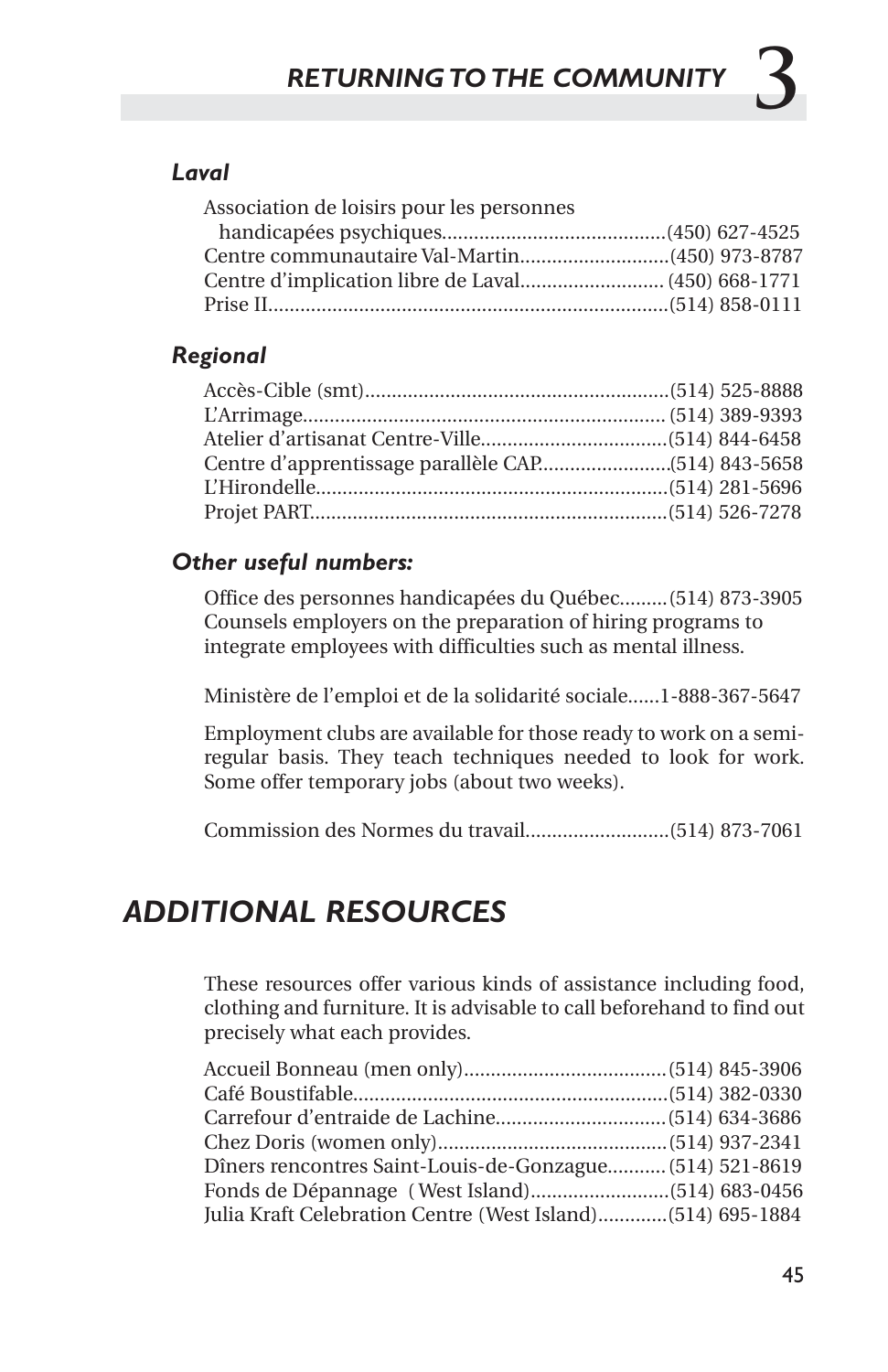| Société Saint-Vincent-de-Paul de Montréal(514) 526-5937 |  |
|---------------------------------------------------------|--|
|                                                         |  |
|                                                         |  |

## *Other Useful Numbers*

| Association des médecins psychiatres du Québec (514) 350-5128 |
|---------------------------------------------------------------|
|                                                               |
|                                                               |
|                                                               |
|                                                               |
| Montreal Association for the                                  |
|                                                               |
| Ordre professionnel des psychologues du Québec (514) 738-1881 |
| Ordre professionnel des travailleurs sociaux (514) 731-3925   |
|                                                               |
|                                                               |
| Service du bien-être social de Ville Laval (450) 662-4595     |
| Urgence sociale                                               |
| (weekdays 5 PM to 9 AM; weekends 24 hrs) (514) 896-3100       |
|                                                               |
|                                                               |
|                                                               |
|                                                               |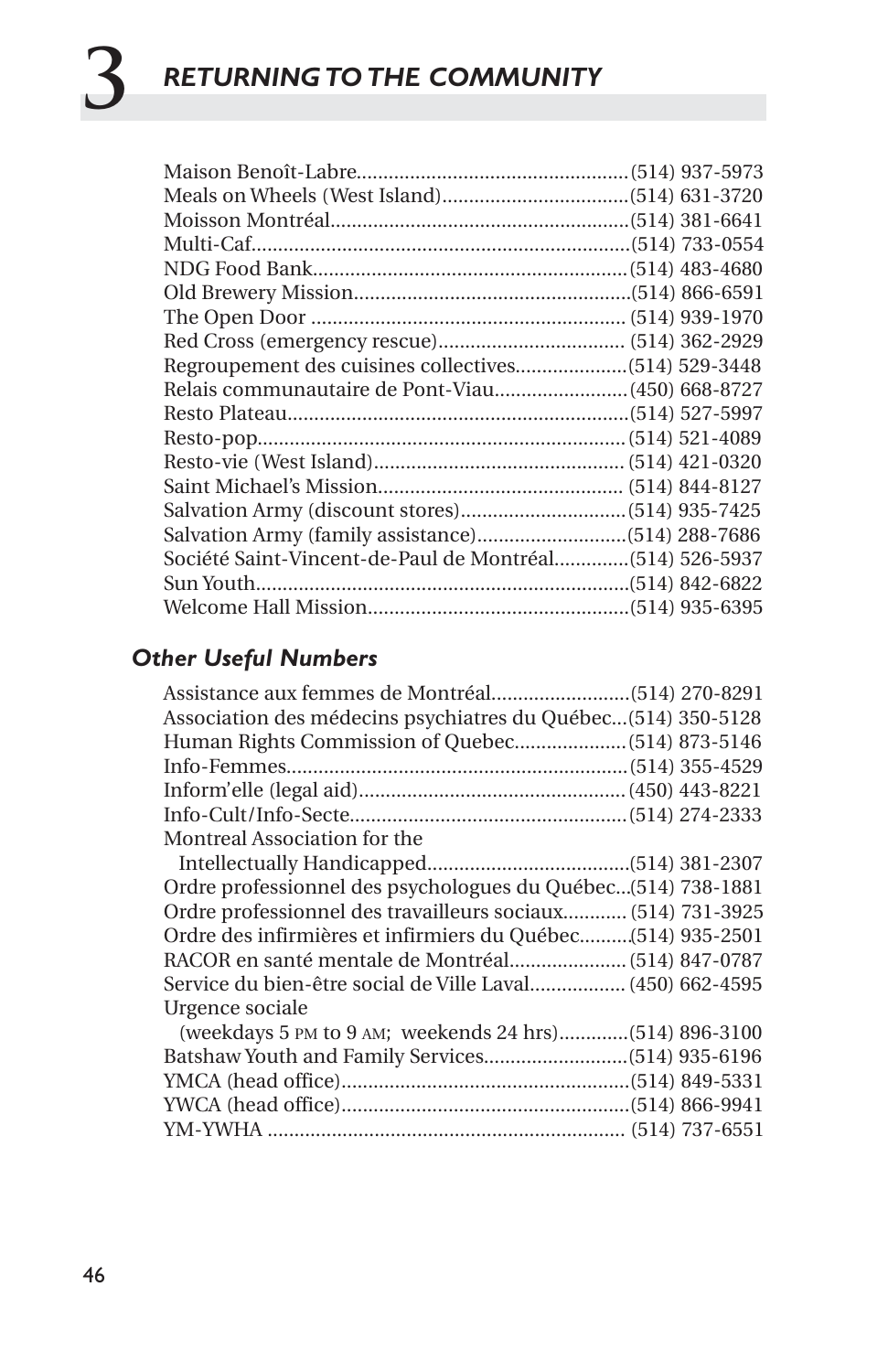# **4 Mental Illness**

In this section of the handbook, symptoms of mental illness are cited along with commonly used medications. The information contained here represents merely an introduction to a complex subject. Suggestions for further reading are listed, as well as web site addresses that may prove useful.

*The listed Internet links to medical and health information are meant for general education only and are not intended as a substitute for consultation with your physician or other healthcare professional. Remember also that any information found on the Internet cannot be guaranteed accurate. If you or a family member are worried about a medical problem or symptom, please consult a qualified physician.*

## *SYMPTOMS OF MENTAL ILLNESS*

People with mental illness have disorders of thought, feeling or behaviour that result in an inability to cope with the demands of everyday life. Symptoms vary in type and degree from illness to illness and from person to person. They are often cyclical in nature and vary in severity over time. An acute episode may last from weeks to months for some and many years or a lifetime for others. The following list of symptoms **could** be warning signs of a mental illness developing. They should be taken seriously and, when more than one symptom appears in adolescents, should not be considered just a passing phase.

- Social withdrawal
- Depression
- Thought disorders
- Strong, absent or inappropriate expressions of feeling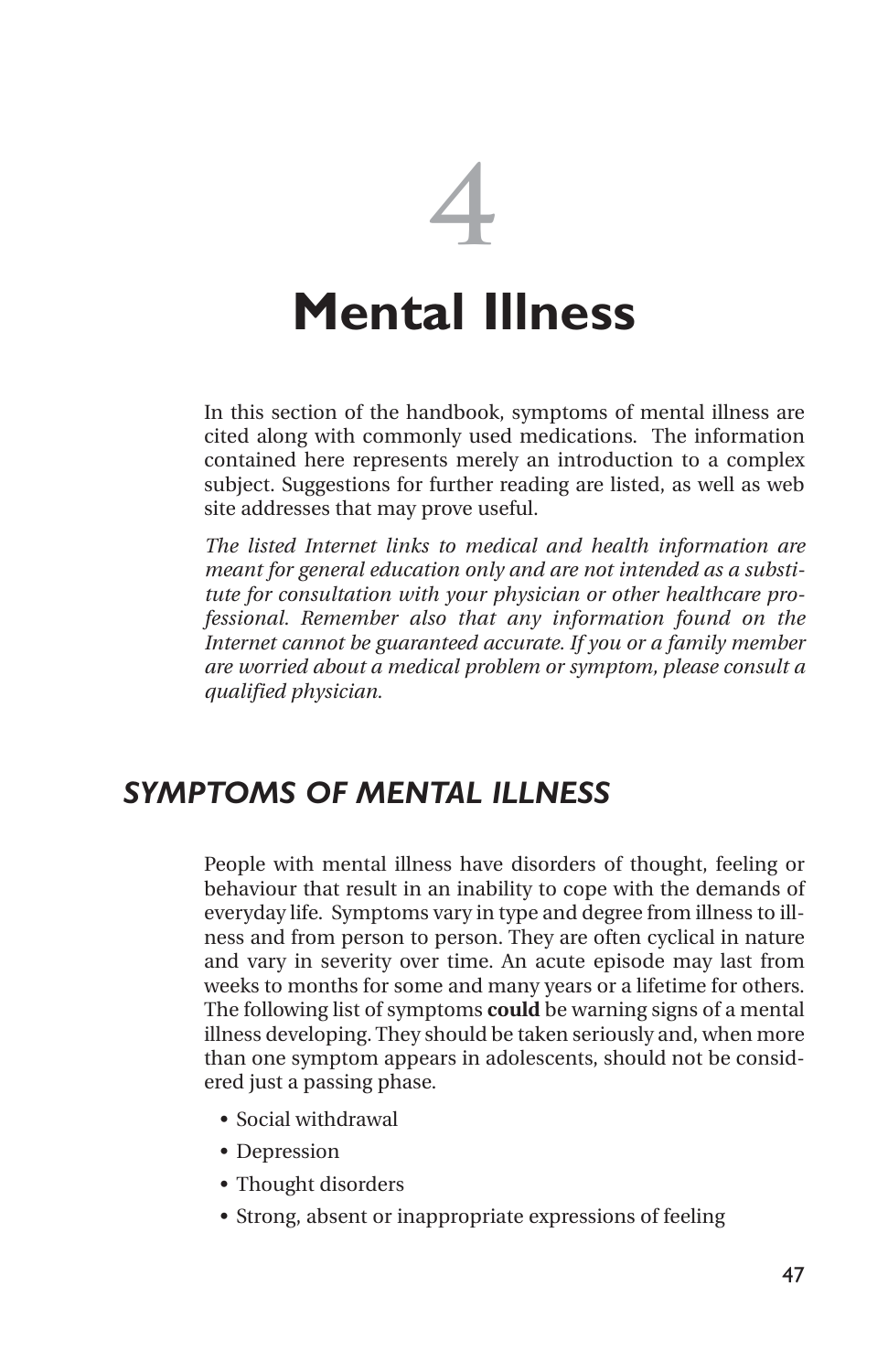

- Destructive behaviours
- Impaired thinking
- Disturbances in relationships with others

It is always best to start with a physical examination to rule out the possibility of an underlying medical disease (hypothyroidism, multiple sclerosis, brain tumour, disordered metabolism) when mental illness is suspected.

It is important to know that research is progressing at a steady rate and there are many medications that can help affected individuals lead productive lives. It is often suggested that combining the appropriate type of psychotherapy with medications and rehabilitation intervention can increase a person's chances of remaining stable and functional.

**Canadian Mental Health Association** www.cmha.ca (offers downloadable pamphlets )

**Canadian Health Network** www. canadian-health-network.ca

**National Alliance for the Mentally Ill**  www.nami.org

**American Academy of Child & Adolescent Psychiatry** www.aacap.org

## *TYPES OF MENTAL ILLNESS*

## Schizophrenia

Schizophrenia is a disorder of the brain that affects mental processes such as thinking and judgment, sensory perception and the ability to appropriately interpret and respond to situations. Contrary to popular belief, it is not a split personality.

A biological brain disorder, schizophrenia is no one's fault. About one percent of the adult population has schizophrenia. The first symptoms usually appear between ages 17 and 24 and can be confused with other common adolescent behaviours.

Many clinicians find it useful to describe typical schizophrenia symptoms as either "positive" or "negative."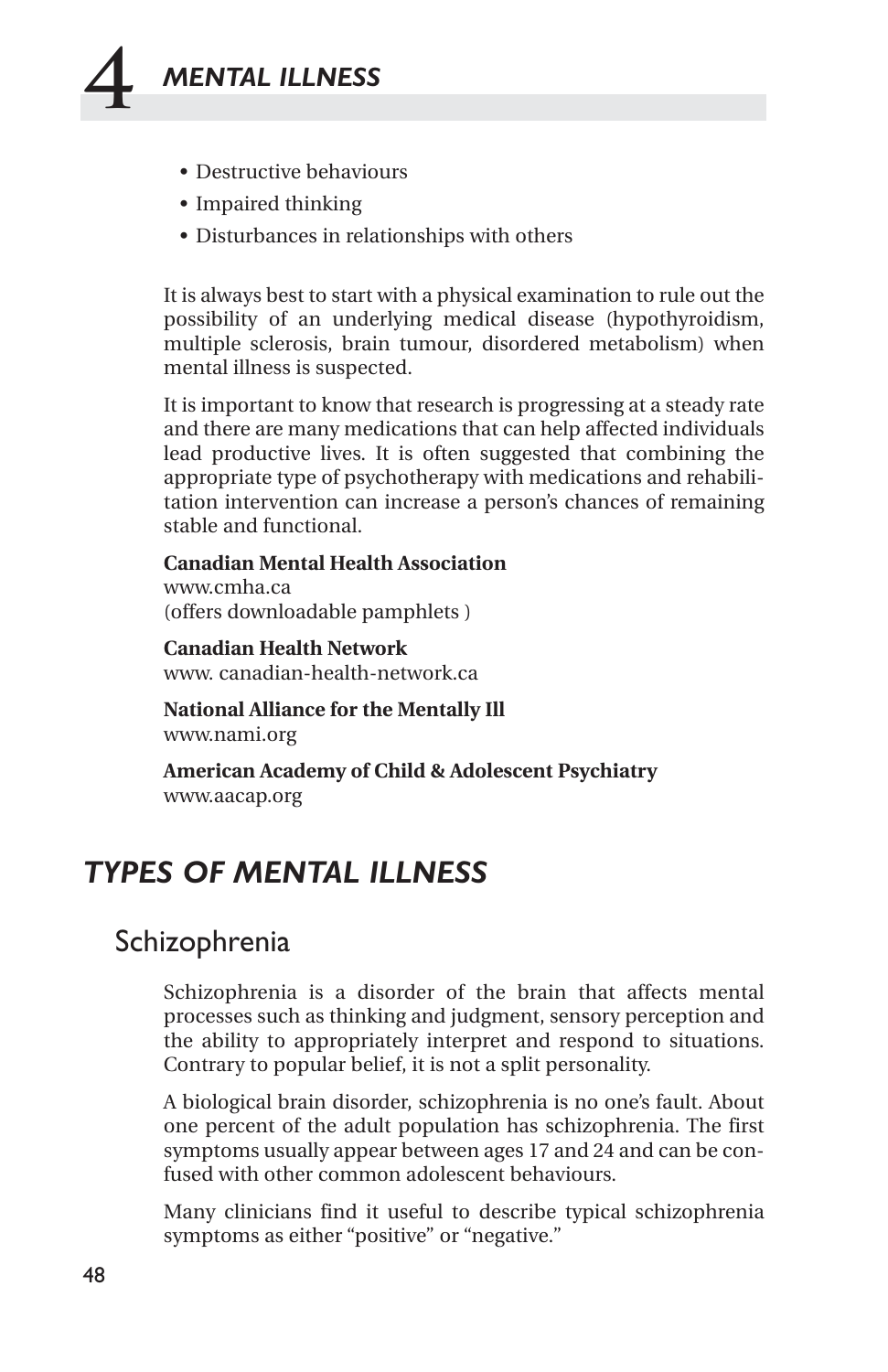

#### *Positive symptoms include:*

- Hallucinations: hearing, feeling or seeing things that exist only in the individual's mind
- Delusions: persistent false beliefs, suspicions
- Communication difficulties or incoherence
- Bizarre and disorganized behaviour

#### *Negative symptoms include:*

- Deficiency in flow of thought, speech
- Inability to experience pleasure
- Lack of emotion or flatness of emotion
- Little desire for social contact
- Lack of interest or persistence
- Apathy

Both types of symptoms are part of the illness, but each person affected may have more of the positive or negative types. While schizophrenia cannot be cured, its symptoms can be treated successfully through medication.

#### **Santé Canada**

www.hc-sc.gc.ca/hppb/sante-mentale/pubs/la\_schizophrenie

**Schizophrenia Help Resource Center** www.schizophrenia-help.com

**Schizophrenia Society of Canada**  www.schizophrenia.ca

**Société québécoise de la schizophrénie** www.schizophrenie.qc.ca

**The Schizophrenia Home Page** www.schizophrenia.com

## Schizoaffective Disorder

Some people have symptoms that place them at a point between schizophrenia and bipolar disorder. These disorders have not been very clearly defined or studied. Their symptoms include those of both schizophrenia and mood disorders, though not at the same time. Physicians often treat these disorders with a combination of antipsychotics or anti-depressants and mood stabilizers.

#### **Depression Central**

www.psycom.net/depression.central.schizoaffective.html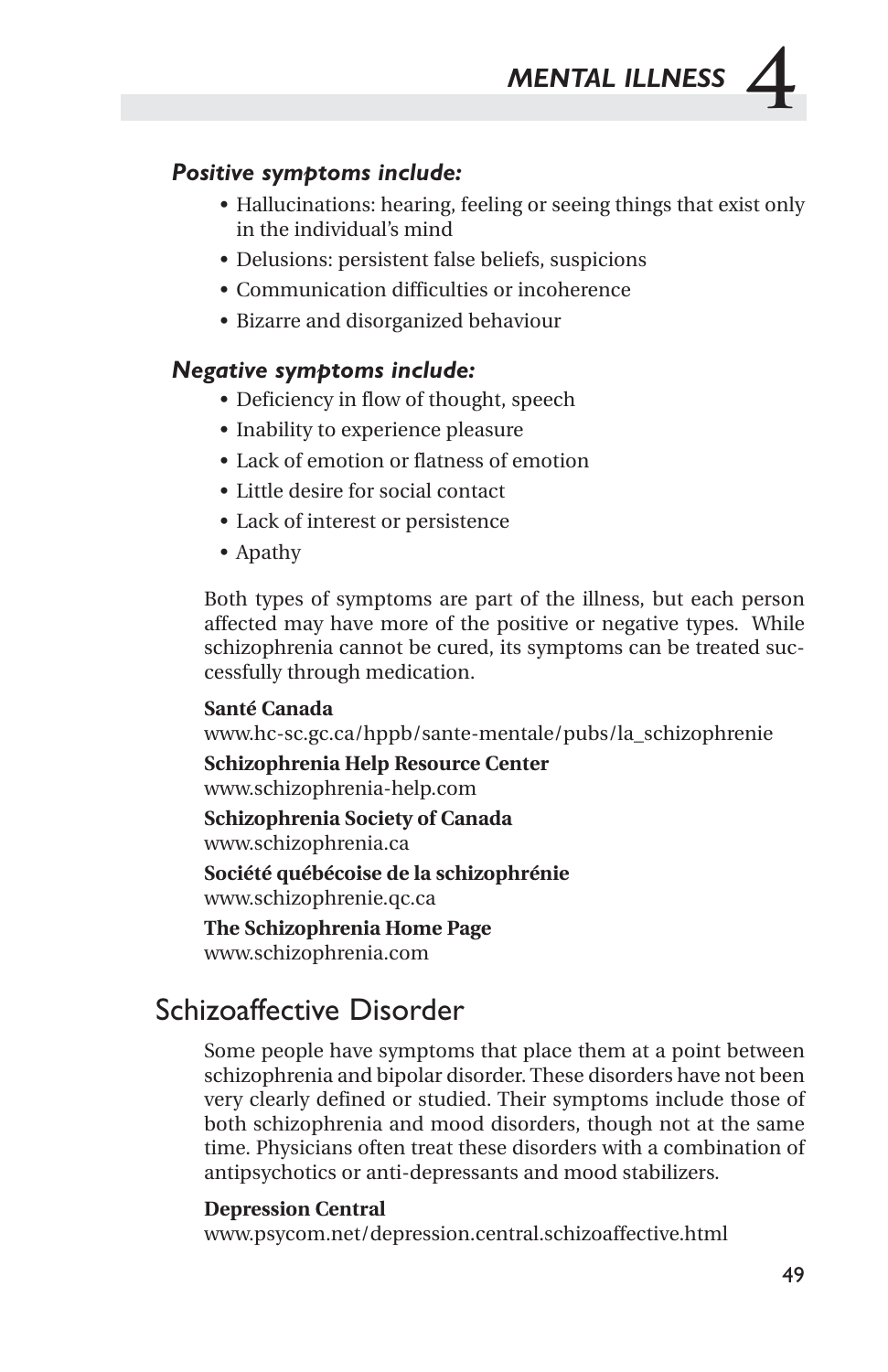

## Affective Disorders (Bipolar and Depression)

Affective disorders or mood disorders include depression and bipolar affective disorder (manic-depressive illness). These are common psychiatric problems and affect 5 percent of adults at any given time. The essential characteristic is a disturbance in mood.

Bipolar illness is characterized by cycles of depression and/or mania.

Manic symptoms may include:

- Boundless energy, enthusiasm and need for activity
- Rapid, loud, disorganized speech
- Short temper and argumentativeness
- Involvement in activities that have painful consequences such as shopping sprees, reckless driving and unwise business investments
- Delusional thinking

When depressed, a person may:

- Have difficulty sleeping (too much or too little)
- Lose interest in daily activities, lose his appetite
- Suffer feelings of worthlessness, guilt or hopelessness
- Exhibit feelings of sadness
- Be unable to concentrate
- Experience extreme irritability

Major depression (described above) should not be confused with reactive depression or "the blues." Reactive depression, sometimes called situational affective disorder, is a temporary condition triggered by life problems. Should this condition persist, the affected individual should consult a doctor to find out if it is becoming a major depression.

Postpartum depression, which many people consider "baby blues," is also a form of major depression, not just a mild, shortterm feeling of sadness after a baby is born. Along with the symptoms of depression, mothers may also experience:

- Lack of interest in the baby, family or friends
- Fear of being a bad mother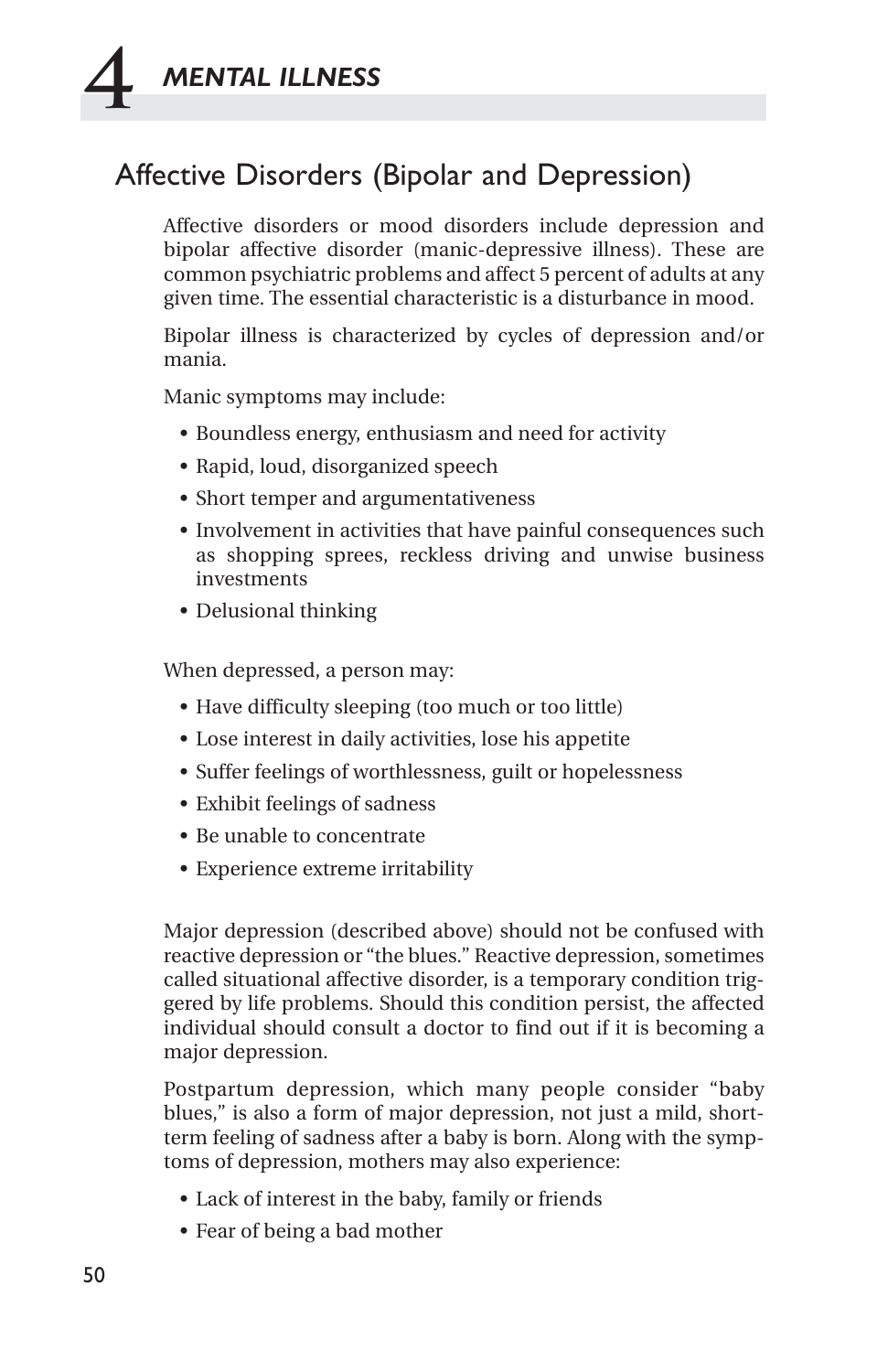

- Fear that harm will come to the baby
- Thoughts of harming the baby or herself

Postpartum depression is a treatable medical illness and should not be considered a natural reaction to being a mother of a newborn baby.

**Depression in Women** www.symptoms-of-depression.com

**Postpartum Depression** www.depressionafterdelivery.com

**Depression Screening**  www.depression-screening.org/

**National Depressive and Manic Depressive Association** www.ndmda.org

**Seasonal Affective Disorder** www.cmha.ca/english/sad/main.htm

**Revivre** Association québécoise de soutien aux personnes souffrant de troubles anxieux, dépressifs ou bipolaires www.revivre.org

#### **Déprimés Anonymes**

http://membres.lycos.fr/danonyme/

## Obsessive Compulsive Disorder

This is a spectrum of disorders causing people to be constantly troubled by persistent ideas and feelings (obsessions) that force them to carry out repetitive actions and rituals (compulsions). Patients consider these thoughts senseless and sometimes disagreeable, but are unable to ignore or resist them. One-sixth of the population shows mild obsessive symptoms. Obsessive compulsive disorder generally starts in adolescence and develops intermittently. More information and better treatment is becoming available for those with the disorder.

Common obsessions include:

- Violent thoughts
- Fear of being infected by germs or dust
- Perpetual doubts (is the front door locked?)
- Obsessive ruminations that oblige a return to the same word,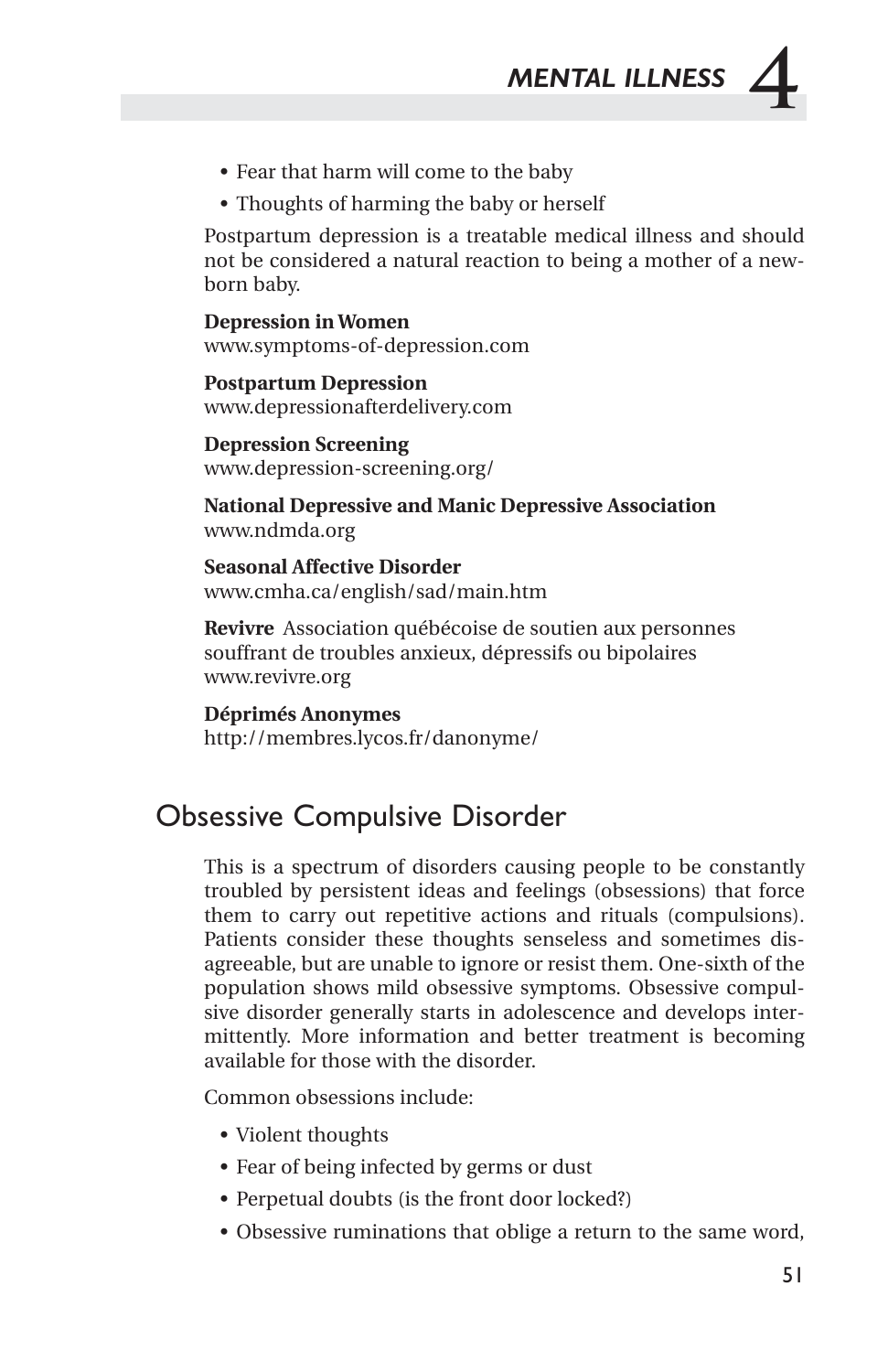

sentence or insolvable problem

Common compulsions include:

- Checking repeatedly
- Washing continually
- Cleaning to avoid contamination
- Arranging things JUST RIGHT by size, colour, number

**Association française de personnes souffrant de troubles obsessionnels et compulsifs**

http://perso.club-internet.fr/aftoc

**Association/Troubles Anxieux du Québec** www.ataq.org

**Vivre avec le TOC** http://iquebec.ifrance.com/Vivre-avec-le-TOC

**Obsessive Compulsive Foundation** www.ocfoundation.org

**OCD Online** www.ocdonline.com

## Anxiety Disorders

Anxiety disorders affect approximately 7 to 15 percent of the population. One particular form, panic disorder, is characterized by recurrent panic attacks. The person experiences dizziness, chest discomfort, choking and sweating. The attacks generally last from a few minutes to a few hours. Panic attacks are accompanied by a sense of looming danger and a strong desire to escape. Anticipation of an attack and the subsequent fear of helplessness often complicate the problem and increase anxiety. Other forms of anxiety include fear of specific objects (phobias) or fear of going out (agoraphobia).

#### *Anxiety Disorders and Youth*

Recognizing the prevalence and effects of anxiety in youth, in 2001 the Régie Régionale embarked on a public awareness campaign to promote screening, referrals and treatment of anxiety among young people ages 14-25.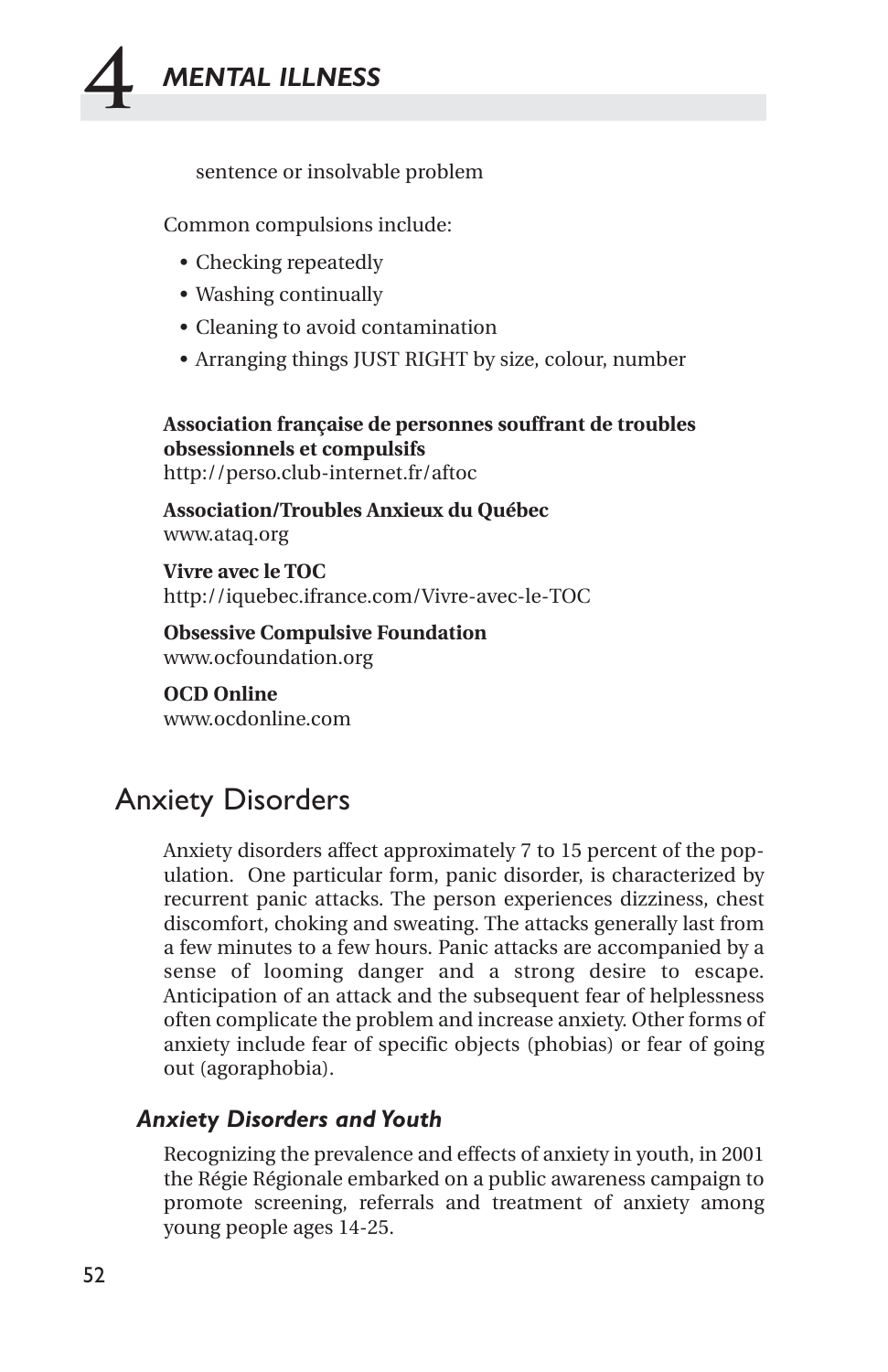

#### **Association / Troubles Anxieux du Québec** www.ataq.org

**Anxiety Disorders Association of America** www.adaa.org

**Panic Disorder** www.panicdisorder.about.com

**Revivre** Association québécoise de soutien aux personnes souffrant de troubles anxieux, dépressifs ou bipolaires www.revivre.org

**Understanding Agoraphobia & Panic Disorder** www.paniccure.com

## Personality Disorders

This very broad category of disorders is characterized by rigid and deeply rooted impaired patterns in relating to, perceiving and thinking about the environment and oneself. It is evident in individuals who fail to adjust to socially acceptable norms of behaviour in vocational and social settings and who cannot establish adequate, stable relationships. Some common symptoms of the disorder are:

- Inability to adapt to social situations
- Unreasonable insistence in always being right
- Unstable personal relationships
- Excessive stubbornness

**Borderline Personality Disorder Central**

www.bpdcentral.com

**Screening Test** www.4degreez.com/misc/personality\_disorder\_test.mv

**Obsessive Compulsive Foundation** www.ocfoundation.org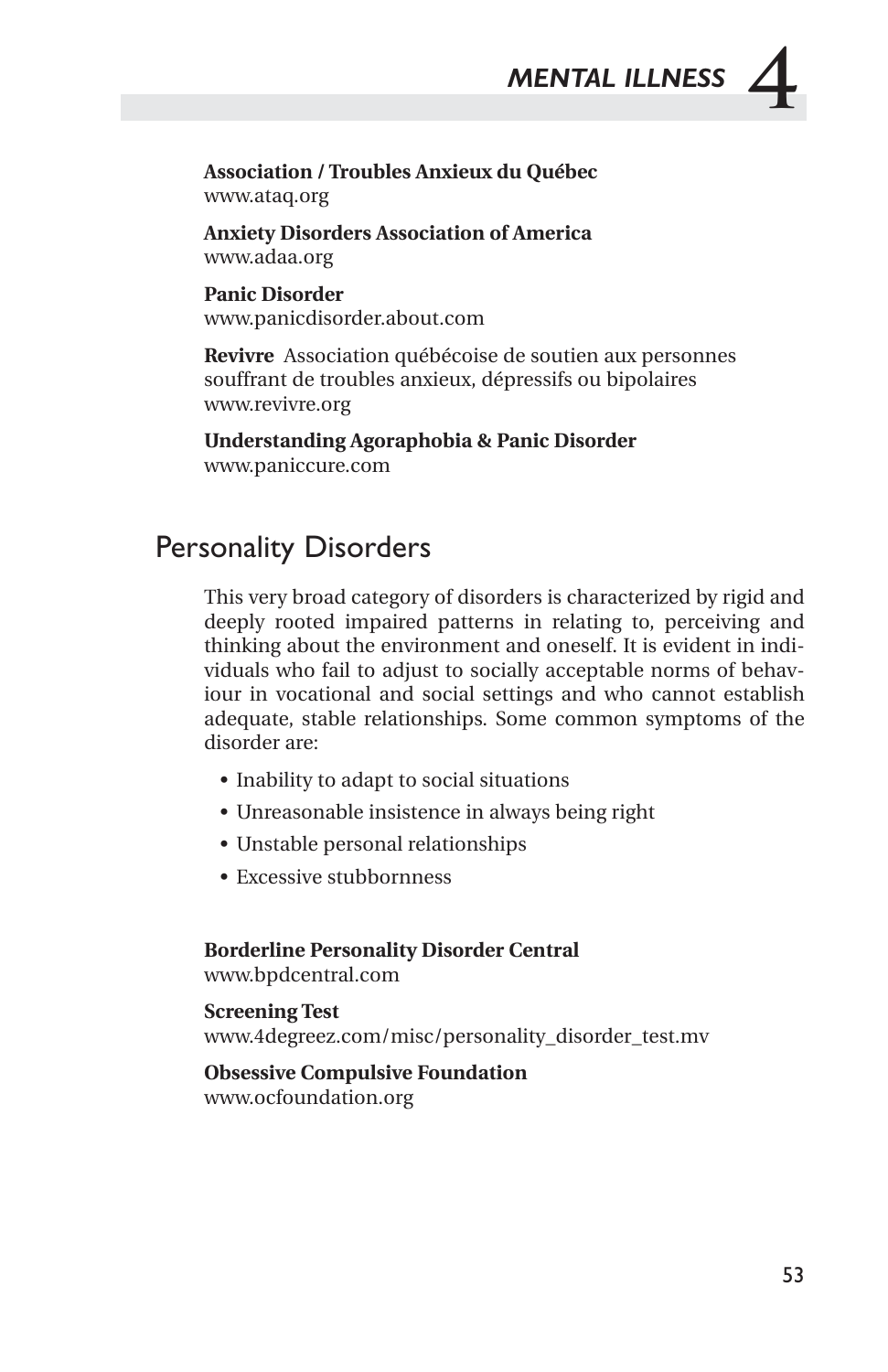

## Eating Disorders

An eating disorder most often takes the form of Anorexia Nervosa (dramatic dietary restraint leading to excessive weight loss) or Bulimia Nervosa (the individual consumes a large amount of food and often purges it through vomiting, abuse of laxatives or compulsive exercise). Anorexia and bulimia are complicated disorders that point to underlying emotional problems. Fear of gaining weight and preoccupation with one's body are typical.

Warning signs can include:

- Statements about feeling or being fat; an increasing concern about body image
- Obsessive thinking about hoarding, consuming or avoiding food
- Refusing to eat from certain food groups for fear of gaining weight
- Constant weighing
- Regularly eating alone
- Obsessive dieting often followed by bingeing
- Irritability, anxiety or depression related to weight
- Loss of memory and concentration
- In women, there may be skipped periods or the absence of menstruation altogether

When left untreated, anorexia and bulimia can lead to severe health complications such as heart abnormalities, loss of bone density, kidney problems, stomach problems and, in extreme cases, death.

**AES (Assistance Europe Santé)**  www.aesfr.com

**Anorexia Nervosa & Bulimia Quebec** www.generation.net/~anebque

**Eating Disorder Shared Awareness**  www.mirror-mirror.org/eatdis.htm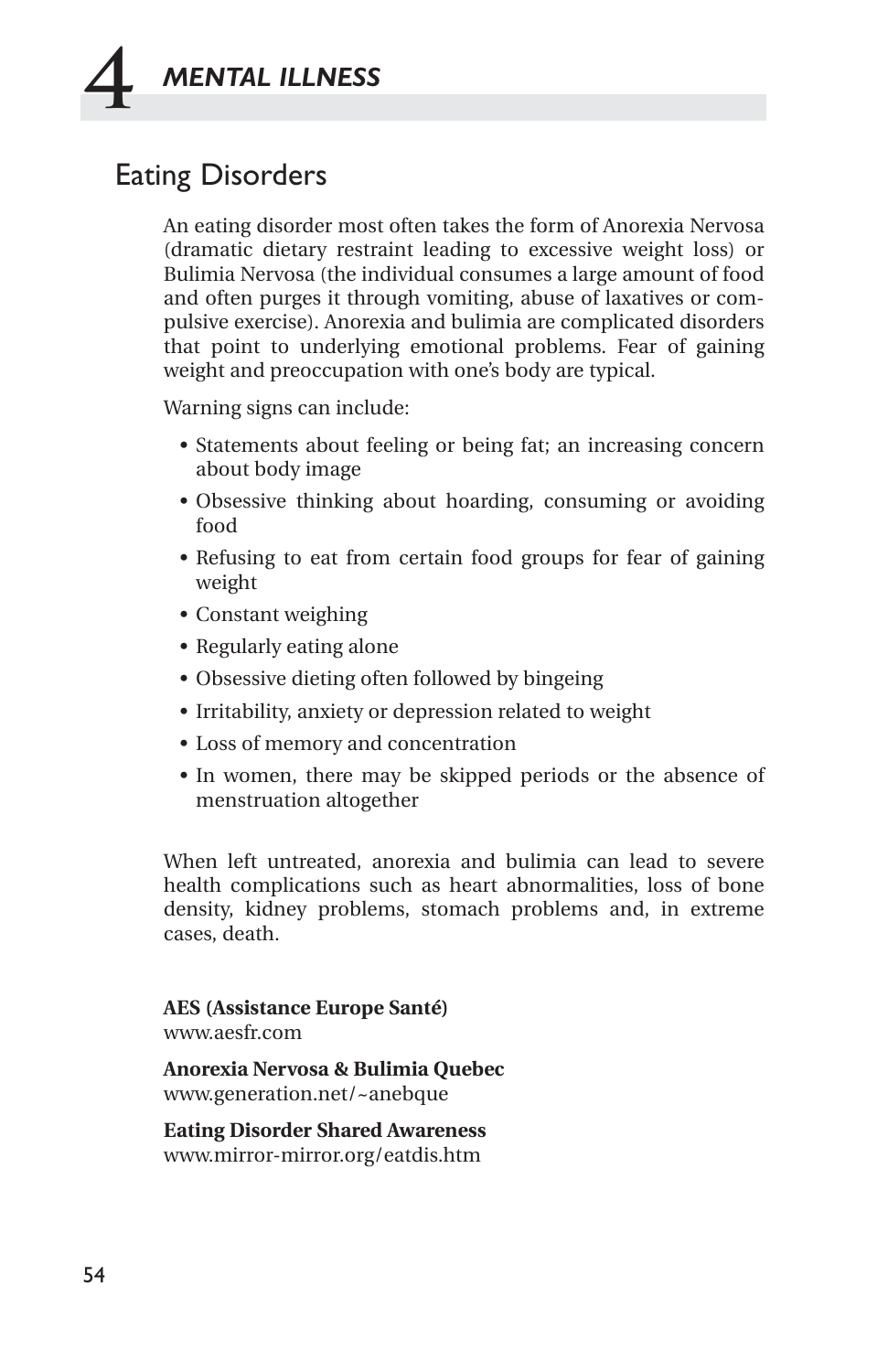

## Substance Abuse

Abusive use of drugs and alcohol can lead to serious depression and other symptoms characteristic of mental illness. Per se they are not usually the primary cause of the illness; however such abuse may complicate diagnosis. Addiction may be considered an illness.

Abuse of alcohol, over-the-counter medications, prescribed medication or street drugs is very common. Substance abuse can be the "great imitator" and some surveys indicate that between 20 to 50 percent of general psychiatric populations are also substance abusers. Note that substance use and abuse can be a form of selfmedication by an individual seeking relief from the symptoms of mental illness.

Detoxification is often recommended as a first step in treating substance abuse. The success of a detoxification program depends on an individual's motivation to participate. Your relative's treating physician should be informed of any decision to enter a detox program. Withdrawal from alcohol or drugs can cause severe side effects and it is important to determine whether the individual should be in a supervised setting.

#### **Centre de toxicomanie et de santé mentale**

www.camh.net/francais/about\_camh/

#### **Dual Diagnosis Website**

http://users.erols.com/ksciacca/

#### **Santé Canada**

www.hc-sc.gc.ca/hppb/sante-mentale/problemes.htm

## Post Traumatic Stress Disorder

PTSD can result from experiencing traumas such as rape, war, natural disasters, abuse, serious accidents or from witnessing or learning of a violent or tragic event. Exposure to multiple or ongoing traumas, especially early in life, can significantly increase the risk of developing PTSD. There is a greater prevalence reported among women than men.

PTSD usually starts at least one month after the traumatic event, but it can take years for the signs to show. Symptoms can include: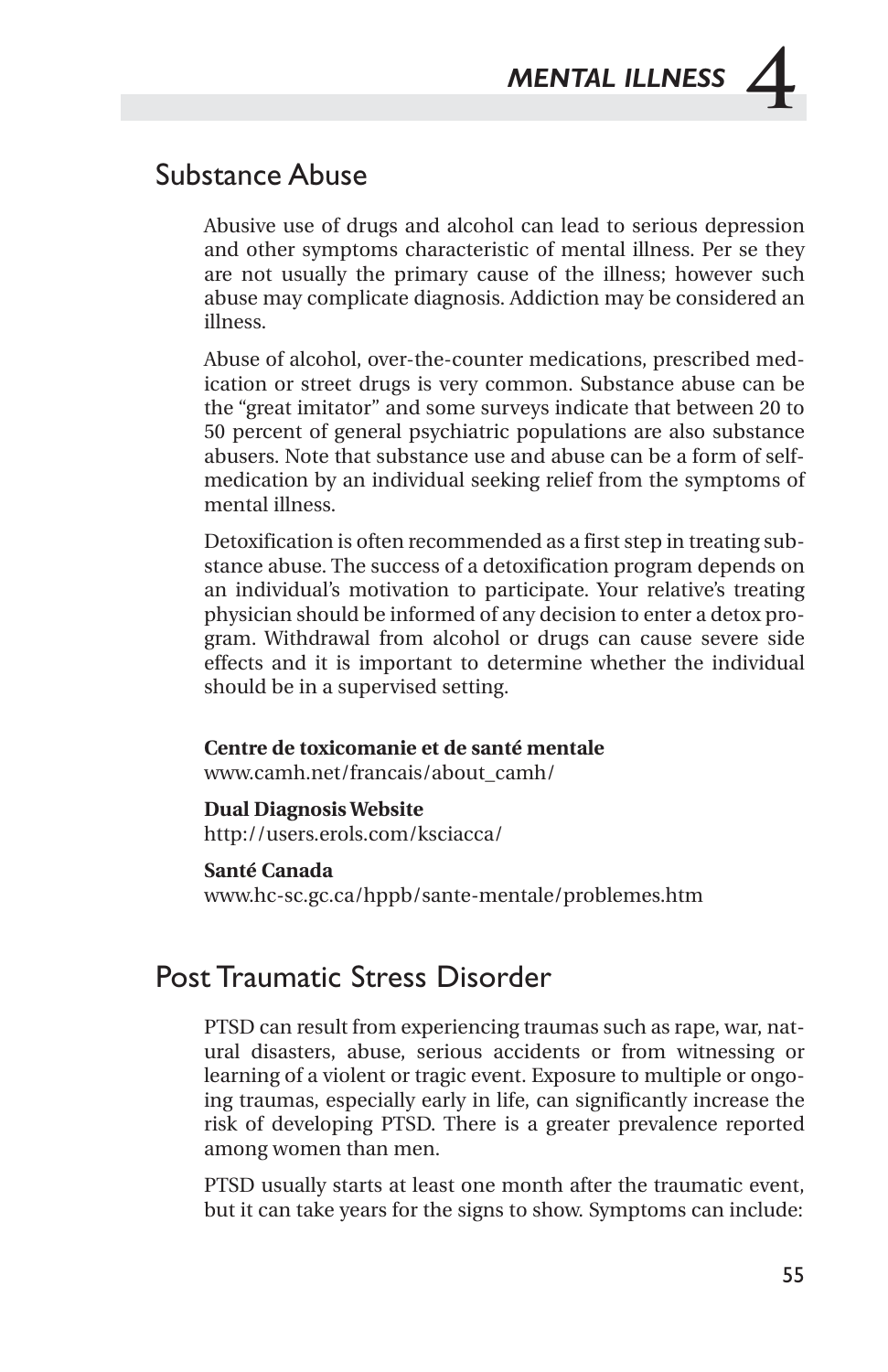## **4** *MENTAL ILLNESS*

- Re-experiencing the trauma
- Nightmares and obsessive thoughts about the incident
- Aversion to anything that recalls the event
- Survivor guilt
- Anger and hyper-vigilance; always being on the alert for danger

**Anxiety Disorders Association of America, Inc.** www.adaa.org

**Association canadienne pour la santé mentale**  www.cmha.ca

**Association / Troubles Anxieux du Québec** www.ataq.org

**Expert Consensus Treatment Guidelines For Posttraumatic Stress Disorder: A Guide For Patients and Families** www.psychguides.com

**National Center for Post-Traumatic Stress Disorder** www.ncptsd.org

## *SUICIDE*

Suicide is one of the 10 leading causes of death in Canada, with over 4,000 deaths per year. Quebec has one of the highest suicide rates in Canada. Middle-aged males, youth and the mentally ill are at particular risk. The risk of suicide is often difficult to assess and is related to an individual's personal history, life experiences and previous attempts. Suicide has a devastating impact on the family and on society as a whole.

People with mental illness are especially vulnerable due to the sometimes-insufferable symptoms of the disorders. The pain of depression, a constant barrage of inner voices and extreme paranoia are a few reasons why suicide is often considered and completed. A stressful or overly emotional situation can heighten the risk. The death of a close relative or friend, loss of a significant relationship, failure at work or school are examples of stressful triggers.

Some warning signs that a person may be contemplating suicide:

• Direct messages such as: "I want to be done with it all;" "life isn't worth living"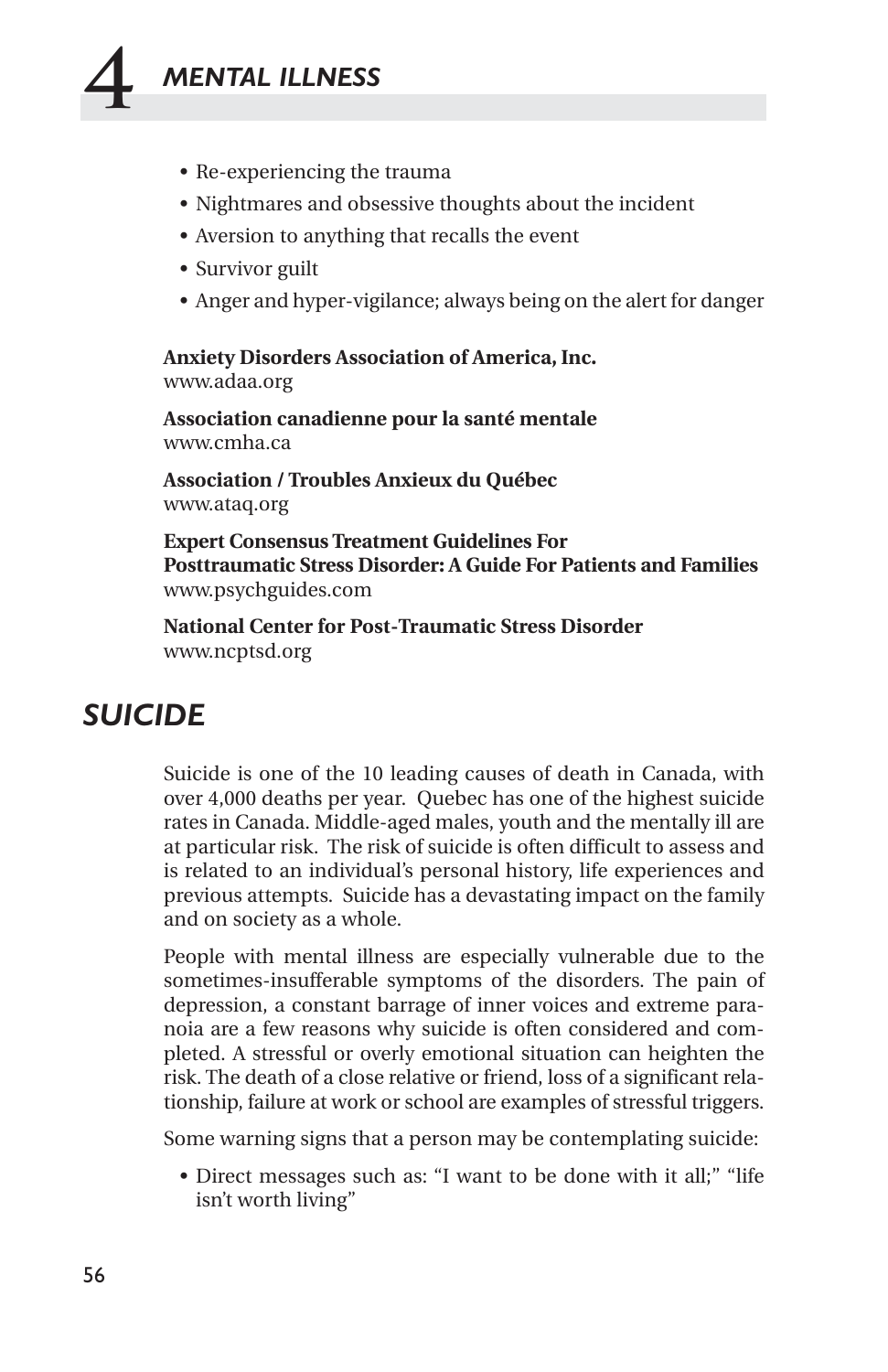

- Indirect messages such as: "you would be better off without me;" "I'm going away on a long trip"
- Extreme isolation or withdrawal
- Gives away valuable objects
- Abuses alcohol and/or drugs
- Interested in firearms or drugs
- Talks about the strength and courage of suicides
- Does not react to the loss of a friend or relative

Someone contemplating suicide may camouflage distress with a clownish or tough exterior. Symptoms can vary depending on personality.

**Messages and warning signs must be taken seriously.** This individual is in extreme emotional pain and looking for a means to end his suffering, not necessarily his life. He needs help to find solutions and a message of hope.

**Don't be afraid to ask point-blank if he is thinking about suicide.** You need to determine if he has a plan and if he is in imminent danger. If so, get him to a doctor immediately or call 911.

**Association québécoise de la suicidologie**  www.cam.org/aqs

**National Depressive and Manic Depressive Association** www.ndmda.org/suicide.html

**Suicide Information & Education Center** www.suicideinfo.ca/

#### **SAVE**

www.save.org

## *MEDICATIONS*

Medical research confirms that in virtually every major mental illness something has gone wrong in either the structure or function of the brain. For this reason, biological interventions such as medications are often considered an essential component of a comprehensive treatment plan that also includes therapy, lifestyle changes and social interventions. Medications are used both to control acute symptoms and to prevent recurrence or relapse. Like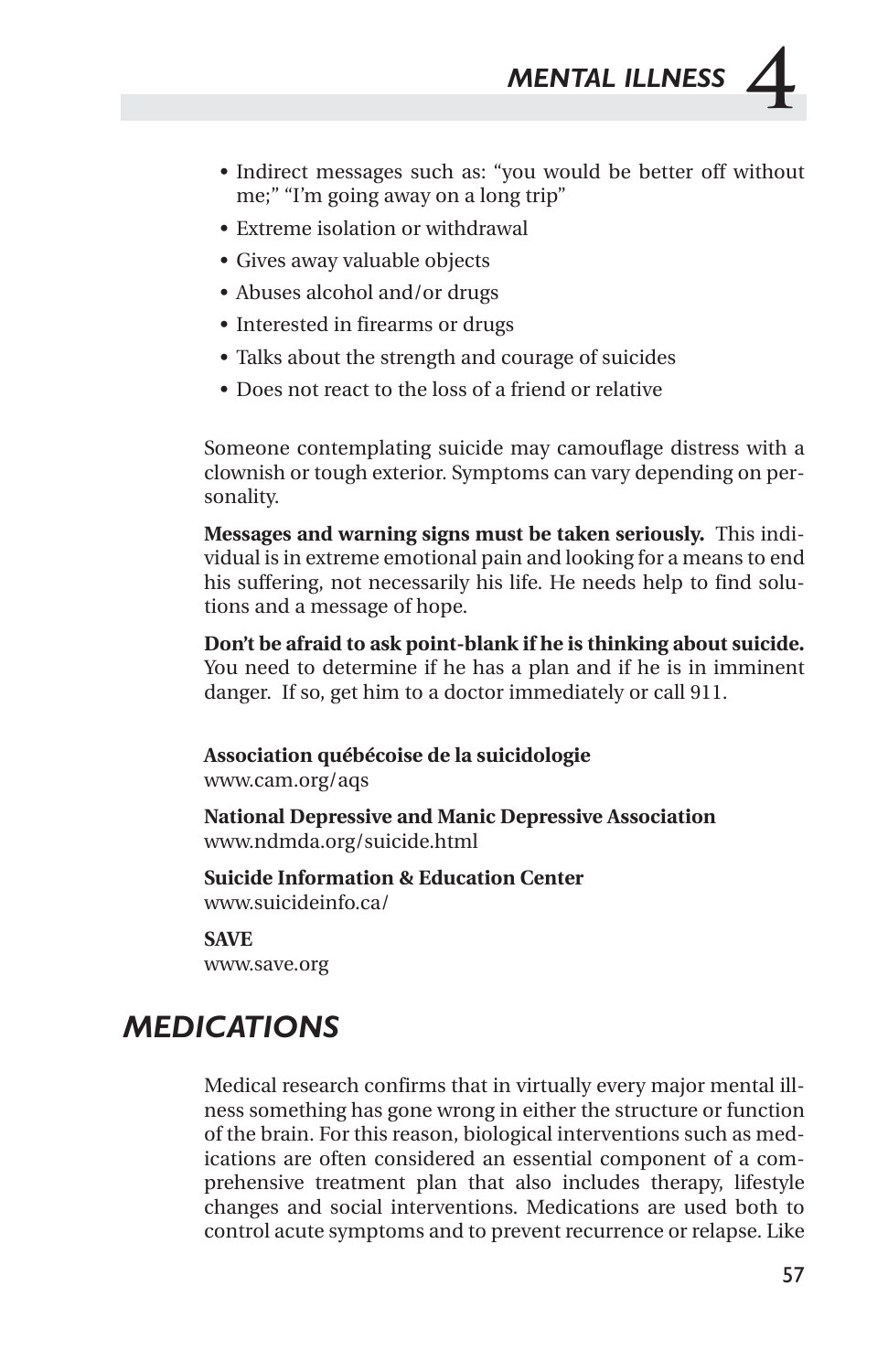medicine in general, many psychiatric medications are not 100% effective. They may not treat all aspects of an illness and do not alter a person's basic personality. With a chronic condition, they may need to be continued for indefinite periods of time. Typically they treat, rather than cure, the illness. Although progress is being made, they are still far from perfect. As with all medical treatments, the risks and benefits of all options must be considered.

Medications may have several names, including the generic chemical name and different brand names. Responsibility for one's own health care should include:

- Keeping track of all medications prescribed
- Informing other healthcare professionals what is actually being taken
- Asking why a medication is being prescribed, what are its side effects and if there are any interactions with other medications. Herbal preparations are drugs, too, and should be listed in what is being taken

Pills are not the only way medications can be given. Pharmaceutical companies are working with patches, sprays, slow-release pills, quick-dissolve wafers and various long-acting injections. Some of these delivery systems offer specific advantages in speed of effect and reduced side effects.

Psychiatric medications can interact in unpredictable ways with other medications, including over-the-counter or non-prescription pills and with alcohol. Pharmacists are often helpful in determining whether something like a cold remedy is safe to take with another medication.

Psychiatric medications vary greatly in the time needed to take effect, from a few hours (with anxiolytics) to weeks (antidepressants) to even months (some antipsychotic effects). Common medication errors include: stopping a medication before it has had time to work, not taking enough, not waiting for side effects to subside and not realizing that a medication's protective effect might last weeks or even months after it is stopped. Most people don't like having to take medications. Many people are shy about discussing embarrassing side effects with their doctor and so simply stop on their own, often bringing on a worsening of their illness.

Medications can be grouped according to their main mode of action. This is both useful and somewhat misleading, since many medications are used for more than one purpose. For instance,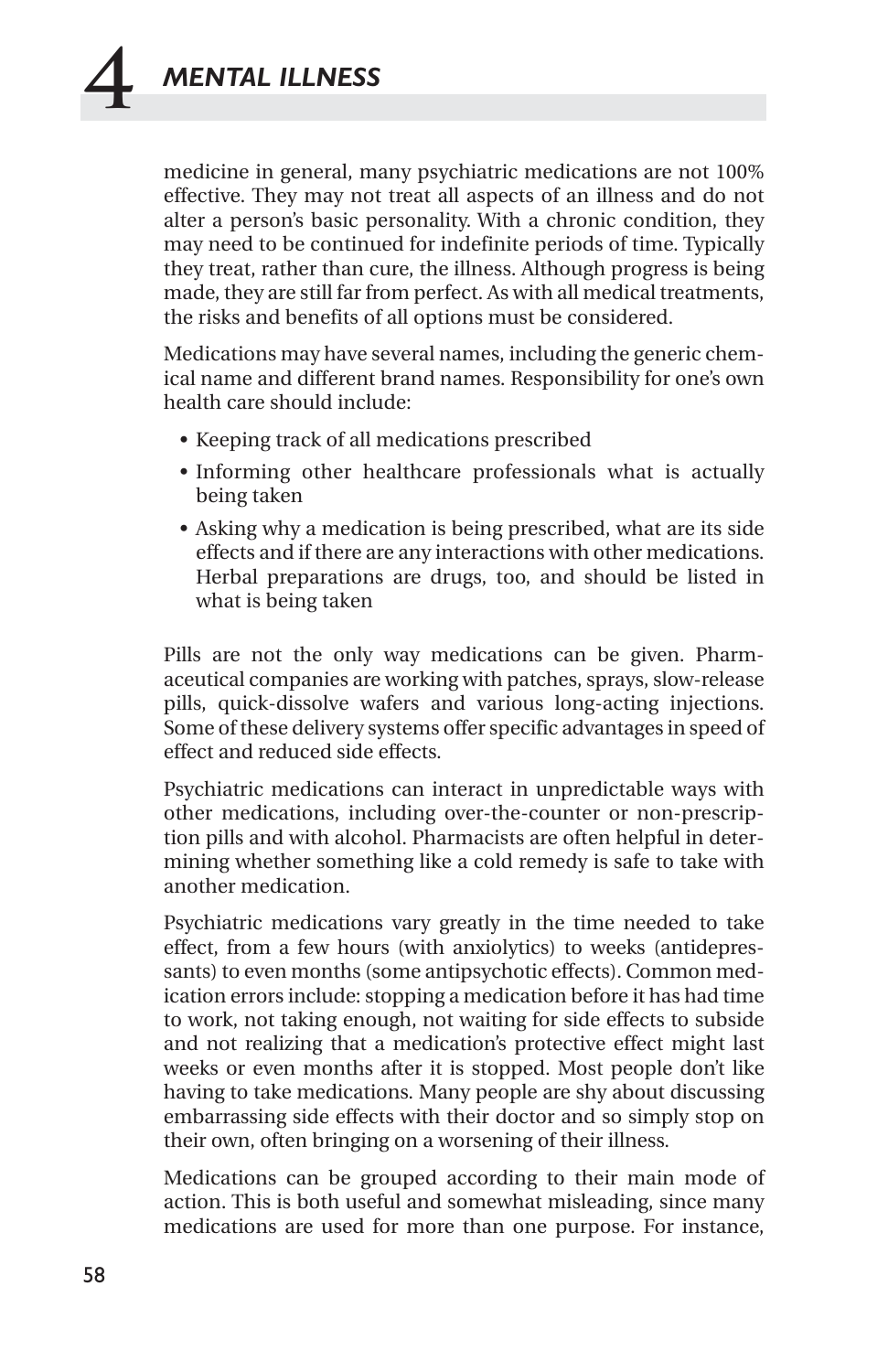antidepressants are useful in depression, OCD, pain, panic disorder and social phobia.

## Antipsychotics

Antipsychotics, also known as neuroleptics or major tranquilizers, are prescribed to counteract the symptoms of psychosis. Antipsychotics help stop hallucinations and delusions and calm agitation. They also help prevent relapse. The newer drugs are known as "atypical" antipsychotics, since this group offers many advantages in terms of benefits and side effects. However, even old drugs are still seen as effective and suitable in specific cases. Commonly used antipsychotics include:

#### **Generic Names Trade Names**

| Chlorpromazine    | Largactil, Novochlorpromazine           |
|-------------------|-----------------------------------------|
|                   | Tarasan                                 |
| Chlorprothixene   |                                         |
| Clozapine         | Clozaril                                |
| Flupenthixol      | Fluanxol                                |
| Fluphenazine      | Moditen, Apo-fluphenazine               |
| Haloperidol       | Haldol, Peridol, Novo-peridol,          |
|                   | Apo-Haloperidol                         |
| Loxapine          | Loxapac                                 |
| Mesoridazine      | Serentil                                |
| Methotrimeprazine | Nozinan                                 |
| Olanzepine        | Zyprexa                                 |
| Pericyazine       | Neuleptil                               |
| Perphenazine      | Trilafon, Apo-perphenazine              |
| Pimozide          | Orap                                    |
| Quetiapine        | Seroquel                                |
| Risperidone       | Risperdal                               |
| Thioridazine      | Mellaril, Novoridazine, Apothioridazine |
| Thiothixene       | Navane                                  |
| Trifluoperazine   | Stelazine, Apo-trifluoperazine,         |
|                   | Novoflurazine                           |
| Ziprasidone       | Zeldox                                  |
| Zuclopenthixol    | Clopixol                                |
|                   |                                         |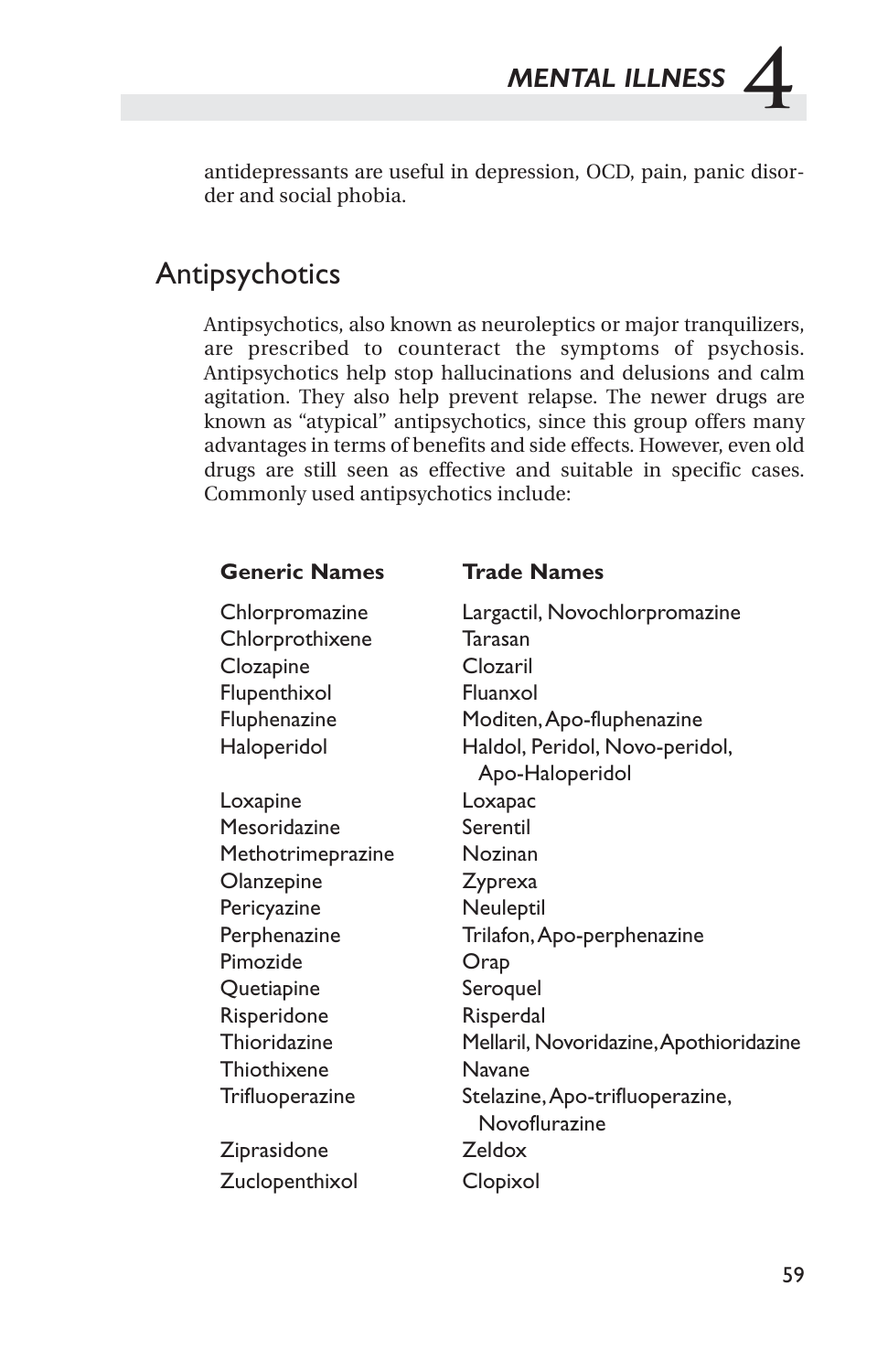Some antipsychotics are available in long-acting injectable form. A single dose can last from one to several weeks. This way of giving medications is useful for people who regularly miss or forget doses. Often the overall dose is lower, since the medication is better absorbed in injection form. This may also be useful for those who experience many side effects. Included in this group are:

| <b>Generic Names</b>     | <b>Trade Names</b>    |
|--------------------------|-----------------------|
| Flupenthixol decanoate   | <b>Fluanxol Depot</b> |
| Fluphenazine decanoate   | Modecate              |
| Fluphenazine enanthate   | Moditen               |
| Fluspirilene             | Imap                  |
| Haloperidol decanoate    | Haldol LA             |
| Pipotiazine palmitate    | Piportil              |
| Zuclopenthixol decanoate | Clopixil Depot        |

All medications, including antipsychotics, have side effects. It is important to ask the doctor or the pharmacist about the side effects of each medication, since they can vary greatly from drug to drug and with the dosage given. Regular checkups for side effects should be part of a good medical followup. Typical side effects can include:

- Dizziness, dry mouth, blurred vision, difficulty urinating and constipation
- Stiffness, shakiness, muscle spasms of the neck, eyes or tongue (dystonic reaction) and severe restlessness / need to fidget or walk (akathesia). Since these side effects are often uncomfortable or make the person look drugged, doctors often lower the dose of medication, switch to another drug, or add another medication to counter the effect

With some medications doctors will monitor the white blood cells to be sure they are not damaged. With others they might check for cataracts, heart disease or cholesterol problems.

Side effects are usually not permanent. Most, while uncomfortable, are not serious and may resolve over time with a reduction in drug dosage or with a switch to another medication. Usually side effects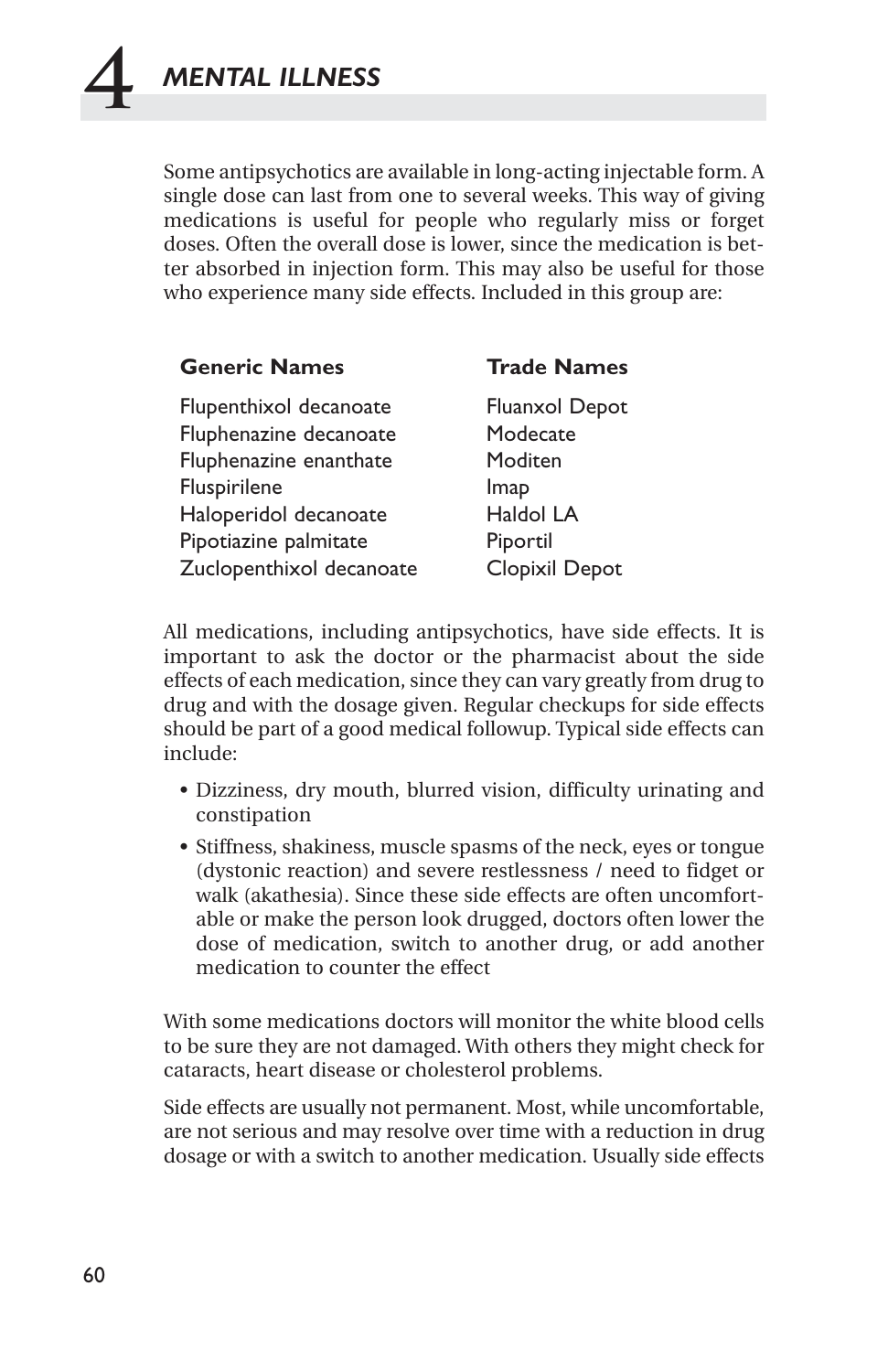are less severe than the effects of the untreated illness, so many people look for ways to minimize or cope with them. The exception would be an allergic-type reaction: fever, flu-like symptoms, sore throat, stomach pain, rash, diarrhea, vomiting or asthma. In that case, the healthcare team should be notified immediately, the medication stopped and other treatment measures started.

Some older antipsychotics might produce side effects only over the long term. Examples would include a permanent type of involuntary movement disorder, typically affecting the mouth and fingers, called "tardive dyskinesia."

## Antidepressants

Antidepressants are used to treat major depression, mild chronic depression (dysthymia), depression occurring in bipolar illness, various anxiety disorders, OCD and chronic pain. They are often successful in reducing and eliminating such symptoms as sadness, irritability, inability to enjoy life and agitation.

Antidepressants are slow to act, often taking 4 to 6 weeks to produce an effect. About 75 percent of people suffering from depression will see a moderate to marked improvement in their symptoms, although they may have to try more than one drug to find the one that is right for them. Antidepressants typically must be continued for the natural lifespan of a depressive episode. People who have recurrent depressive episodes should strongly consider staying on the medication indefinitely, particularly if the illness has a major impact on their health or their ability to function.

Antidepressants are grouped in many ways, sometimes based on the chemical structure of the medication (tricyclic), other times based on their main mode of functioning (Serotonin-specific reuptake inhibitors or SSRIs). Newer antidepressants tend to dominate the market because of their more favourable side-effect profile, but the older drugs are just as effective. Some medications are available in slow-release form (often labelled XR or SR) when this helps improve side effects.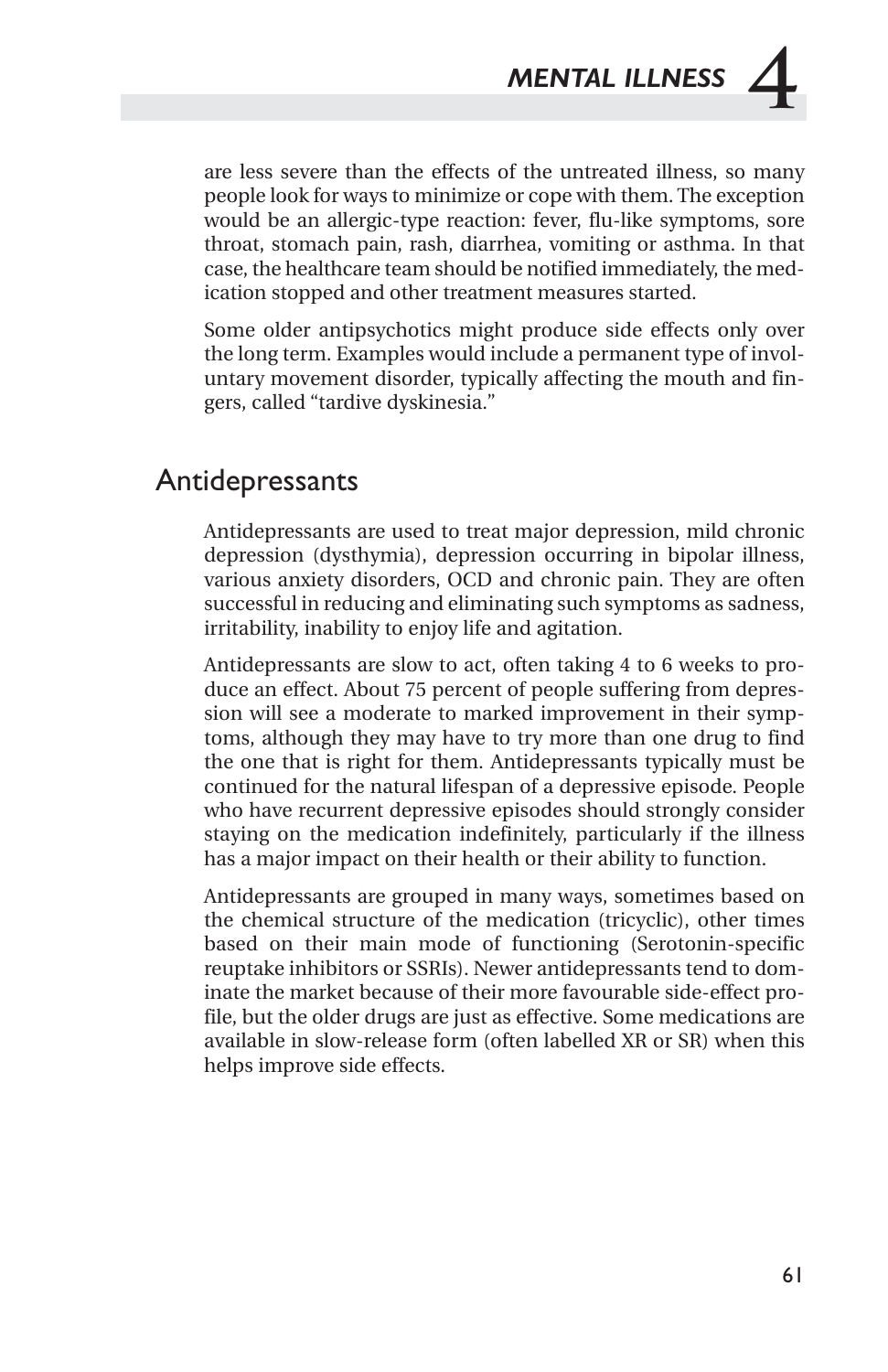

## *Older medications*

## Cyclic

| <b>Generic Names</b> | <b>Trade Names</b>          |
|----------------------|-----------------------------|
| Amitriptyline        | Elavil, Novotriptyn, Levate |
| Clomipramine         | Anafranil, Apo-clomipramine |
| Desipramine          | Norpramin, Perofrane        |
| Doxepin              | Sinequan, Triadapin         |
| Imipramine           | Tofranil, Novopraine        |
| Nortriptyline        | Aventyl                     |
| Protriptyline        | Triptil                     |
| Trazodone            | Desyrel, Novo-trazodone     |
| Trimipramine         | Surmontil, Rhotrimine       |
|                      |                             |

## Monoamine Oxidase Inhibitors

| <b>Generic Names</b> | <b>Trade Names</b> |
|----------------------|--------------------|
| <b>Isocarboxazid</b> | Marplan            |
| Phenelzine           | Nardil             |
| Tranylcypromine      | Parnate            |

## **Others**

| <b>Generic Names</b> | <b>Trade Names</b>         |
|----------------------|----------------------------|
| Amoxapaine           | Asendin                    |
| Maprotiline          | Ludiomil, Novo-maprotiline |

## *Newer medications*

Serotonin specific reuptake inhibitors (SSRIs)

| <b>Generic Names</b> | <b>Trade Names</b>    |
|----------------------|-----------------------|
| Citalopram           |                       |
| Fluoxetine           | Prozac, Nu-fluoxetine |
| Fluvoxamine          | Luvox                 |
| Paroxetine           | Paxil                 |
| Sertraline           | Zoloft                |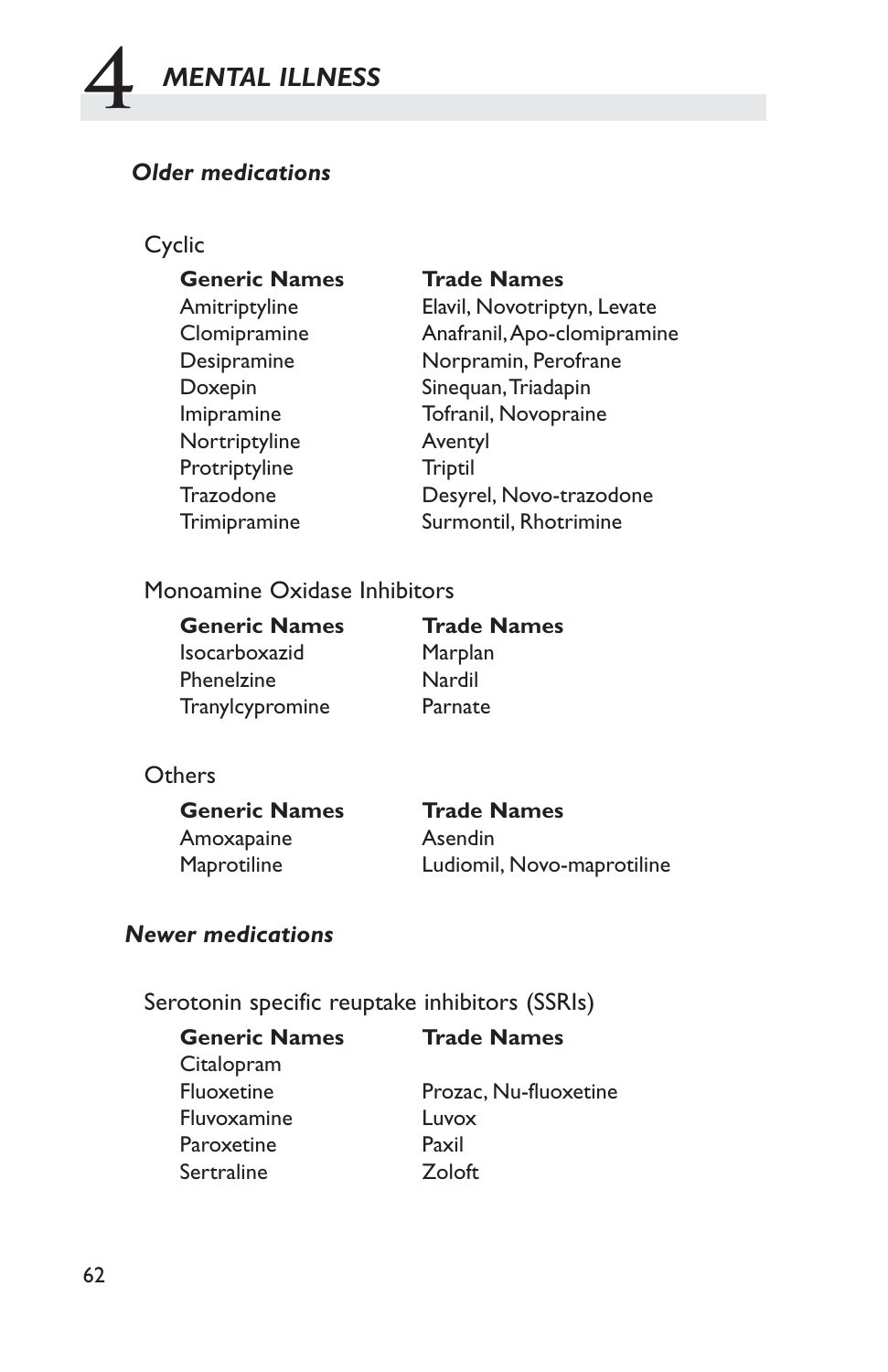*MENTAL ILLNESS* **4**

Selective dopamine-reuptake inhibitor (SDRI)

| <b>Generic Name</b> | <b>Trade Name</b>         |
|---------------------|---------------------------|
| <b>Bupropion</b>    | Wellbutrin, Wellbutrin SR |

Serotonin / Norepinephrine reuptake inhibitor (SNRI)

| <b>Generic Name</b> | <b>Trade Name</b>   |
|---------------------|---------------------|
| Venlafaxine         | Effexor, Effexor XR |

Serotonin-2 antagonist / reuptake inhibitor (SARI)

| <b>Generic Name</b> | <b>Trade Name</b> |
|---------------------|-------------------|
| Nefazodone          | Serzone           |

Noradrenergic / specific serotonergic antidepressant (NaSSA)

| <b>Generic Name</b> | <b>Trade Name</b> |
|---------------------|-------------------|
| Mirtazapine         | Remeron           |

Reversible inhibitor of monoamine oxidase A (RIMA)

| <b>Generic Name</b> | <b>Trade Name</b> |
|---------------------|-------------------|
| Moclobemine         | Manerix           |

Antidepressant side effects vary considerably from one medication to another. Common side effects can include dry mouth, blurred vision, trouble urinating, constipation (typical of older drugs), weight gain, jitteriness, sleep disturbance, stomach upset, sexual dysfunction or nightmares. Many side effects decrease over time and should be weighed against the overall benefits of the medication and the effects of the untreated illness itself.

Stopping some of these medications abruptly may cause very uncomfortable withdrawal symptoms. Antidepressants are tapered slowly to minimize the chances of this happening. Discontinuation should be planned in advance and discussed with the treating physician.

Boosting strategies are available for those who do not respond to treatment with a single antidepressant. These can include adding a mood stabilizer such as lithium, Lamictal or Epival. Other boosters include thyroid hormone and atypical antipsychotics such as risperidone. Sometimes more than one antidepressant may be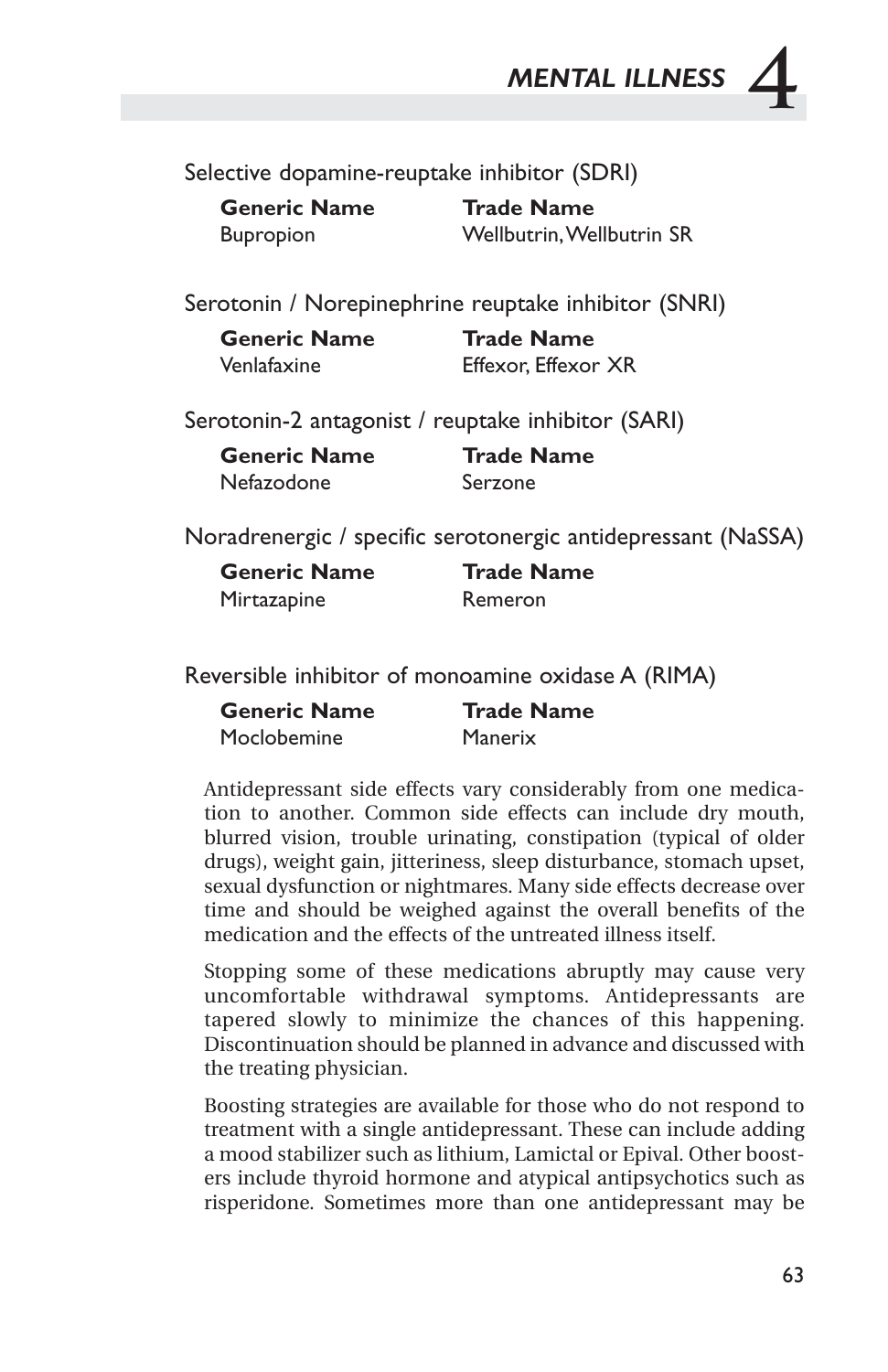prescribed at the same time. Some people may also receive treatment directed at hormones, e.g. adding estrogen for postmenopausal women, testosterone for older men or checking for elevated cortisol levels.

Since people with recurrent, severe depressions may be on these medications for very long periods of time, there is always the concern about long-term side effects. Long-term effects of medications have to be weighed against the long-term effects of the illness itself: depression is remarkably toxic to a person's medical health and well-being. An open discussion with the prescribing doctor about the latest medical information on risk will help with this type of decision.

Some people believe that herbal products are safer and side-effect free because they are "natural" and turn to these products to treat their depression. Many modern medicines have "natural" origins. Common sense tells us that if something acts like a drug, then for all practical purposes it is a drug. Since careful, scientific studies are lacking for many herbal preparations, people should discuss this strategy with their doctor.

#### Mood Stabilizers

Medications in this category are used to treat hypomania (a state of extreme excitement with an overabundance of energy, lack of sleep, irritability), mania (symptoms of hypomania with the addition of psychosis) and for prevention in bipolar disorder. Many of the drugs used to control epilepsy are also very effective at controlling mania and bipolar illness. Some people will eventually find that one mood stabilizer is not strong enough and may have to take a combination of medications.

The most commonly used mood stabilizers are:

| <b>Generic Names</b> | <b>Trade Names</b> |
|----------------------|--------------------|
| Lithium              |                    |
| Valproic acid        | Epival             |
| Carbamazepine        | Tegretol           |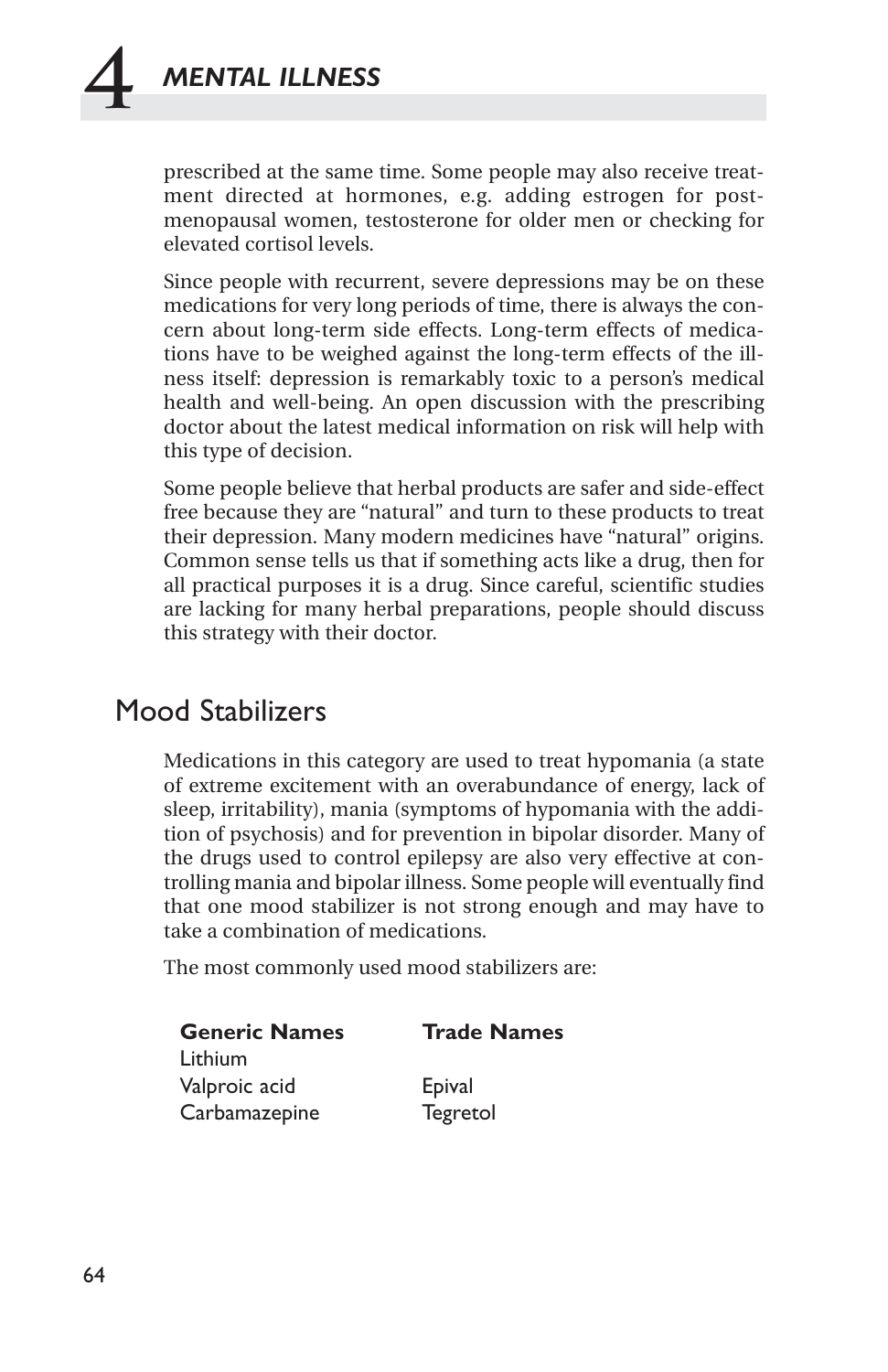*MENTAL ILLNESS* **4**

Other drugs that may also be used in combination:

| <b>Generic Names</b> | <b>Trade Names</b> |
|----------------------|--------------------|
| Lamotrigine          | Lamictal           |
| Gabapentin           | Neurontin          |
| Topiramate           | Topamax            |

In the acute phase of mania, mood stabilizers alone are not strong or quick enough to provide adequate symptom control. Medications such as the antipsychotics risperidone (Risperdal) and olanzepine (Zyprexa), and benzodiazepine clonazepam (Rivotril) may be added.

Mood stabilizers often take several weeks to work. They are not tranquilizers, but rather have their own unique effect on the illness. Mood stabilizers are often prescribed for long periods of time because of the tendency of the illness to recur and the devastation a manic or hypomanic episode can cause. The level in the body of lithium, Epival and Tegretol can be monitored by blood tests to tailor the dose for the best effect.

Many mood stabilizers can cause thirst, weight gain, sleepiness and some degree of trouble concentrating. Tremor, gastrointestinal disturbance and rash may also occur. Your doctor or pharmacist should inform you if there are special precautions to take (a rash is usually serious, a cold or flu could be worrisome, constipation might only require a change in diet).

#### Anxiolytics

These drugs are used to relieve the symptoms of severe anxiety, panic attacks and short-lasting sleep disorders, and to increase the effects of antipsychotics among highly agitated patients. They also help to relax muscle spasms, reduce the agitation caused by antipsychotics (akathesia) and produce sedation. Addictive, they should normally be used for short periods of time. They may produce severe reactions when used with alcohol.

The most commonly used anxiolytic medications are: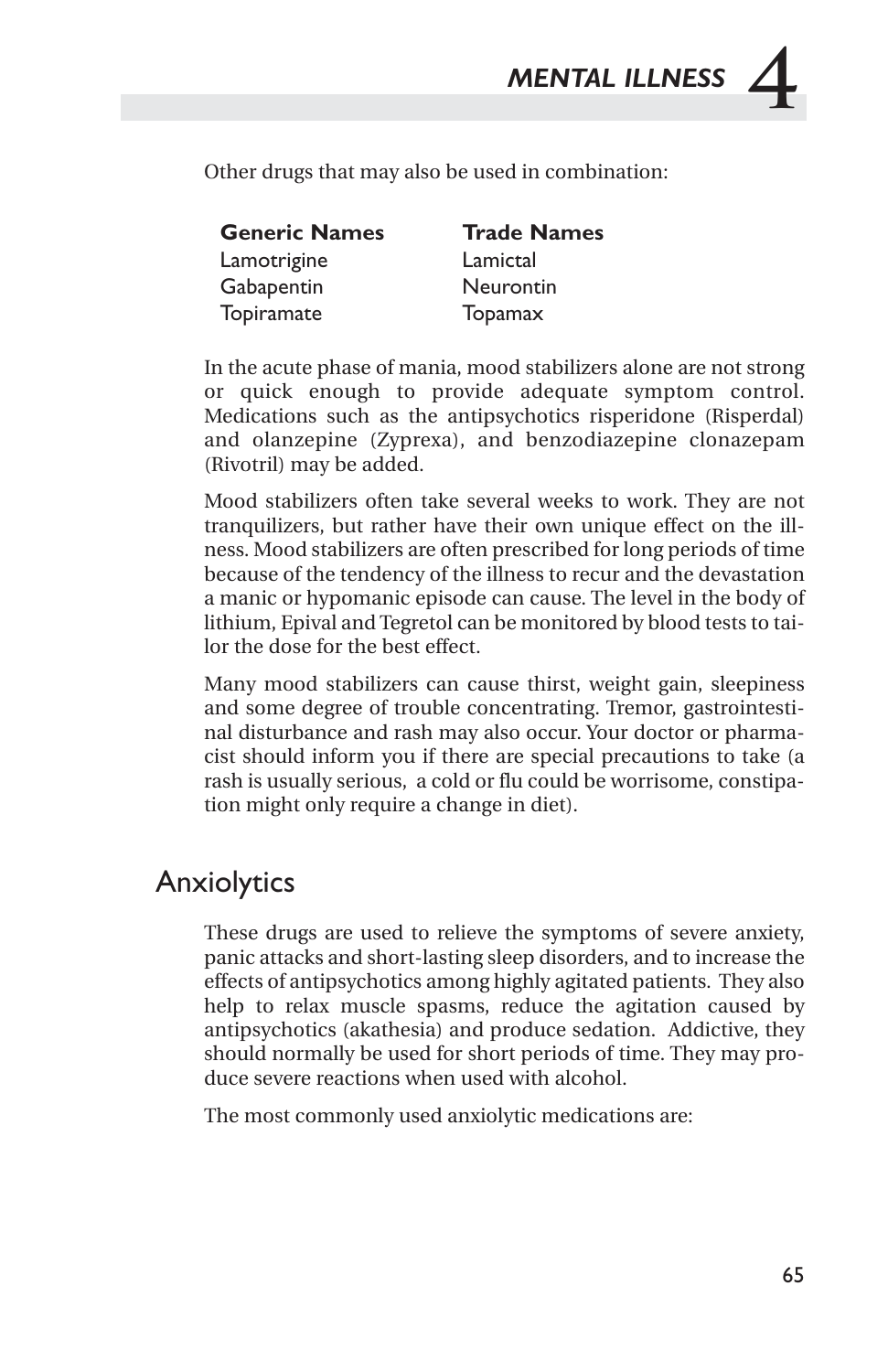| <b>Generic Names</b>   | <b>Trade Names</b>   |
|------------------------|----------------------|
| Alprazolam             | Xanax, Novo-alprazol |
| Bromazepam             | Lectopam             |
| <b>Buspirone</b>       | Buspar               |
| Chlordiazepoxide       | Librium, Novopoxide  |
| Diazepam               | Valium, Novodipam    |
| Flurazepam, Novoflupam | Dalmane, Somnol      |
| Lorazepam              | Ativan, Nu-Ioraz     |
| Nitrazepam             | Mogadon              |
| Oxazepam, Zapex        | Serax, Novoxapam     |
| Temazepam              | Restoril             |
| Triazolam              | Halcion, Apo-triazo  |

Side effects can be dizziness, drowsiness, loss of muscle coordination, blurred vision, agitation, decreased memory, increased appetite and diarrhea.

Since anxiolytics often rapidly and effectively reduce anxiety, many people may become psychologically (if not physically) dependent on them. For certain chronic conditions, continuing anxiolytics long-term may be very reasonable. For other conditions they should only be used short-term.

## *DRUG INSURANCE*

Quebec's public drug-insurance plan has been in existence since August 1, 1996. Anyone who is not eligible for coverage by a private plan must register for the public plan.

Not all drugs are covered by the public plan, only those on the "Formulary" list, which is updated regularly. Consult your pharmacist to find out if a particular drug is included. If your doctor prescribes medication that is not on the list, and this causes you financial hardship, your doctor may agree to fill out a form (called médicament d'exception) stipulating that the prescription should be processed as if the drug were covered.

The drug insurance plan sets out different amounts of deductibles, co-insurance payments, maximum contributions and premiums that vary according to a person's level and source of income. These amounts are subject to change.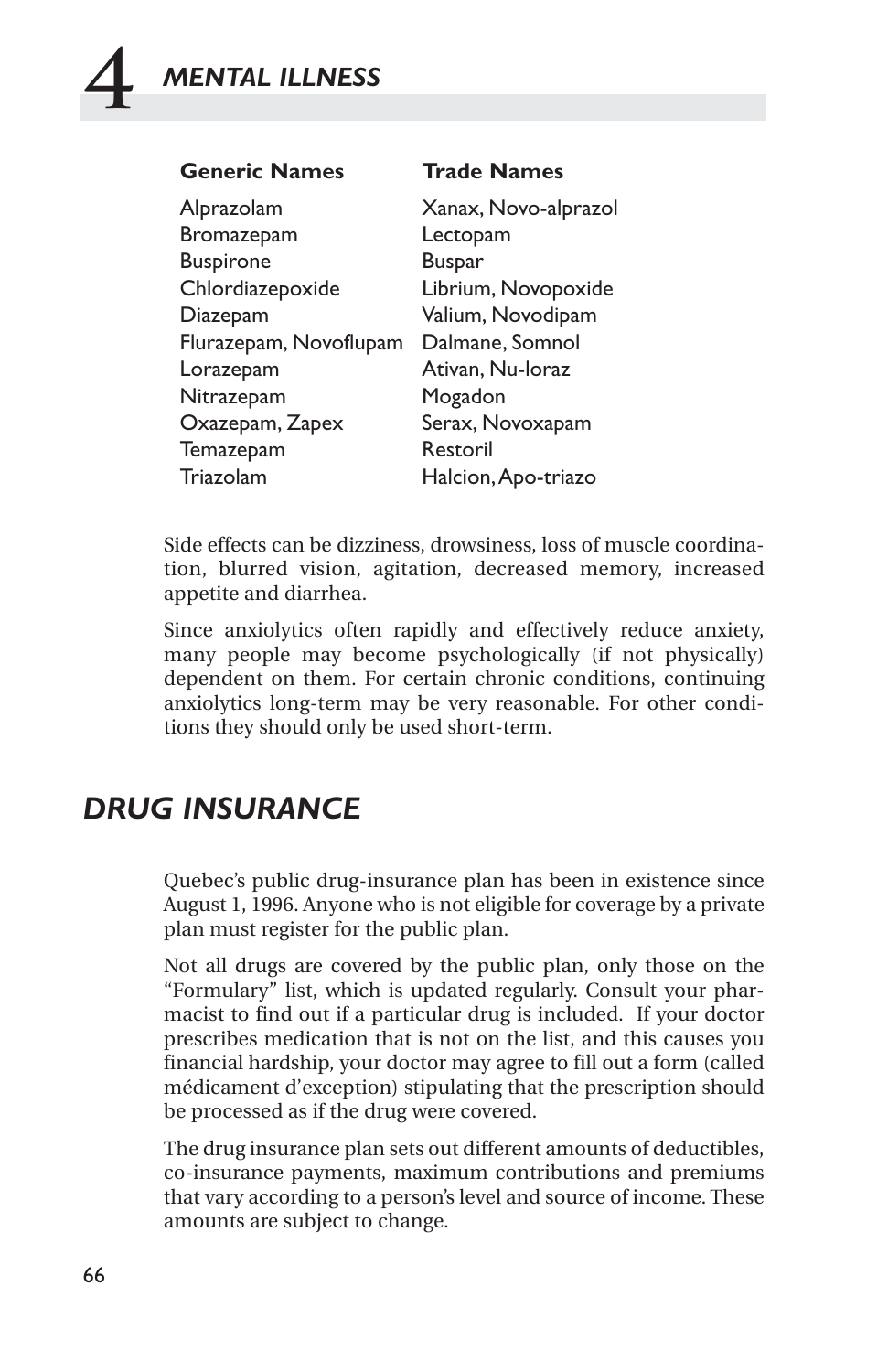- Medication is free of charge for people on welfare in the Severe Employment Limitations category. It is also free for children and full-time unmarried students aged 18-25.
- Medication costs a maximum of \$16.67 (deductible and coinsurance) per month for all other welfare recipients and for seniors receiving the full (maximum) Guaranteed Income Supplement.
- Seniors receiving the partial Guaranteed Income Supplement pay a maximum deductible and co-insurance of \$45.67.
- For all others, the maximum is \$68.50 per month.

Premiums under the drug plan are payable when filing the Quebec income tax return. Welfare recipients, full GIS seniors and people with income under the maximum GIS level do not pay premiums. There is a sliding scale up to \$422.00 for others.

For more information, contact the Régie de l'assurance-maladie du Québec at (514)-864-3411 or 1-800-561-9749.

Many professionals and community organizations feel that the drug insurance plan risks disrupting the stability and safety of people with severe mental health problems. They advocate continuously for an improved plan that will better accommodate the needs of these individuals. If you notice that this situation is hurting you or your loved one, notify your association or forward your perceptions and concerns to your MNA, the premier, or the provincial Health Minister. You might also lodge a complaint with the provincial Ombudsperson's office at 1-800-463-5070.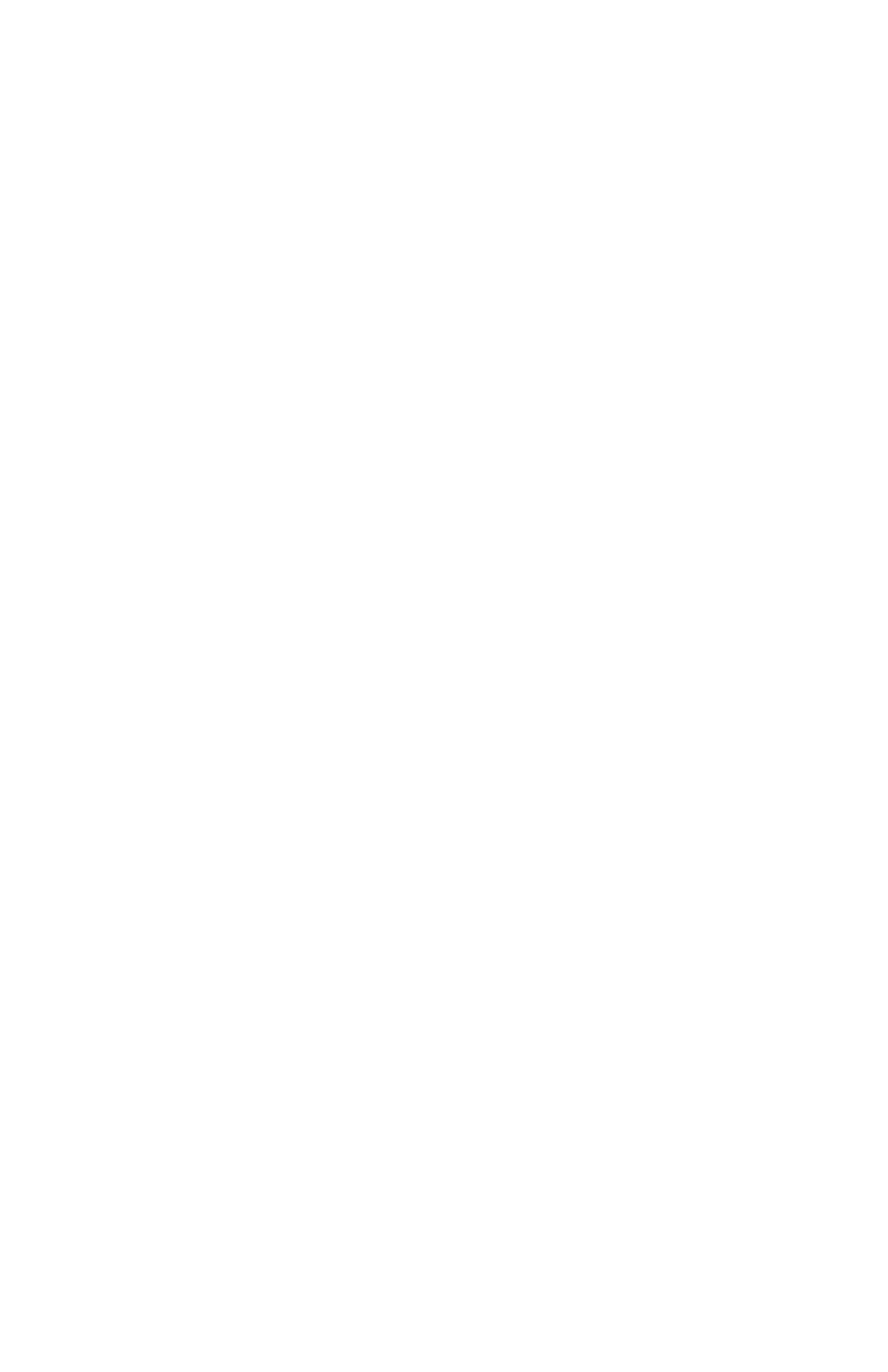# **Suggested Reading**

Bipolar Disorder

**An Unquiet Mind; A Memoir of Moods and Madness** Jamison, Kay, PhD. Alfred A. Knopf, 1995

**Bipolar Disorder: A Guide for Patients and Families** Mondimore, Francis Mark. Johns Hopkins Press, 1999

**Démystifier les maladies mentales: les dépressions et troubles affectifs** Leblanc, Dr. Jean et al. Boucherville, Gaétan Morin, 1996

**Nous sommes tous des maniaco-dépressifs** Fieve, Dr. Ronald. Editions Flammarion, 1980

**The Bipolar Disorder Survival Guide: What You and Your Family Need to Know** Miklowitz, David J., PhD. Guilford Press, 2002

#### **Depression**

**La dépression et les troubles de l'humeur** McKeon, Patrick. Montreal, Stanké, 1991

**Undercurrents: A Life Beneath the Surface** Manning, Martha. San Francisco, HarperCollins, 1996

**Understanding Depression: A Complete Guide to its Diagnosis and Treatment** Klein, Donald F. and Wender, Paul H. Oxford University Press, 1993

**When Someone You Love is Depressed; How to Help Your Loved One Without Losing Yourself** Rosen, L.E. and Amador, X.F. Free Press, 1996

#### Schizophrenia

**Conquering Schizophrenia** Wyden, Peter. Alfred A. Knopf, 1998

**La schizophrénie expliquée** Lalonde, Pierre. Montreal, Gaétan Morin, 1988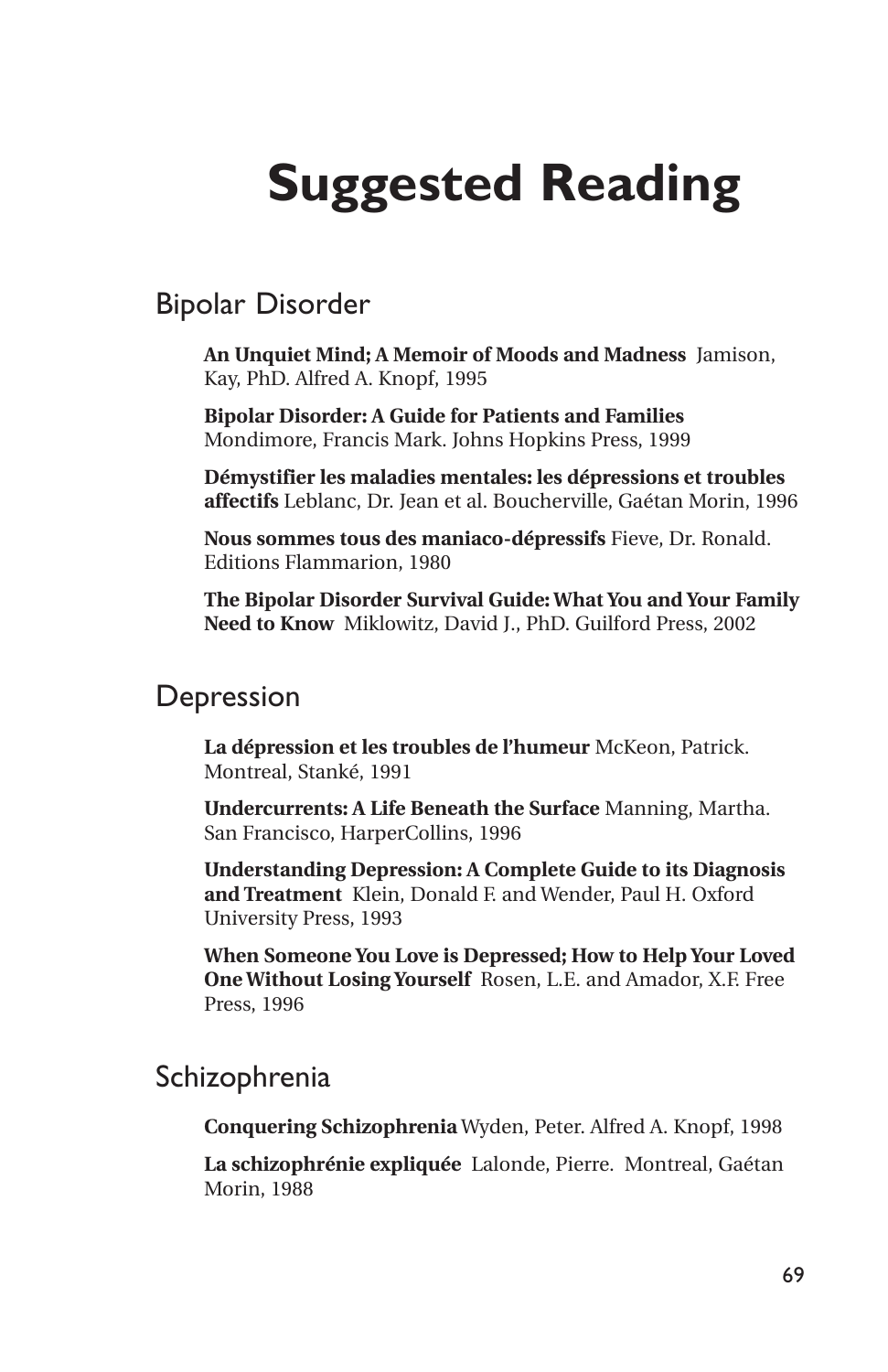# **S** *SUGGESTED READING*

**La schizophrénie : guide à l'intention des familles** Santé et Bien-être social Canada. Ottawa, Le Ministère, 1991

**Learning About Schizophrenia; Rays of Hope** Schizophrenia Society of Canada, 1999

**The Family Face of Schizophrenia** Backlar, Patricia. Warner Books, 1996

**Surviving Schizophrenia; A Family Manual** Torrey, E. Fuller, MD. Harper and Row, 4th edition, 2001

**Vivre et travailler avec la schizophrénie** Seeman et al. Montreal, Gaétan Morin, 1990

**Démystifier les maladies mentales: la schizophrénie** Lalonde, Dr. Pierre et al. Boucherville, Gaétan Morin, 1992

#### Obsessive Compulsive Disorder

**Getting Control — Overcoming Your Obsessions and Compulsions** Baer, Lee. New York, Plume, 1991

**Obsessive-Compulsive Disorder; New Help for Families** Gravitz, Herbert L. Healing Visions Press, 1998

**The Boy Who Couldn't Stop Washing; The Experience and Treatment of Obsessive Compulsive Disorder** Rapoport, Judith, MD. Mass Market Paperback, 1997

**When Once is Not Enough** Steketee, Gail and White, Kerrin. Oakland, Nina Sonenberg, 1990

## Children and Adolescents

**Growing Up Sad; Childhood Depression and Its Treatment** Cytryn, Leon, MD and McKnew, Donald, MD. Norton Professional Books, 1998

**Is It "Just a Phase"? How To Tell Common Childhood Phases from More Serious Problems** Swedo, Susan Anderson and Leonard, Henrietta L. Broadway Books, 1999

**Reviving Ophelia** Pipher, Mary. Ballantine Books, 1995

**The Bipolar Child; The Definitive and Reassuring Guide to Childhood's Most Misunderstood Disorder** Papolos, Demitri, MD and Papolos, Janice. Broadway Books, 2000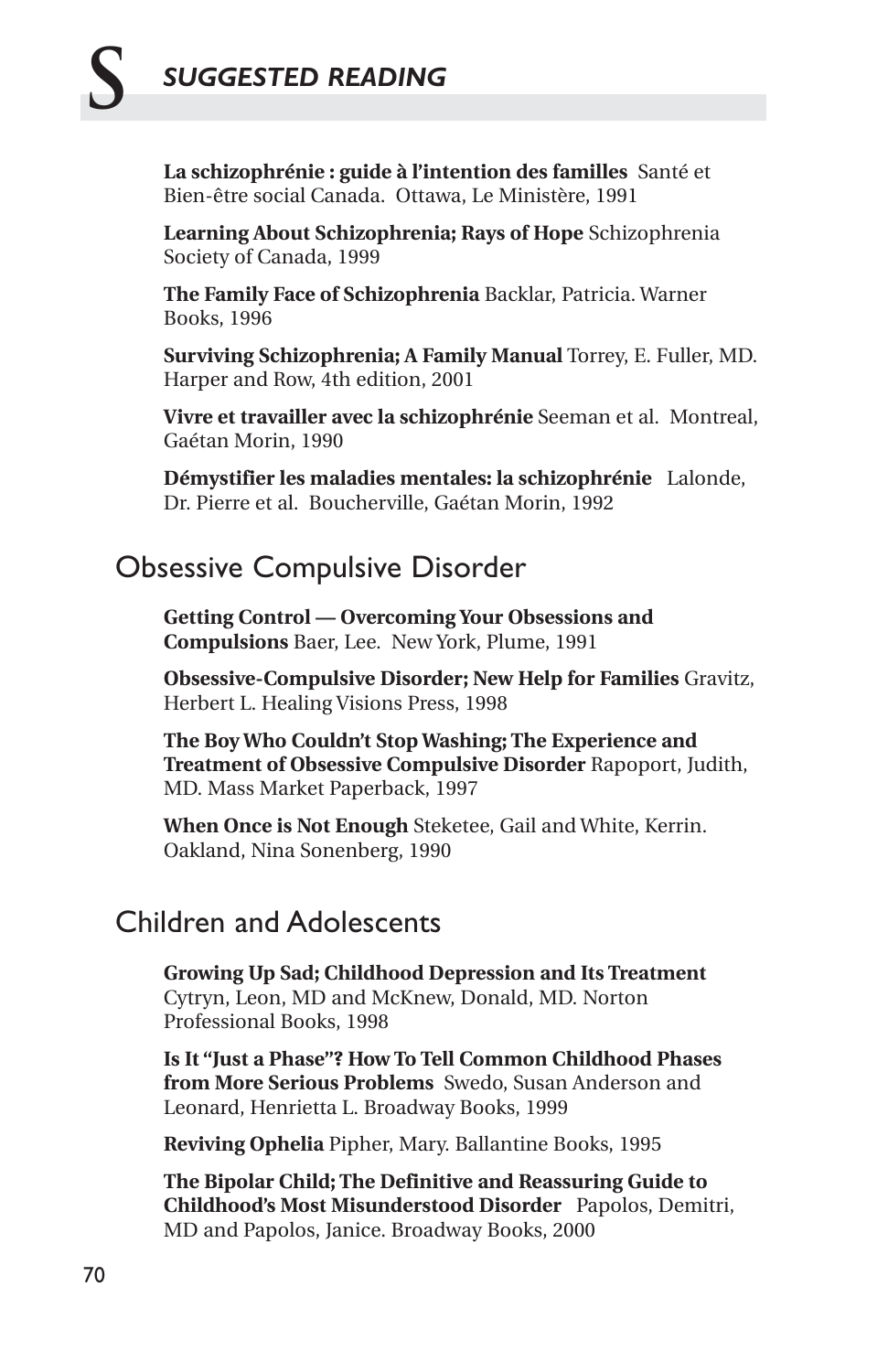**When Nothing Matters Anymore; A Survival Guide for Depressed Teens** Cobain, Bev. Free Spirit Publications, 1998

#### Coping Strategies for Families

**The Skipping Stone: Ripple Effects of Mental Illness on the Family** Wasow, Mona. 2nd ed., Science and Behavior Books, 2000

**How to Live With a Mentally Ill Person; A Handbook of Day-to-Day Strategies** Adamec, Christine. John Wiley & Sons, 1996

## Eating Disorders

**Dying To Be Thin** Sacker, Ira and Zimmer, Marc. Warner Books, 2002

**Les illusions du bonheur : ces femmes qui sauvent les apparences** Lerner, Harriet Goldhor. Montreal, Le Jour, 1997

**Lorsque manger remplace aimer** Roth, Geneen. Stanké, 1991

**Surviving An Eating Disorder: Strategies For Families & Friends** Siegel, M., Brisman, M. and Weinshel, M. Harper and Row, 1987

**When Your Child Has an Eating Disorder; A Step-By-Step Workbook for Parents and Other Caregivers** Natenshon, Abigail H. Jossey-Bass Publishers, 1999

#### General Interest

**Je réinvente ma vie** Young & Klosko. Montreal, Les Editions de l'Homme, 1995

**Le Chemin le moins fréquenté** Peck, Scott. Paris, Robert Laffont S.A, 1987

**The Last Taboo : A Survival Guide to Mental Health Care in Canada** Simmie, Scott and Nunes, Julia. McClelland & Stewart Ltd., 2001

**Prendre soin de sa santé mentale** Fortin, Bruno. Montreal, Méridien, Collection psychologie médicale, 1993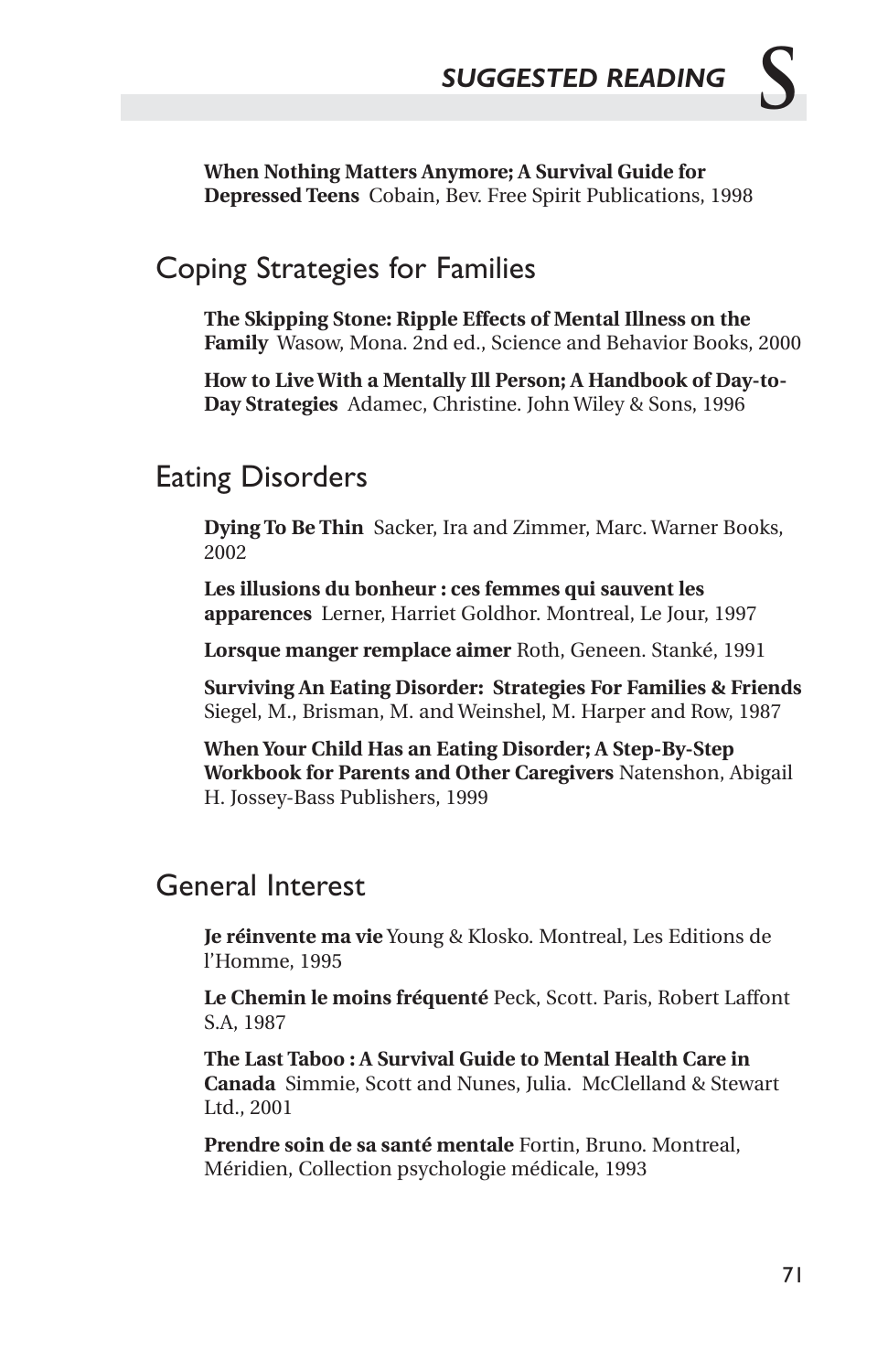#### Websites of Interest

The following websites offer helpful general information about mental illness. For a specific illness, look under the appropriate heading in Chapter 4.

#### *Government Sites:*

www.cmha.ca www.reseau-canadien-sante.ca www.canadian-health-network.ca www.gouv.qc.ca

#### *Mental Illness:*

AMI-Québec http://www.amiquebec.org<br>Depression Central http://psycom.net Depression Central Expert Consensus Guidelines http://www.psychguides.com NAMI http://www.nami.org Psych Central http://psychcentral.com/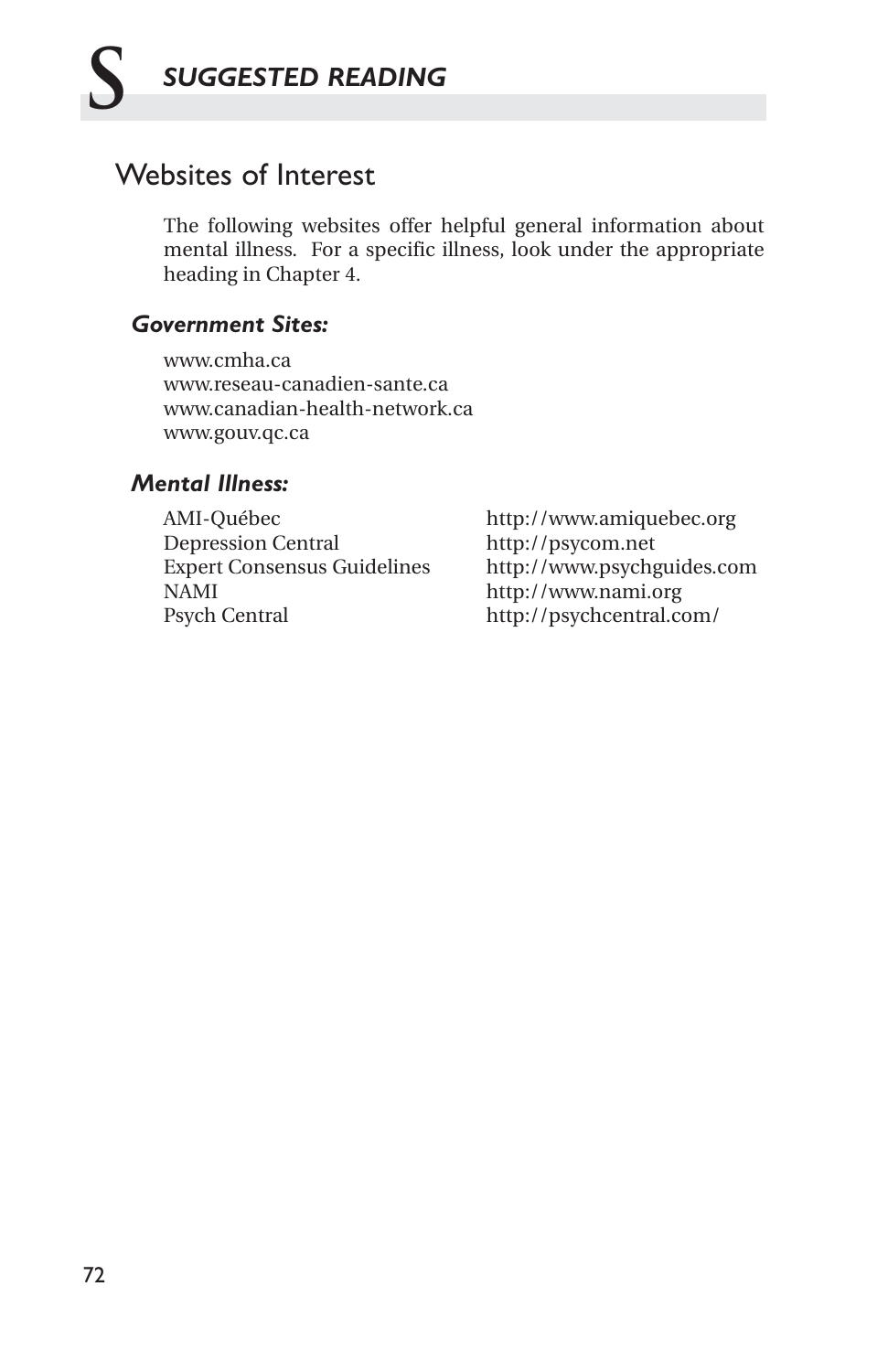# **Index**

Access Plan: 11, 25 accompaniment: 25 acute care: 4-5 adaptation: 6 addiction(s): 5, 38, 55 admission: 2, 7, 20 adolescent psychiatry: 12-14, 48 advisor: 28 advocacy: 34, 39-42 affective disorders: 50 after hospitalization: 20-21 against his will: 3-4, 7-8 aggression: 4 alcohol: 55, 57-58, 65 An Act Respecting the Protection of Persons whose Mental State Presents a Danger to Themselves or Others: 1, 7, 10 anger: 21, 56 anorexia: 37, 41, 54 antidepressants: 49, 58-59, 61-64 antipsychotics: 49, 59-61, 63, 65 anxiety: v, 5, 35-37, 39, 42, 52-54, 56, 61, 65, 66 anxiolytic: 58, 65-66 Assertive Community Treatment (ACT): 5 assessment: 5, 7, 31 assistance: 6-8, 24-25, 37, 39-40, 42-43, 45-46, 54 atypical antipsychotics: 59, 63 autonomy: 6 Barreau de Montréal: 27 beneficiary: 27-28 bipolar: v, 35, 37, 42, 49, 50-51, 61, 64, 69, 70 Bordeaux: 3, 16, 23, 43

borderline personality disorder: 53 boundaries: 19 brief therapy: 4 bulimia: 37, 41, 54 CAAP: 25 Canadian Mental Health Association: 48 caregivers: 17, 25, 71 caregiving: 17, 22 case manager: 6 cegeps: 37 Chambre de notaires: 27 child and adolescent: 12, 14 children's psychiatry: 12-14 Civil Code: 1, 9, 28 clothing: 45 CLSC: 1-2, 8, 15-16 Co-insurance: 66-67 communication: 21, 22, 49 community: 3, 5-6, 12, 15-16, 17-18, 24, 26, 31, 33, 39, 42, 67 Community Link Program: 5 community mental health resources: 31 community resources: 6 complaints: 10-11, 20, 25-26, 67 Complaints Commissioner: 10, 26 confidential: 10 confidentiality: 25 confinement: 7-8, 10 consent: 3-4, 9-11, 25 coping: 17, 20-22, 71 counselling: 6, 31, 38-39 court: 2-3, 8, 11, 28-29, 38 court locations: 8 court order: 7-8 criminal: 2-3, 26, 42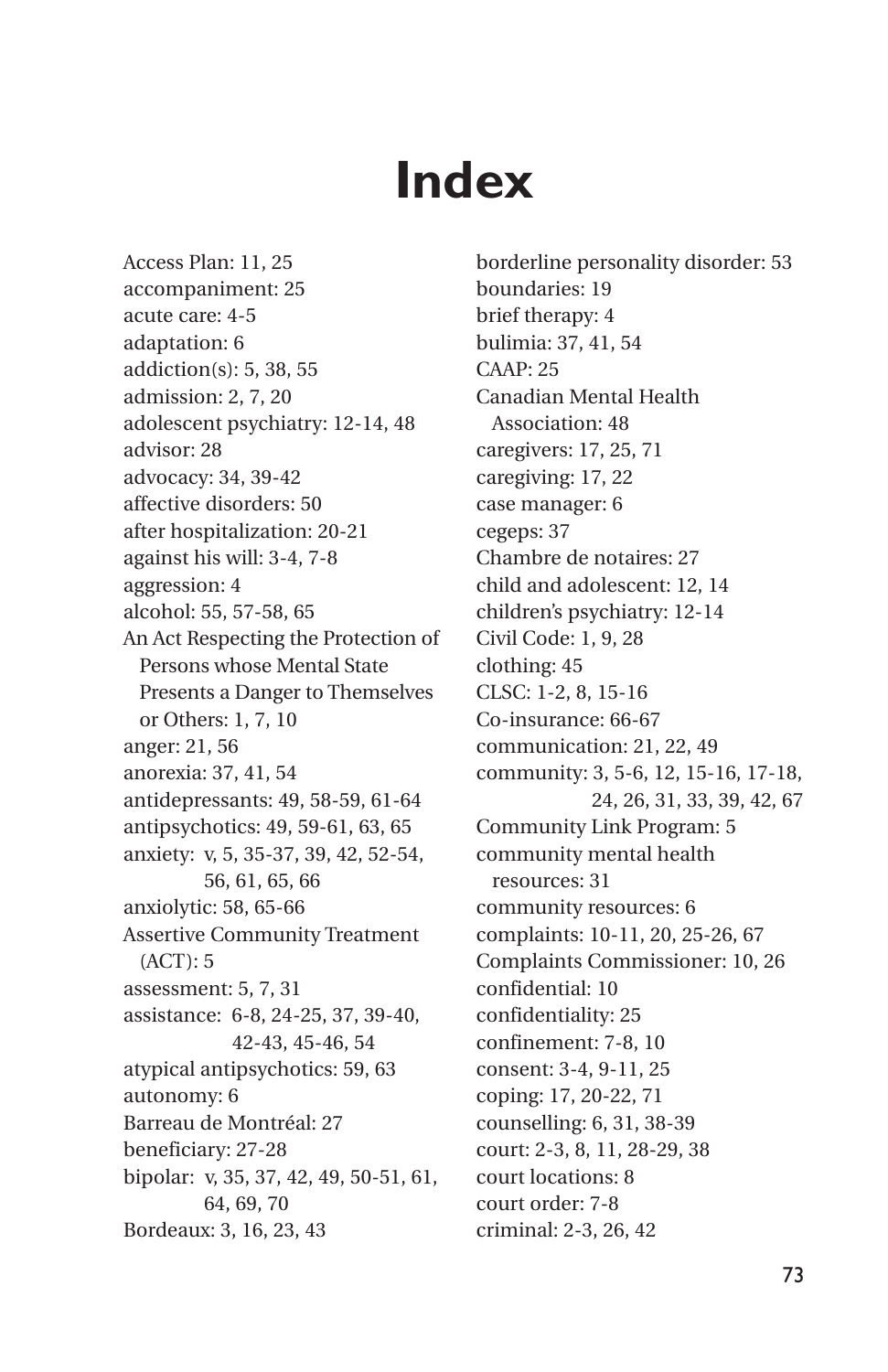crisis: 2, 4, 5, 7, 20, 27, 31 crisis centre(s): 31-32 crisis intervention: 2, 5 cultural: 34 compulsions: 51-52, 70 curator: 1, 9, 10, 28-29 curatorship: 29 danger: 1-2, 4, 7-8, 10, 52, 56-57 Day, program: 5-6, 35, 44 hospital: 5, 12, 13 delusions: 49-50, 59 depression: 22, 35-38, 40-42, 47, 49, 50-51, 54-56, 59, 61, 64, 69, 70, 72 detention: 2-3 detoxification: 5, 55 diagnosis: 4, 18, 55, 69 discharge plan: 18 drug insurance: 66-67 dual diagnosis: 55 eating disorders: 5, 12, 14, 54, 71 ECT: 4 education: 5-6, 11, 22, 34, 37, 38, 57 educational: 6, 34 electroconvulsive therapy: 4 emergency: 2, 4-5, 7, 11, 12-14, 21, 25, 31, 46 Emploi-Québec: 43 employment: 26, 42, 44 employment assistance: 44 ER: 4-5, 7-8 estate planning: 27 evaluation: 3-4, 6, 8 examination: 3, 10-11, 48 expectations: 18 external services: 5 face-to-face help: 40 family: v, 5-7, 10, 11, 17-19, 20-22, 26, 28, 31, 35, 38, 39, 46,

50, 56, 69-71 family association: 8, 22, 25-26 followup: 5-6, 31, 39, 42, 60 food: 45, 46, 54 furniture: 45 gender orientation: 5 general hospital (s): 4, 39 general practitioner: 4, 6 geriatric psychiatry: 14 guilt: 18, 21-22, 50, 56 hallucinations: 2, 49, 59 helplines: 31, 40 high care: 4 home-care: 15 hospital services: 3 hospitalization: 5, 7, 20, 31 housing: 6, 31-34, 42 immediate danger: 7-8 imprisonment: 2 inapt: 3, 9 incapable: 3, 9-11 incarceration: 3 independence: 39 Info-Santé: 15 informed consent: 9 inpatient: 2, 4-5, 8 intervention: 2, 5, 32, 34, 41, 48, 57 involuntary, admission: 7 treatment: 8 justice: 2-3 knowing the system: 19 Laval: 2, 8, 14, 16, 22, 24, 26, 27, 32, 34, 36, 40-42, 45-46 law: v, 1-2, 7, 10-11, 26, 28-29 lawyer: 10, 27 legal: 3, 10, 26-28, 42 Legal Aid: 26-27, 46 Legal Psychiatric Centre of Montreal: 3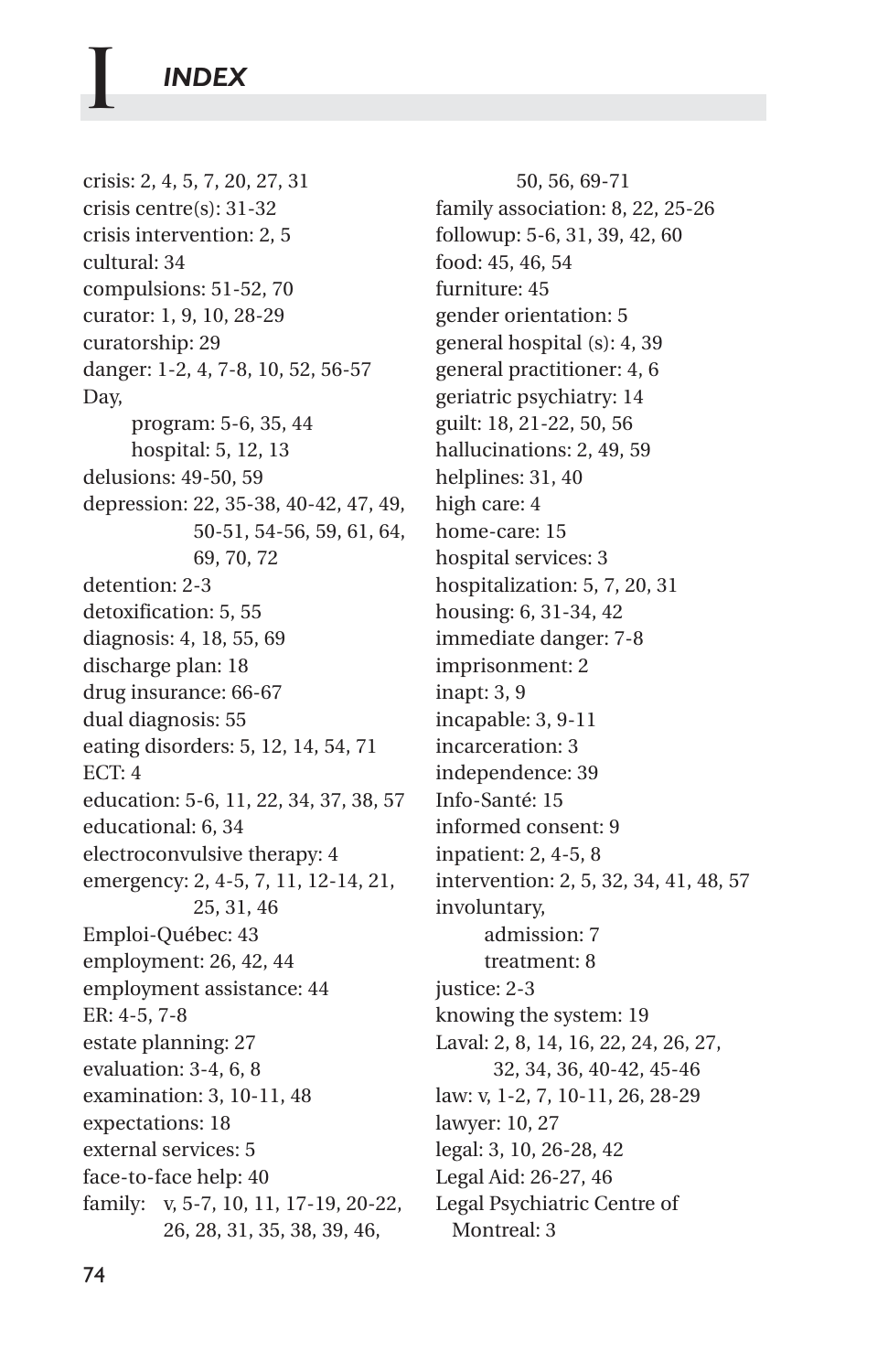limits: 19, 21 Loi P-38.001: 1-2, 7, 10 mandate: 2, 28-29 mandatory: 9 mania: 50, 64-65, 69 manic-depressive illness: 50 medical file: 10 medication(s): 4-6, 18-20, 48-49, 55, 57-58, 60-67 mental illness: v, 1-3, 15, 17, 21-22, 27-28, 37, 39, 45, 47- 67, 71-72 mood disorder: 4, 49, 50 mood stabilizers: 49, 63-65 newer medications: 62 observation: 3-4 obsessions: 51, 70 obsessive compulsive disorder: 51-52, 70 occupational therapist: 6 older medications: 62 ombudsperson: 11, 25, 67 orientation counsellor: 6 outpatient: 2, 4-7, 12 Palais de Justice: 8 panic attacks: 52, 65 Parental Wage Assistance program (APPORT): 43 partnership: 6, 17 personality disorders: 39 Philippe-Pinel Institute: 3, 15, 42 phobias: 36, 52-53, 59 police: 2, 7-8 post traumatic stress disorder: 55 postal code: 2, 15 postpartum depression: 50-51 problems, complaints and grievances: 10, 11, 20, 25 psychiatric assessment: 3, 6, 7 psychiatric emergency: 4, 7, 12-14, 21 psychiatric hospitals: 3-5, 12-15 psychiatric nurse: 6 psychiatrist: 4-8, 10, 20-21 psychogeriatric: 12-15 psychologist: 6 psychotherapy: 5, 48 psychosis: 59, 64 psychotic: 4 Public Curator: 1, 10, 28-29 Publications du Québec, Les: 2 Quebec Charter of Rights and Freedoms: 1, 9 Quebec Law: 1 recovery: 31, 36-37 recreational: 34 refuse treatment: 9-10, 25-26 Régie Régional: i, iii, 10, 25-26, 52 rehabilitation: 5-6, 18, 48 rehabilitation day centre: 5, 13 relapse: 20, 57, 59 relatives: 17, 21-22 responsibility: 2, 19, 31, 58 right to, choose hospital: 2 treatment: 8-10 receive adequate information: 17, 25 access information: 9-10, 25 confidentiality: 10 choose professional: 10, 25 service in English: 11 agree or refuse to participate in research: 11 lodge a complaint: 11, 25 rights: v, 1, 9-11, 22, 25-26, 29, 46 rights and recourses: 9-11 schizoaffective disorder: 49 schizophrenia: v, 48-49, 69-70 sector: 2, 4, 27 sectorization: 2